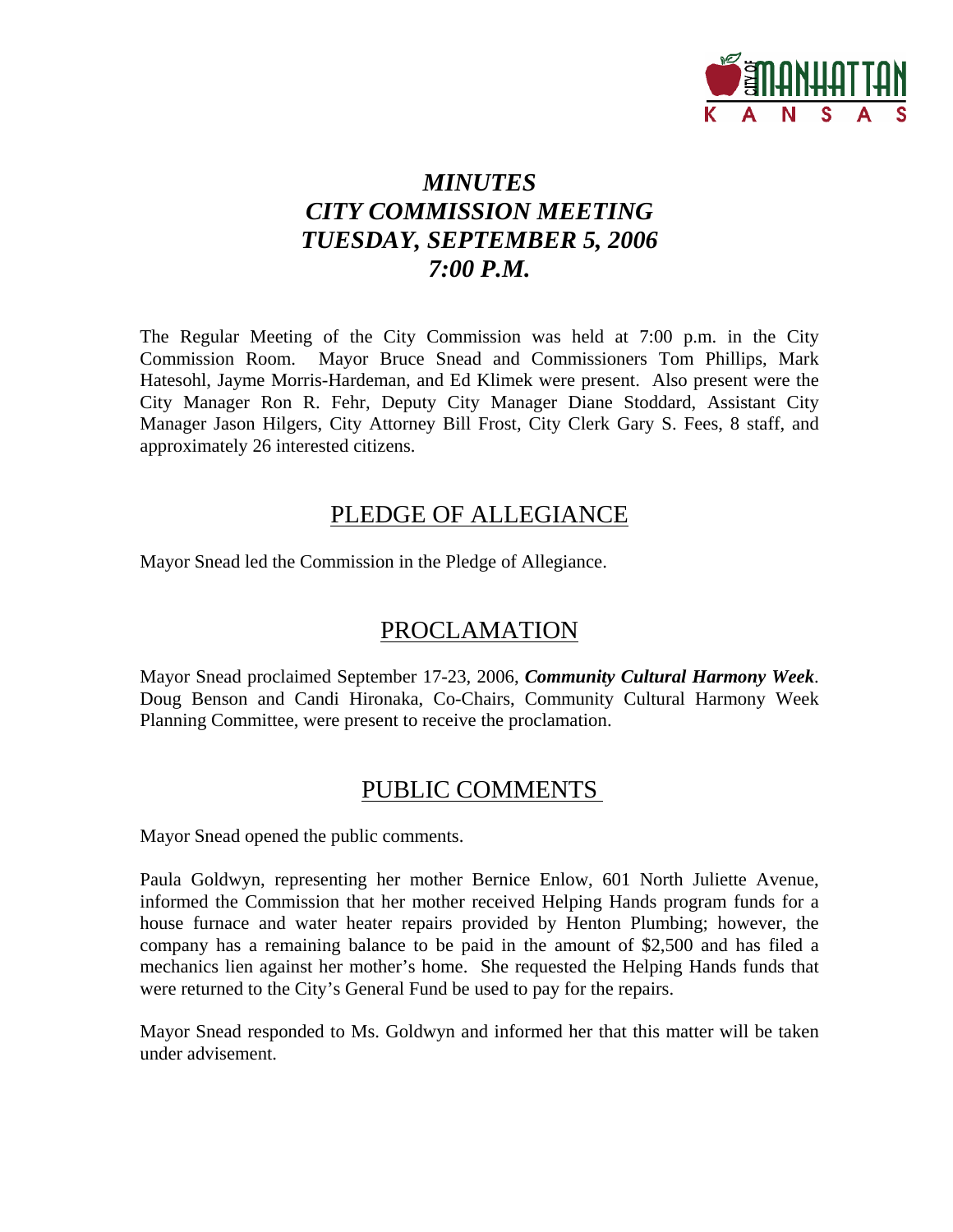# PUBLIC COMMENTS *(CONTINUED)*

Dee R. Ross, 2304 Brockman, informed the Commission that he was concerned by the activities regarding the Heritage Square development and spoke against the use of taxpayer funds to support such a development. He also voiced his concern with the misuse of Parks and Recreation funds and requested that the public have a vote with the proposed smoking ordinance. He then answered questions from the Commission.

Hearing no other comments, Mayor Snead closed the public comments.

# COMMISSIONER COMMENTS

Commissioner Morris-Hardeman informed the community that the United Way campaign is kicking-off its annual campaign and encouraged participation from the community. She also stated that local schools are looking for community members to serve on site councils in an advisory capacity.

Mayor Snead shared with the community an upcoming play open to the public at Nichols Theatre reflecting on the anniversary of September 11, 2001, and encouraged everyone to attend.

## CONSENT AGENDA

(\* denotes those items discussed)

### **MINUTES**

The Commission approved the minutes of the Regular City Commission Meeting held Tuesday, August 15, 2006, and the minutes of the Special City Commission Meeting held Tuesday, August 22, 2006.

### **CLAIMS REGISTER NO. 2567**

The Commission approved Claims Register No. 2567 authorizing and approving the payment of claims from July 30, 2006, to August 29, 2006, in the amount of \$4,631,585.16.

### **FINAL PLAT – EUREKA ADDITION**

The Commission accepted the easements and rights-of-way, as shown on the Final Plat of Eureka Addition, generally located south of Eureka Drive and the Flint Hills Job Corps Center, based on conformance with the Manhattan Urban Area Subdivision Regulations.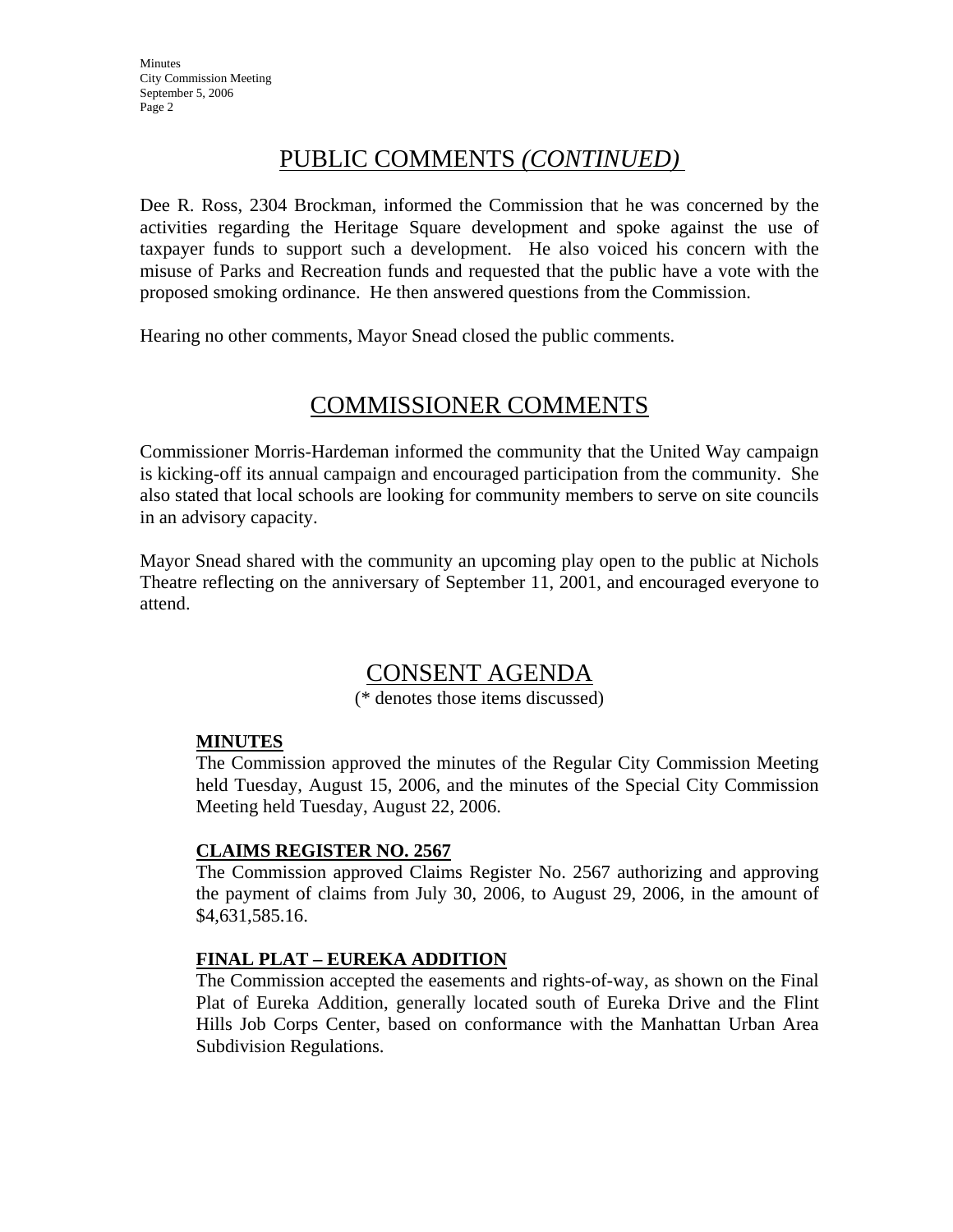# CONSENT AGENDA (*CONTINUED*)

### **ORDINANCE NO. 6564 – ANNEX – STONE POINTE ADDITION, UNIT TWO**

The Commission approved Ordinance No. 6564 annexing a 103-acre tract of land for the proposed Stone Pointe Addition, Unit Two, generally located along the east side of Scenic Drive, based on conformance with the Comprehensive Plan, the Growth Vision, and the Capital Improvements Program.

### **ORDINANCE NO. 6565 – REZONE – STONE POINTE ADDITION, UNIT TWO**

The Commission approved Ordinance No. 6565 rezoning Stone Pointe Addition, Unit Two from County G-1, General Agricultural District, to: R, Single-Family Residential District; R-3, Multiple-Family Residential District; and, C-2, Neighborhood Shopping District, all with the AO, Airport Overlay District, based on the findings in the Staff Report and the recommendation of the Planning Board. *(See Attachment No. 1)* 

### **ORDINANCE NO. 6566 – REZONE – LIMEY POINTE**

The Commission approved Ordinance No. 6566 rezoning the proposed Limey Pointe development generally located northeast of McCall Road and Tuttle Creek Boulevard, to PUD, Planned Unit Development District, based on the findings in the Staff Report, with the ten conditions as modified and recommended by the Manhattan Urban Area Planning Board. *(See Attachment No. 2)* 

## **PUBLIC HEARING – VACATE EASEMENTS – LOT 2, MANHATTAN MARKET PLACE ADDITION**

Mayor Snead opened the public hearing.

Hearing no comments, Mayor Snead closed the public hearing.

### **FIRST READING – VACATE EASEMENTS – LOT 2, MANHATTAN MARKET PLACE ADDITION**

The Commission approved first reading of an ordinance vacating portions of a twenty (20) foot utility easement and twenty five (25) foot easement on Lot 2, Manhattan Market Place Addition, City of Manhattan, Riley County, Kansas.

### **PUBLIC HEARING – VACATE UTILITY EASEMENT – GARDENS AT FLINT HILLS ADDITION**

Mayor Snead opened the public hearing.

Hearing no comments, Mayor Snead closed the public hearing.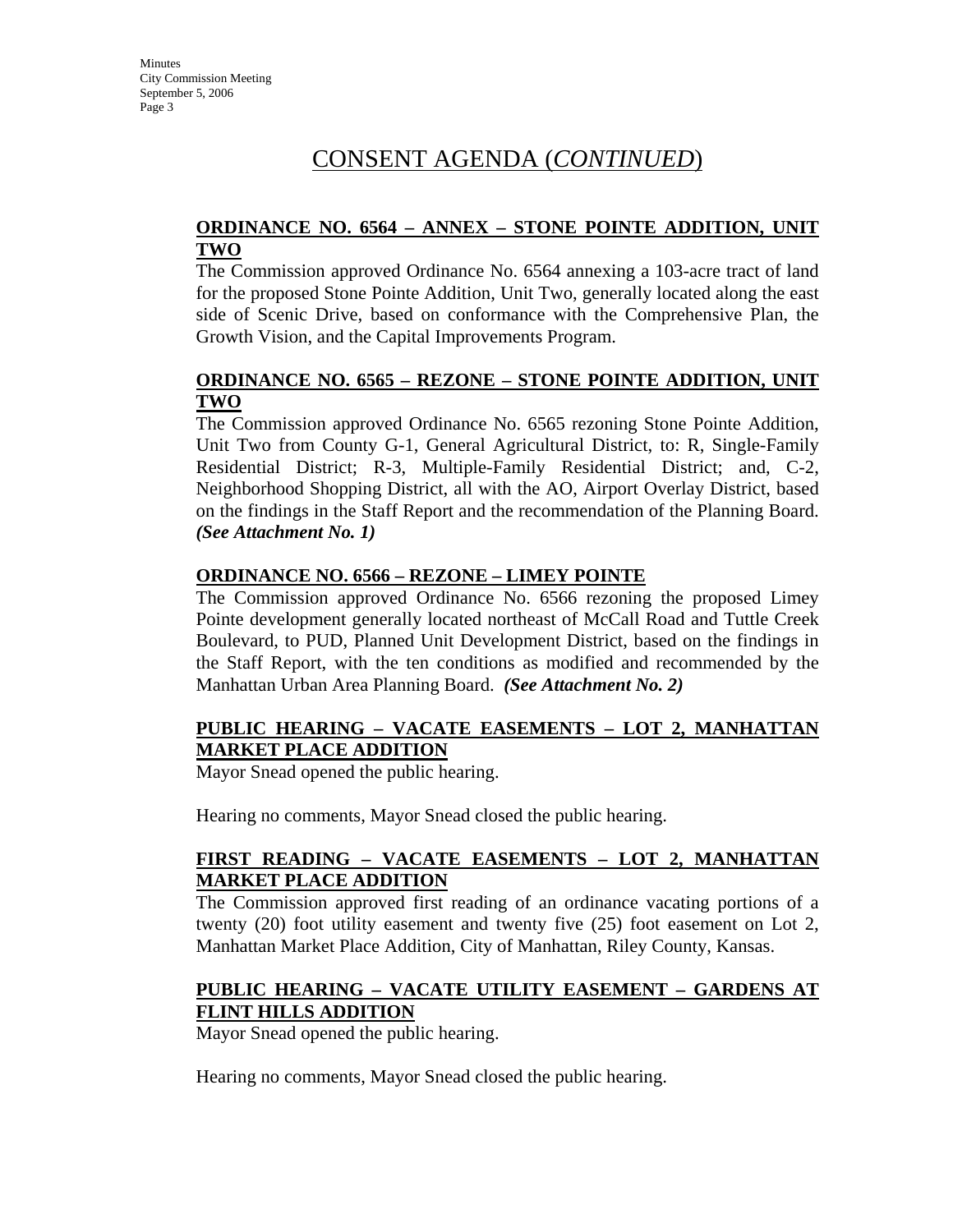# CONSENT AGENDA (*CONTINUED*)

## **FIRST READING – VACATE UTILITY EASEMENT – GARDENS AT FLINT HILLS ADDITION**

The Commission approved first reading of an ordinance vacating a portion the twenty (20) foot utility easement on Lot 2 in The Gardens at Flint Hills Addition, City of Manhattan, Riley County, Kansas.

### **FIRST READING – ESTABLISH STOP SIGNS – KNOX CIRCLE**

The Commission approved first reading of an ordinance establishing a stop sign on Knox Circle at Knox Lane.

### **FIRST READING – ESTABLISH STOP SIGNS – CROSS STREETS ON MILLER PARKWAY**

The Commission approved first reading of an ordinance establishing stop signs on cross streets of Miller Parkway.

### **RESOLUTION NO. 090506-A – PETITION – CEDAR GLEN ADDITION – STREET IMPROVEMENTS (ST0618)**

The Commission found the petition sufficient and approved Resolution No. 090506-A finding the project advisable and authorizing construction for Cedar Glen Addition, Street Improvements (ST0618).

## **RESOLUTION NO. 090506-B – PETITION – CEDAR GLEN ADDITION – STORM DRAINAGE (SM0602)**

The Commission found the petition sufficient and approved Resolution No. 090506-B finding the project advisable and authorizing construction for Cedar Glen Addition, Storm Drainage Improvements (SM0602).

## **RESOLUTION NO. 090506-C – PETITION – CEDAR GLEN ADDITION – WATER IMPROVEMENTS (WA0617)**

The Commission found the petition sufficient and approved Resolution No. 090506-C finding the project advisable and authorizing construction for Cedar Glen Addition, Water Improvements (WA0617).

## **RESOLUTION NO. 090506-D – PETITION – CEDAR GLEN ADDITION IMPROVEMENTS – SANITARY SEWER IMPROVEMENTS (SS0615)**

The Commission found the petition sufficient and approved Resolution No. 090506-D finding the project advisable and authorizing construction for Cedar Glen Addition, Sanitary Sewer Improvements (SS0615).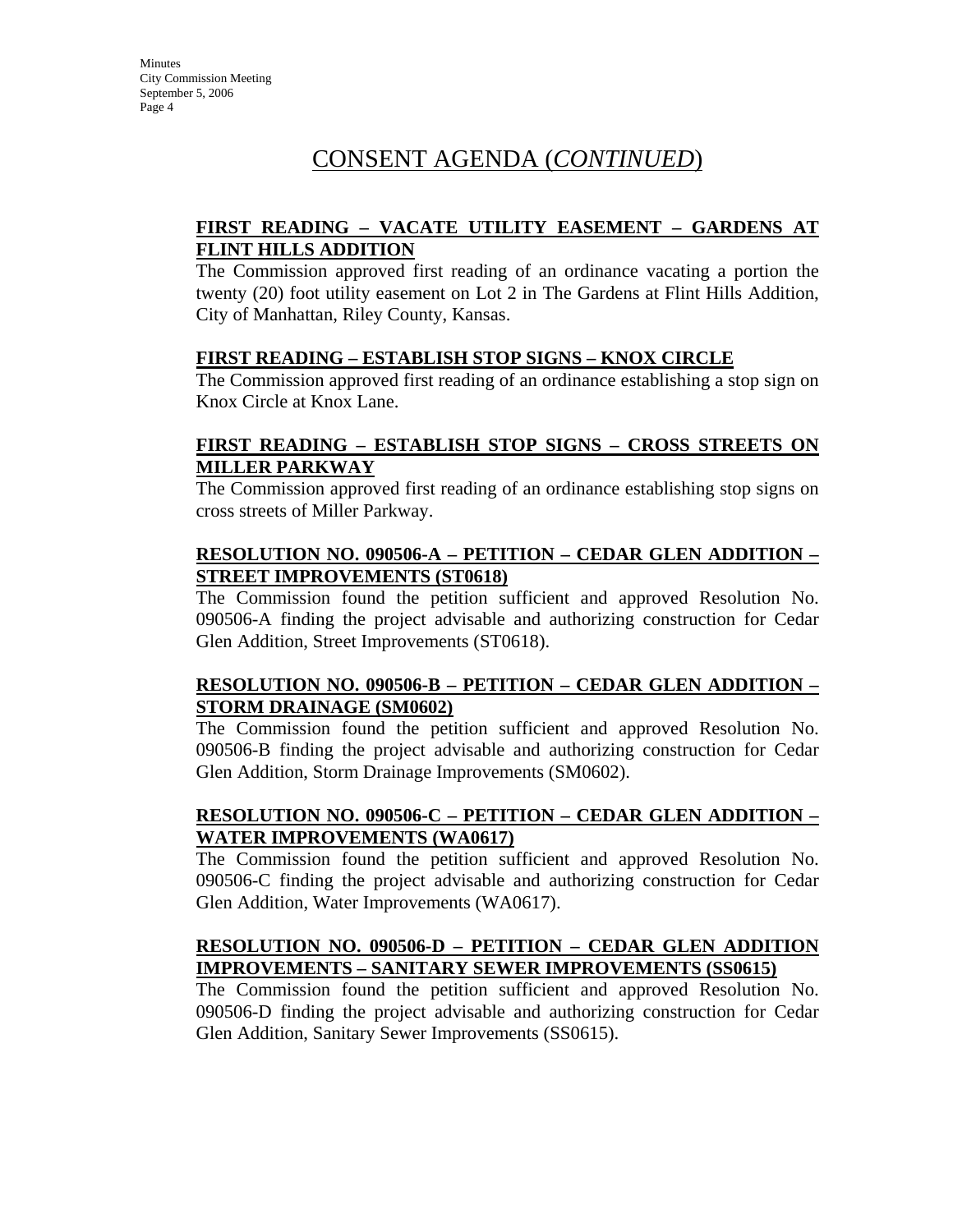## CONSENT AGENDA (*CONTINUED*)

### **AGREEMENT – ENGINEERING SERVICES – CEDAR GLEN IMPROVEMENTS**

The Commission authorized the Mayor and City Clerk to execute an agreement with Ruggles & Bohm, P.A., of Wichita, Kansas, to perform engineering services for Cedar Glen improvements.

### **RESOLUTION NO. 090506-E – STONE POINTE ADDITION, UNIT 1, PHASE 2, - STREET IMPROVEMENTS (ST0607**

The Commission found the petition sufficient and approved Resolution No. 090506-E, 090506-F, and 090506-G, finding the projects advisable and authorizing construction Stone Pointe Addition, Unit 1, Phase 2, Street Improvements (ST0607).

### **RESOLUTION NO. 090506-F – STONE POINTE ADDITION, UNIT 1**, **PHASE 2 – SANITARY SEWER IMPROVEMENTS (SS0614)**

The Commission found the petition sufficient and approved Resolution No. 090506-E, 090506-F, and 090506-G, finding the projects advisable and authorizing construction Stone Pointe Addition, Unit 1, Phase 2, Sanitary Sewer Improvements (SS0614).

### **RESOLUTION NO. 090506-G – STONE POINTE ADDITION, UNIT 1. PHASE 2 – WATER IMPROVEMENTS (WA0616)**

The Commission found the petition sufficient and approved Resolution No. 090506-E, 090506-F, and 090506-G, finding the projects advisable and authorizing construction Stone Pointe Addition, Unit 1, Phase 2, Water Improvements (WA0616).

## **AGREEMENT – ENGINEERING SERVICES – STONE POINTE ADDITION, UNIT 1, PHASE 2**

The Commission authorized the Mayor and City Clerk to execute an agreement with Schwab-Eaton, P.A., of Manhattan, Kansas, to perform engineering services for improvements of Stone Pointe Addition, Unit One, Phase Two.

### **\* CHANGE ORDER NO. 1 – 2004 DENISON AVENUE IMPROVEMENT (ST0411)**

Rob Ott, City Engineer, answered questions from the Commission.

Jeff Hancock, Director of Public Works, and Ron Fehr, City Manager, provided additional information on the item.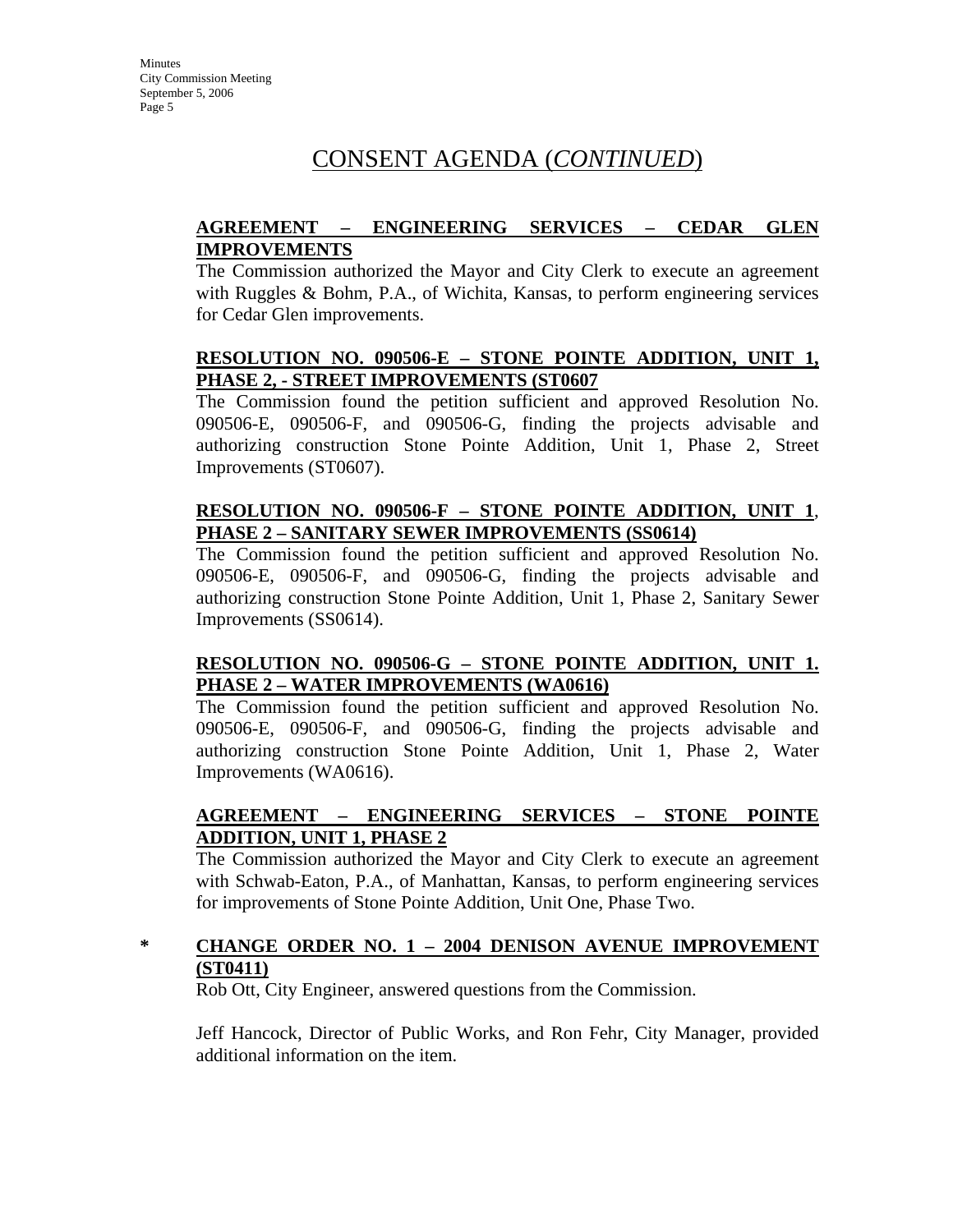# CONSENT AGENDA (*CONTINUED*)

## **\* CHANGE ORDER NO. 1 – 2004 DENISON AVENUE IMPROVEMENT (ST0411)** *(CONTINUED)*

The Commission approved Change Order No. 1 for the 2004 Denison Avenue Improvements (ST0411) resulting in a net increase in the amount of \$120,594.49 to the contract with Pavers, Inc., of Salina, Kansas.

## **CHANGE ORDER NO. 1-FINAL – FIRE HYDRANT AND VALVE REPLACEMENT PROJECT (WA0609)**

The Commission approved Change Order No. 1-Final for Fire Hydrant and Valve Replacement Project (WA0609) resulting in a net decrease in the amount of \$11,930.35 (-12.4%) to the contract with Walters-Morgan Construction Company, of Manhattan, Kansas.

### **CHANGE ORDER NO. 4 – NISTAC INCUBATOR FACILITY (SP0406)**

The Commission approved Change Order No. 4 resulting in a net increase in the amount of  $$38,181.00$  ( $+2.84\%$  change to date over original contract) to the contract with Cheney Construction, Inc., of Manhattan, Kansas, for NISTAC Incubator Facility.

### **AMENDMENT NO. 3 – FAMILY INDOOR RECREATION/AQUATIC FACILTY**

The Commission approved Amendment No. 3 with reimbursable expenses not to exceed 13.5% or \$29,319.00 with RDG Planning and Design, of Kansas City, Missouri, for the preliminary design, construction and operating cost, and determining the preferred site for the Family Indoor Recreation/Aquatic Facility; analyze and make recommendations on three outdoor pools; master plan City Park for the future; and authorize the Mayor to execute the amendment.

## **OUTSIDE CITY WATER SERVICES AGREEMENT – 692 EAST MARLATT AVENUE**

The Commission authorized the Mayor and City Clerk to execute an agreement permitting connection to the City of Manhattan's public water supply system by Jack and Marcia Roets for the real estate located at 692 East Marlatt Avenue, Riley County, Kansas.

## **OUTSIDE CITY SANITARY SEWER SERVICES AGREEMENT – 2812 MARLATT AVENUE**

The Commission authorized the Mayor and City Clerk to execute an agreement permitting connection to the City of Manhattan's sanitary sewer system by the Church of Jesus Christ of Latter-Day Saints for property located at 2812 Marlatt Avenue, Manhattan, Kansas.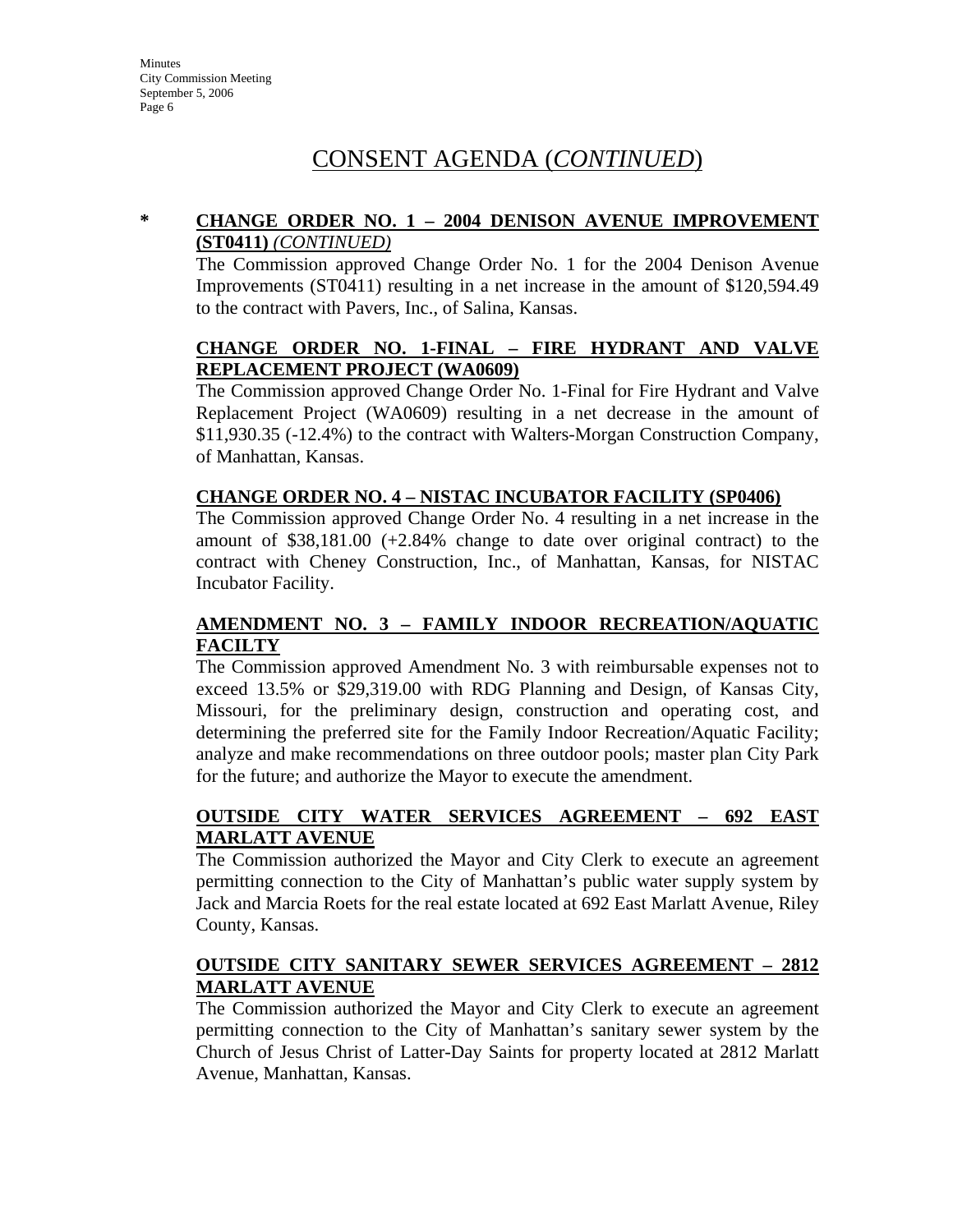## CONSENT AGENDA (*CONTINUED*)

### **BOARD APPOINTMENTS**

The Commission approved appointments by Mayor Snead to various boards and committees of the City.

#### *Code of Appeals Board*

Appointment of Bruce Ewing, 5009 Murray Road, to a two-year (Master Plumber) term. Mr. Ewing's term begins immediately, and will expire on May 31, 2008.

### *Board of Zoning Appeals*

Appointment of Kate Watson, 2035 Rockhill Circle, to an unexpired term of Daniel Morin. Ms. Watson's term begins immediately and will expire on December 31, 2007.

### *Manhattan Municipal Band Board*

Re-appointment of James Shanteau, 1209 Meadowlark Circle, to a fouryear term. Mr. Shanteau's term will September 1, 2006 and will expire on August 31, 2010.

### **AWARD CONTRACT – TUTTLE CREEK BOULEVARD SIDEWALK IMPROVEMENTS PROJECT (SW0602)**

The Commission accepted the Engineer's Estimate in the amount of \$24,560.00 and awarded a construction contract in the amount of \$22,456.00 to Hedke Construction, of Manhattan, Kansas, for the Tuttle Creek Boulevard Sidewalk Improvements Project (SW0602).

After discussion, Commissioner Hatesohl moved to approve the consent agenda. Commissioner Phillips seconded the motion. On a roll call vote, motion carried 5-0.

# GENERAL AGENDA

### **REQUEST TO PARTICIPATE - FUNDING OF EQUICENTER FEASIBILITY STUDY**

John Pagen, Economic Development Director, Manhattan Area Chamber of Commerce, presented the item.

Bob Cole, Economic Development Director, Pottawatomie County, provided additional information on the item and supported the regional opportunity to partner in the proposed study.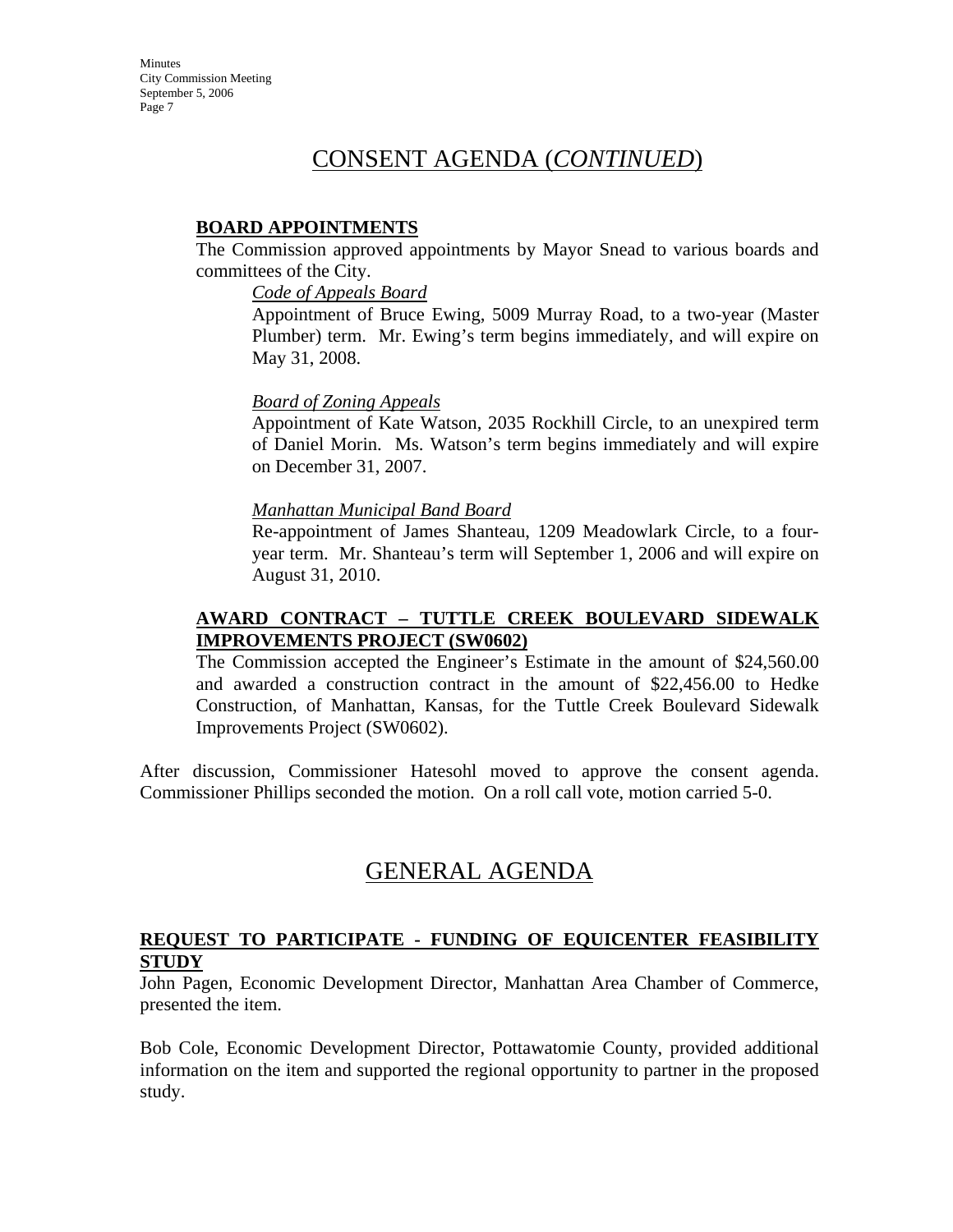### **REQUEST TO PARTICIPATE - FUNDING OF EQUICENTER FEASIBILITY STUDY** *(CONTINUED)*

Josh McKim, Executive Director, Geary County/Junction City Economic Development, informed the Commission that this is an opportunity for the region and allows another opportunity to work as a region.

Christy Lenders, 3630 Marlatt Avenue, voiced her support for the equestrian center. She provided her personal experience with the center in St. Louis and stated that there is an opportunity in Manhattan to serve a large region. She then answered questions from the Commission.

John Pagen, Economic Development Director, Manhattan Area Chamber of Commerce, provided additional information on the item and responded to questions from the Commission.

Mike Shilling, 2110 Lawrence Road, informed the Commission that the purpose of the study is to answer many questions and that it was not their intent to use tax money, other than the initial study.

Christy Lenders, 3630 Marlatt Avenue, provided additional information on the facility in St. Louis.

Bob Cole, Economic Development Director, Pottawatomie County, provided additional information on the request.

Ron Fehr, City Manager, provided additional information on the item and stated the role of the consultant will be to analyze the feasibility and identify recommendations.

After discussion, Commissioner Morris-Hardeman moved to approve the contribution of \$20,000 by the City from Economic Development funds for the feasibility study for an Equicenter. Commissioner Hatesohl seconded the motion. On a roll call vote, motion carried 5-0.

### **FIRST READING – REZONE - 514 AND 522 YUMA STREET (TREASURES OF THE HEART)**

Eric Cattell, Assistant Director for Planning, presented the item. He then answered questions from the Commission.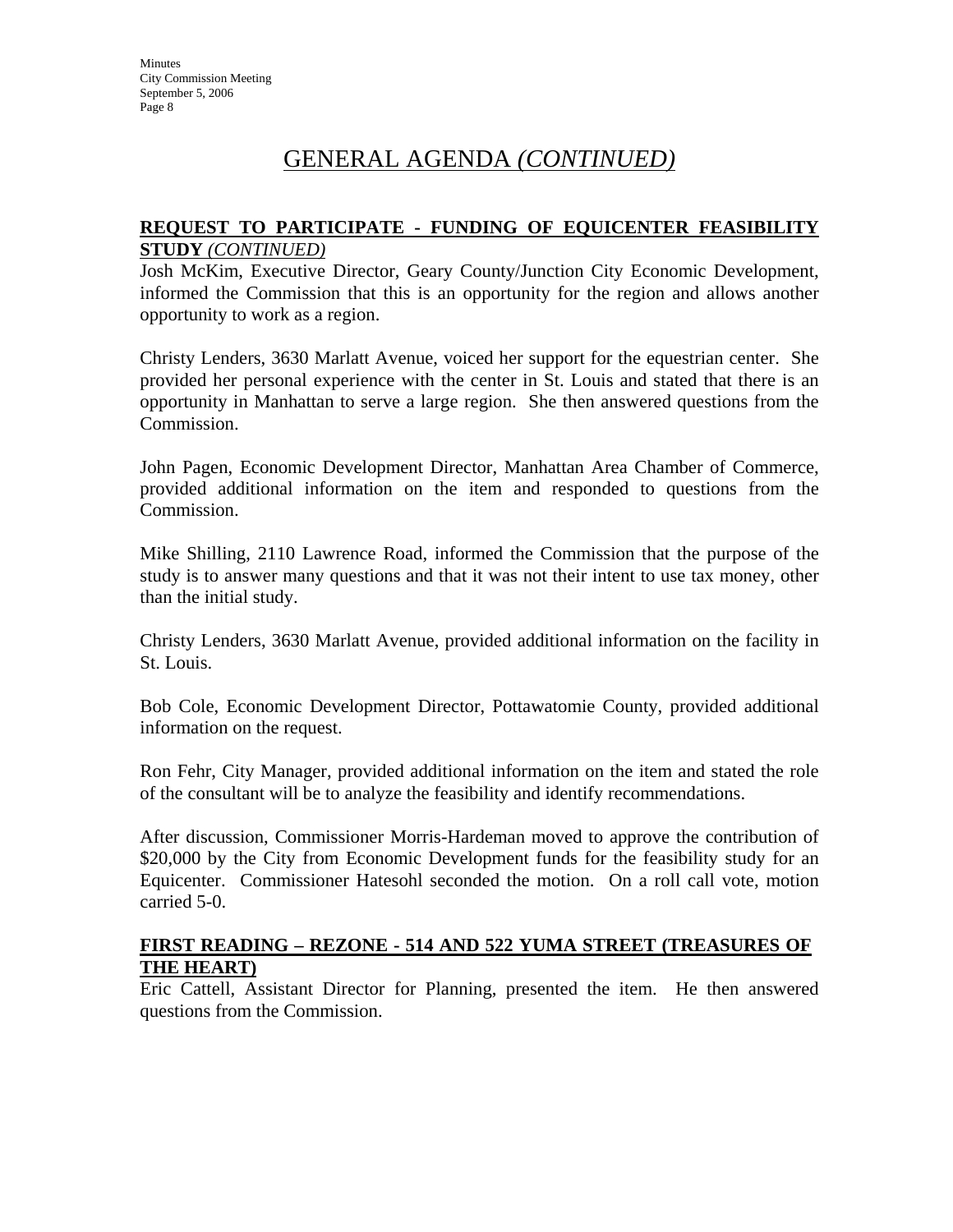### **FIRST READING – REZONE - 514 AND 522 YUMA STREET (TREASURES OF THE HEART)** *(CONTINUED)*

Tracy Anderson, Project Architect, provided additional information on the item and answered questions from the Commission.

Eric Cattell, Assistant Director for Planning, and Tracy Anderson, Project Architect answered questions from the Commission.

After discussion, Commissioner Phillips moved to approve first reading of an ordinance rezoning 514 and 522 Yuma Street, to PUD, Mixed-Use Planned Unit Development District, based on the Staff Report as modified by the findings expressed during the public hearing, with the five conditions, as recommended by the Planning Board, and with the condition of outdoor storage and merchandise prohibited. *(See Attachment No. 3)*  Commissioner Hatesohl seconded the motion. On a roll call vote, motion carried 5-0.

### **FIRST READING – REZONE - INVERNESS TOWNHOMES**

Eric Cattell, Assistant Director for Planning, presented the item and answered questions from the Commission.

Tracy Anderson, Project Architect, provided information on the design.

Zach Burton, owner and developer of the property, provided additional information about the item and communications that have occurred with members of the Miller Ranch neighborhood.

John Alstadt, 3700 Crossgate Circle, Vice President, Auth-Florence, requested that the governing body not move forward with the proposed ordinance at this time and asked for additional time to allow the majority of homeowners in Miller Ranch to better understand the proposed project and to ensure that the project is following the restrictive covenants.

Paul Dittmar, 913 Overhill Road, informed the Commission that the homeowners may not fully understand the impact of the proposed development and requested additional time to communicate with people in the community.

Bill Norton, 3700 Birch Court, informed the Commission that he was disappointed in his homeowners association and stated that Mr. Burton has been upfront with the people at Miller Ranch. He requested additional time for the homeowners to better understand what's going on.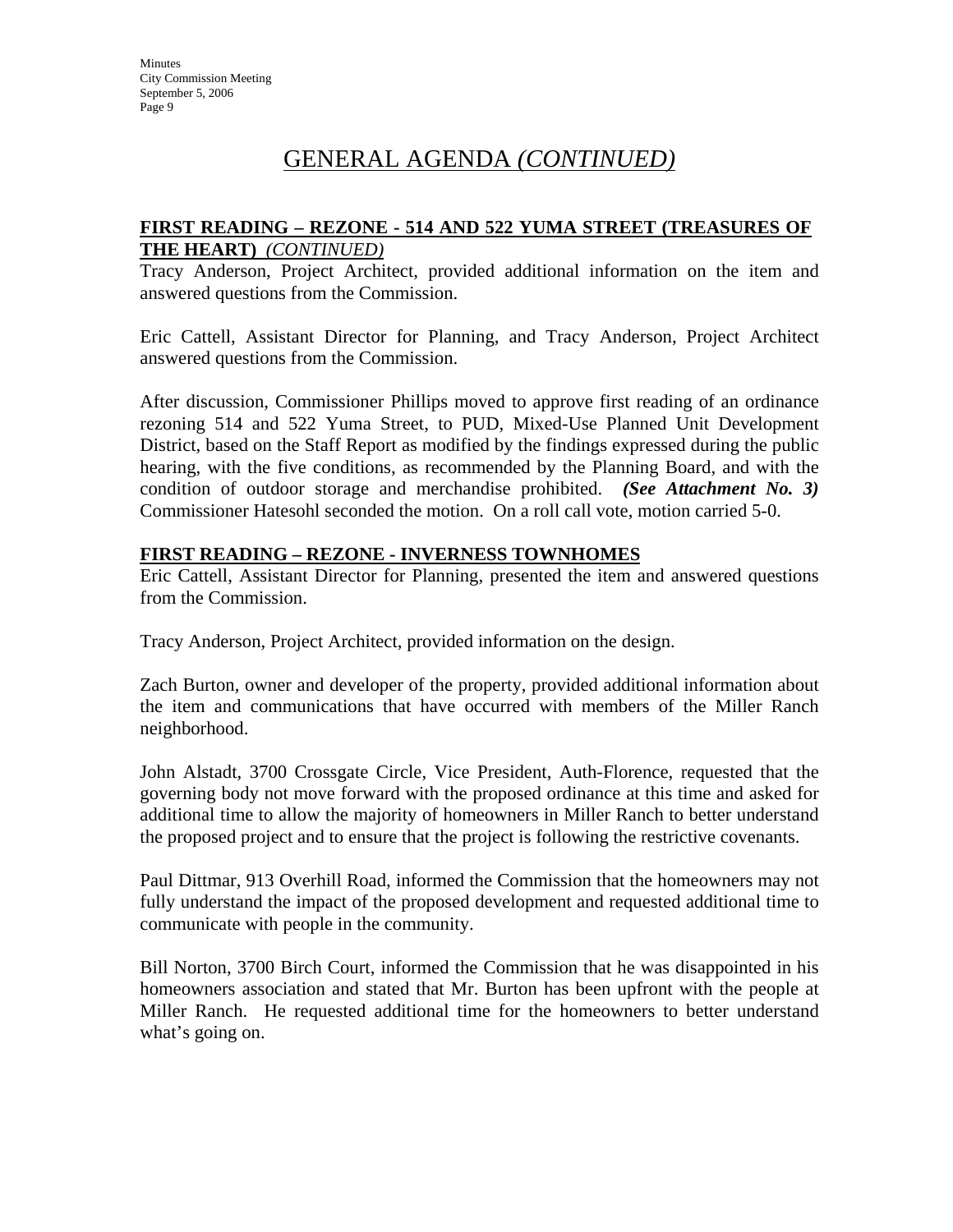### **FIRST READING – REZONE - INVERNESS TOWNHOMES** *(CONTINUED)*

Zach Burton, owner and developer of the property, provided some zoning history, an update on the proposed road, and stated that he received a letter from the Miller Ranch Architectural Control Committee with plan approval. He then answered questions from the Commission.

Bill Frost, City Attorney, provided clarification on the proposed travel easement and answered questions from the Commission.

Eric Cattell, Assistant Director for Planning, informed the Commission that the private street will be dedicated to the public for access, but will be the responsibility of the owner. He then answered additional questions.

Zach Burton, owner and developer of the property, stated the responsibility for the street would be the responsibility of the owners of the townhomes. He reiterated to the Commission that he has done everything required of him and wants to have a quality project. He then answered questions regarding buffering on Lot 49.

Barb Alstadt, Miller Ranch Homeowners Association board member, stated that 14 units attached, as proposed, would look horrendous and would prefer to see groups of two to three townhouses. She requested that more time be given and that the developer makes a proposal to the community at large.

John Alstadt, 3700 Crossgate Circle, said modification to the covenants can only be approved by the majority of homeowners in the Association. He requested that reasonable time be given for the developer to meet with the community at large.

Mike Evangelids, 3824 Stratford Drive, informed the Commission that he recently purchased the property at Miller Ranch and that he appreciates that Mr. Burton has responded to their questions. He stated that this is the best plan they've seen and that it's difficult to get all the homeowners to agree, and that it is largely because of the disfunctionality of the homeowner association.

Ike Ehle, 3820 Stratford Terrace, said that it was disturbing that he didn't have the information earlier and that there needs to be a balance between profit of the development and acceptance of the homeowners.

Zach Burton, owner and developer, informed the Commission that two meetings have taken place behind Mr. Ehle's house, a public hearing sign has been posted and that he communicated with Miller Ranch residents the best he could.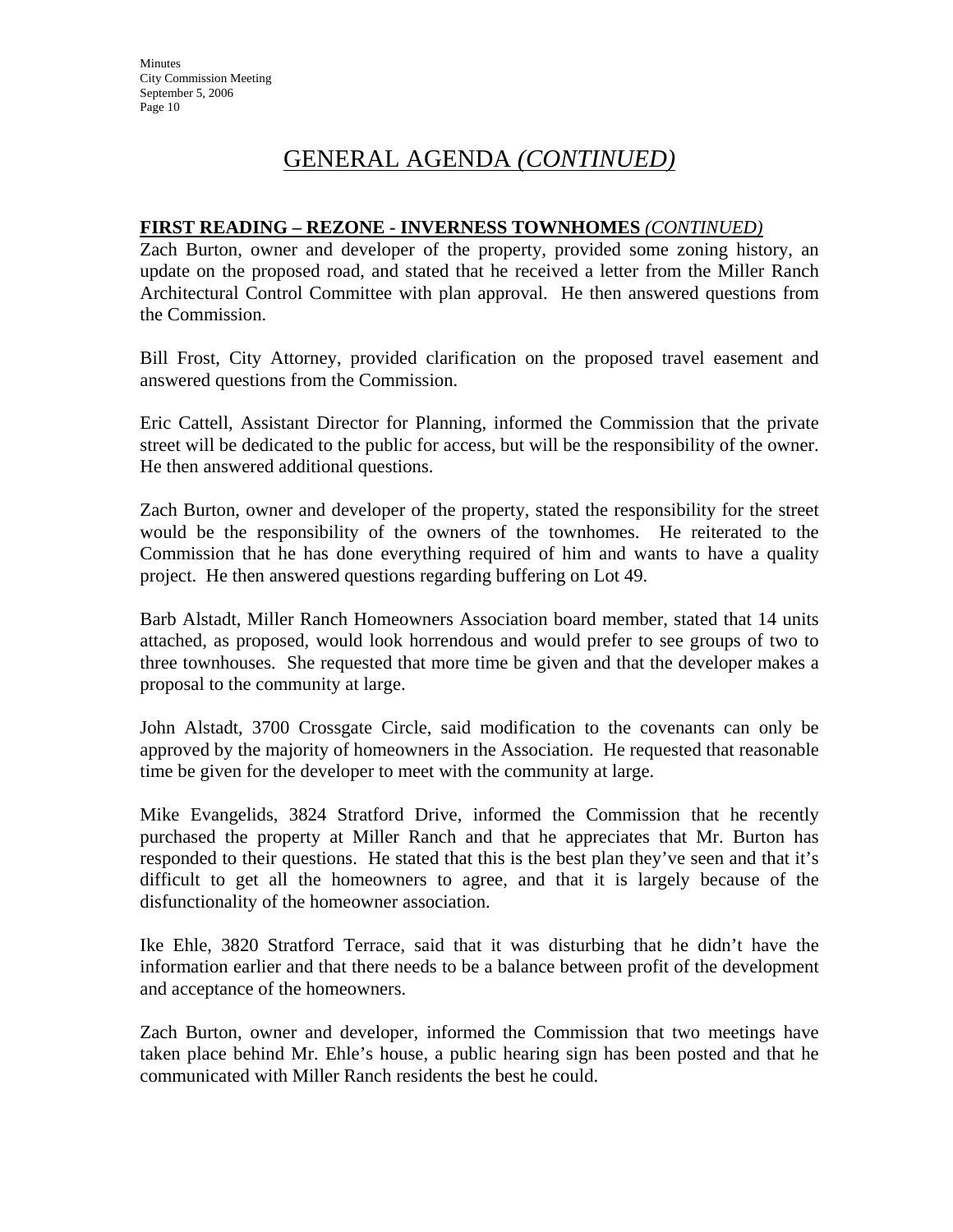### **FIRST READING – REZONE - INVERNESS TOWNHOMES** *(CONTINUED)*

Scott Gillam, 3816 Stratford Drive, informed the Commission that the general concern is with the design and layout of the units, and in meeting the five requirements outlined in the Staff Report.

Eric Cattell, Assistant Director for Planning, provided additional information on the five requirements in the Staff Report. *(See Attachment No. 4)* 

Zach Burton, owner and developer, provided additional information on the item.

Paul Dittmar, 913 Overhill Road, stated that the homeowners association is a group of volunteers and has not done a perfect job, but this has our attention. He asked for a little more time to communicate to others.

Bill Frost, City Attorney, responded to questions from the Commission regarding the relationship between zoning and restrictive covenants of the homeowner's association. He then answered additional questions from the Commission on the timing of second reading and alternatives presented.

Zach Burton, owner and developer, informed the Commission that the proposed structure could be broken up into four, five and four units, instead of one continuous building. He stated that time was a concern to him.

Eric Cattell, Assistant Director for Planning, provided additional information on the item.

After discussion, Commissioner Morris-Hardeman moved to table first reading of an ordinance rezoning the tract of land, to allow additional time for the homeowners association to have further discussion for two weeks. Mayor Snead seconded the motion.

Zach Burton, owner and developer, asked for clarification and desire of the Commission.

Ron Fehr, City Manager, provided clarification that the intent of the Commission was to reconsider first reading of the ordinance on September 19, 2006.

After additional discussion, on roll call vote, motion carried 5-0.

The Commission took a brief recess at 10:20 p.m.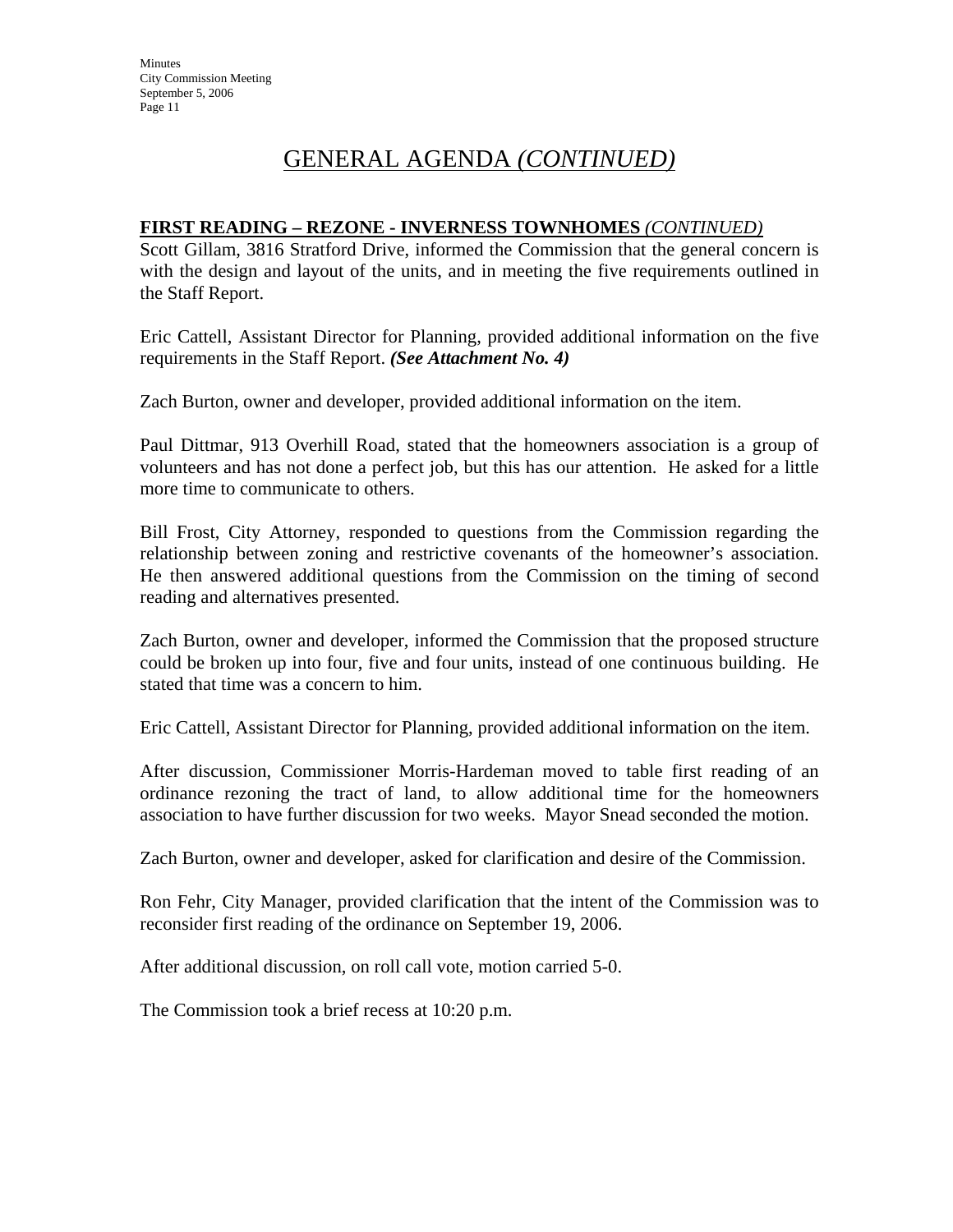### **FIRST READING - AMEND THE FINAL DEVELOPMENT PLAN AND ORDINANCE NO. 6254 - TOWNHOMES AT MILLER RANCH PUD- AND - REZONE - THE TOWNHOMES AT MILLER RANCH**

Eric Cattell, Assistant Director for Planning, presented the item.

After discussion, Commissioner Hatesohl moved to approve first reading of an ordinance amending The Townhomes at Miller Ranch Residential Planned Unit Development, and Ordinance No. 6254; and rezoning a portion of the PUD as proposed, to add the Airport Overlay District; based on the findings in the Staff Report, with the four conditions of approval recommended by the Planning Board. *(See Attachment No. 5)* Commissioner Morris-Hardeman seconded the motion. On a roll call vote, motion carried 5-0.

### **FIRST READING – REZONE - UNIVERSITY TERRACE CONDOMINIUMS PUD (1510-1534 COLLEGE AVENUE)**

Eric Cattell, Assistant Director for Planning, presented the item.

Chris Elsey, Elsey Partners, 2052 Hunting Avenue, provided additional information on the item and was available to answer questions.

After discussion, Commissioner Hatesohl moved to approve first reading of an ordinance rezoning the proposed University Terrace Condominiums, generally located at 1510-1534 College Avenue, from R, Single-Family Residential District, to PUD, Residential Planned Unit Development District, based on the findings in the Staff Report, with the eight conditions recommended by the Manhattan Urban Area Planning Board. *(See Attachment No. 6)* Commissioner Phillips seconded the motion. On a roll call vote, motion carried 5- 0.

# EXECUTIVE SESSION

At 10:30 p.m. Mayor Snead moved to recess into Executive Session until 11:10 p.m. for the purpose of discussing personnel matters of non-elected personnel, which need to remain confidential and also for the purpose of discussing matters of attorney/client privilege relative to pending litigation. Commissioner Phillips seconded the motion. On a roll call vote, motion carried 5-0.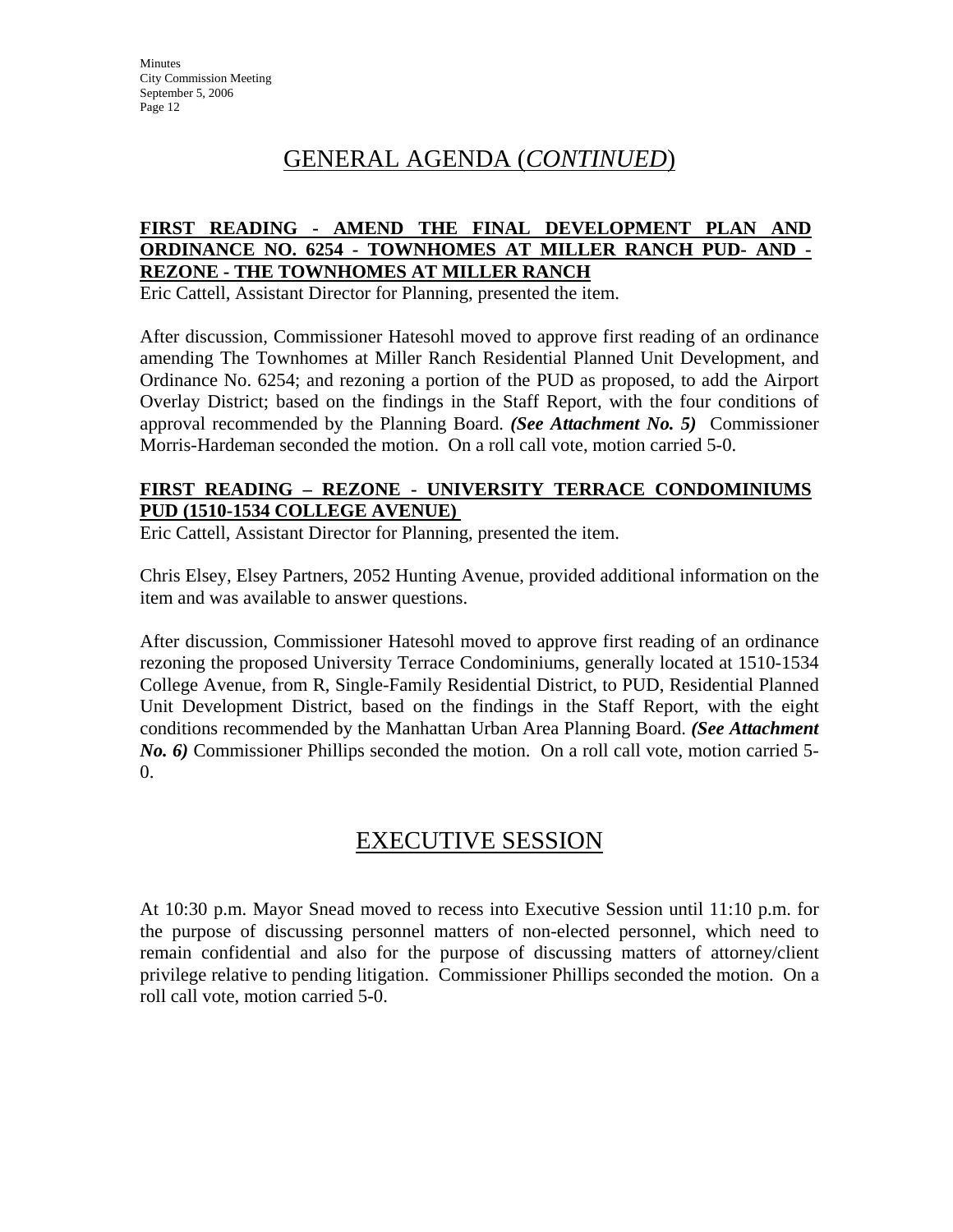## **EXECUTIVE SESSION (CONTINUED)**

At 11:12 p.m., the Commission reconvened with Mayor Snead and Commissioners Phillips, Hatesohl, and Morris-Hardeman in attendance. Mayor Snead moved to recess into Executive Session until 11:30 p.m. for the purpose of discussing personnel matters of non elected personnel, which need to remain confidential. Commissioner Phillips seconded the motion. On vote, motion carried 4-0.

At 11:30 p.m., the Commission reconvened with Mayor Snead, and Commissioners Phillips, Hatesohl and Morris-Hardeman is attendance. Mayor Snead moved to recess into Executive Session until 11:45 p.m. for the purpose of discussing personnel matters of non elected personnel, which need to remain confidential. Commissioner Hatesohl seconded the motion. Motion carried 4-0.

At 11:46, the Commission reconvened with Mayor Snead and Commissioners Phillips, Hatesohl, Morris-Hardeman, and Klimek in attendance.

### **ADJOURNMENT**

At 11:47 p.m. the Commission adjourned.

Gary City Clerk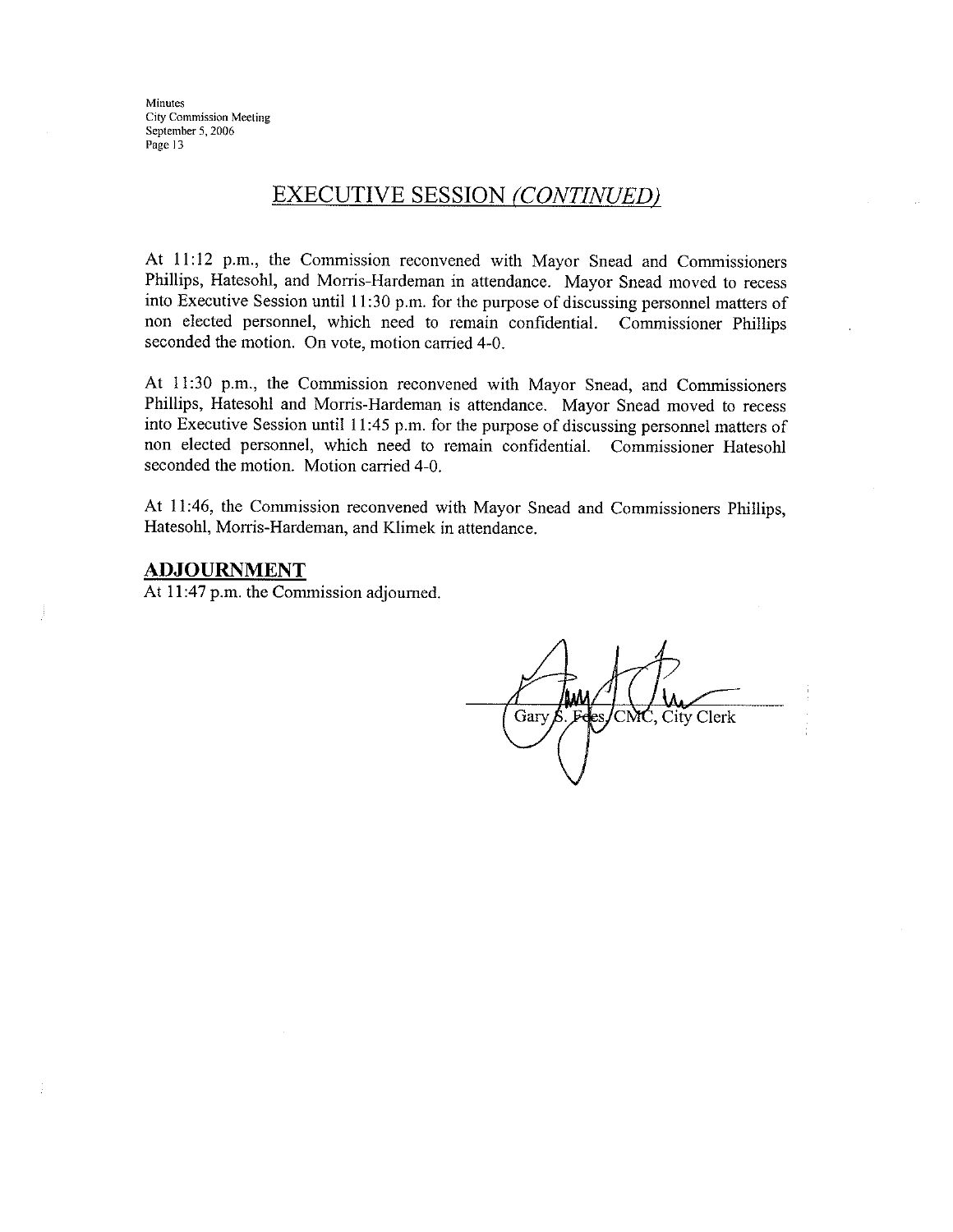#### **STAFF REPORT**

**FROM:** County G-1, General Agricultural District.

**TO:** Tract 1: R, Single-Family Residential District, with AO, Airport Overlay District; Tract 2: R-3, Multiple-Family Residential District with AO, Airport Overlay District;

and,

Tract 3: C-2, Neighborhood Shopping District with AO, Airport Overlay District.

**APPLICANT:** Stone Crest Land Company, LLC Roger Schultz

**ADDRESS:** 1213 Hylton Heights Road, Manhattan, KS 66502.

**OWNERS:** Stone Crest Land Company, LLC Roger Schultz.

**ADDRESSES:** 1213 Hylton Heights Road, Manhattan, KS 66502.

**LOCATION:** generally located northeast of the intersection of Scenic Drive and Powercat Place, and southeast of the intersection of Scenic Drive and Highland Ridge Drive. All of the tracts are along the east side of Scenic Drive.

**AREA:** Total: 103-acres; Tract 1: 23.8-acres; Tract 2: 40.7, 13.9-acres, and 16.6-acres; and, Tract 3: 8.5-acres.

Note: the R-3 District portion is divided into three sub-areas.

**DATE OF PUBLIC NOTICE PUBLICATION:** Monday, June 26, 2006

### **DATE OF PUBLIC HEARING: PLANNING BOARD:** Monday, July 17, 2006 **CITY COMMISSION:** Tuesday, August 1, 2006

**EXISTING USE:** agricultural range land.

**PHYSICAL AND ENVIRONMENTAL CHARACTERISTICS:** The site is typical Flinthills landform consisting of open range land, rolling terrain, wooded draws. The site slopes uphill to the south from and drains generally to the north-northeast to Wildcat Creek.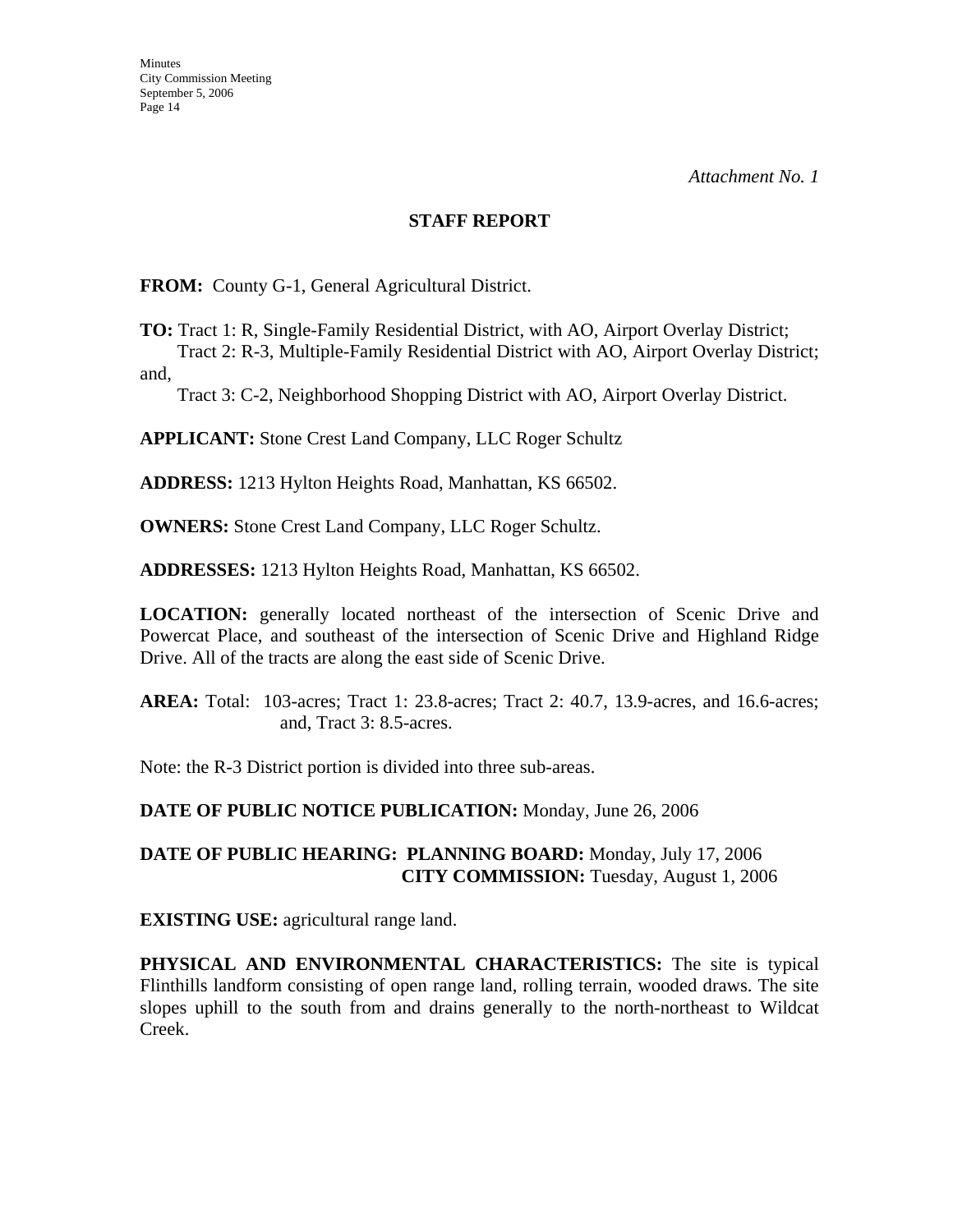**Minutes** City Commission Meeting September 5, 2006 Page 15

The site is within the Conical Zone of Manhattan's Regional Airport, which requires that the AO, Airport Overlay District, be added to site. Future uses (structures and trees), which are within the limits of the Conical Zone may be required to obtain, and be granted, an Airport Compatible Use Permit prior to construction, planting or change to the structure or tree (*see below under CONSISTENCY WITH INTENT AND PURPOSE OF THE ZONING ORDINANCE for further information concerning the AO District*).

### **SURROUNDING LAND USE AND ZONING:**

- **(1) NORTH:** Single-family dwelling and undeveloped Stone Pointe Addition; G-1 District, and R-1/AO District.
- **(2) SOUTH:** Agricultural; G-1 District.
- **(3) EAST:** Agricultural; G-1 District.
- **(4) WEST:** Scenic Drive, agricultural and single-family dwellings; G-1 District and A-5, Single Family Residential District.

**GENERAL NEIGHBORHOOD CHARACTER:** The area is characterized as a developing growth corridor of the City with single-family, two-family and multiple-family residential development to the immediate north. Development occurring in the Lee Mill Heights and Miller Ranch areas can be expected to grow towards the site. Highland Meadows Additions are to the northwest. Street connections from Lee Mill Heights and Miller Ranch with Stone Pointe will accommodate future access to other parts of the City.

**SUITABILITY OF SITE FOR USES UNDER CURRENT ZONING:** The site is suitable for general agricultural activities as currently zoned.

**COMPATIBILITY OF PROPOSED DISTRICT WITH NEARBY PROPERTIES AND EXTENT TO WHICH IT MAY HAVE DETRIMENTAL AFFECTS:** The site is in a growth corridor of the City. Increases in light, noise and traffic are expected, which should be similar to the same affects generated by Highland Meadows and Stone Pointe subdivisions.

### **CONFORMANCE WITH COMPREHENSIVE PLAN:**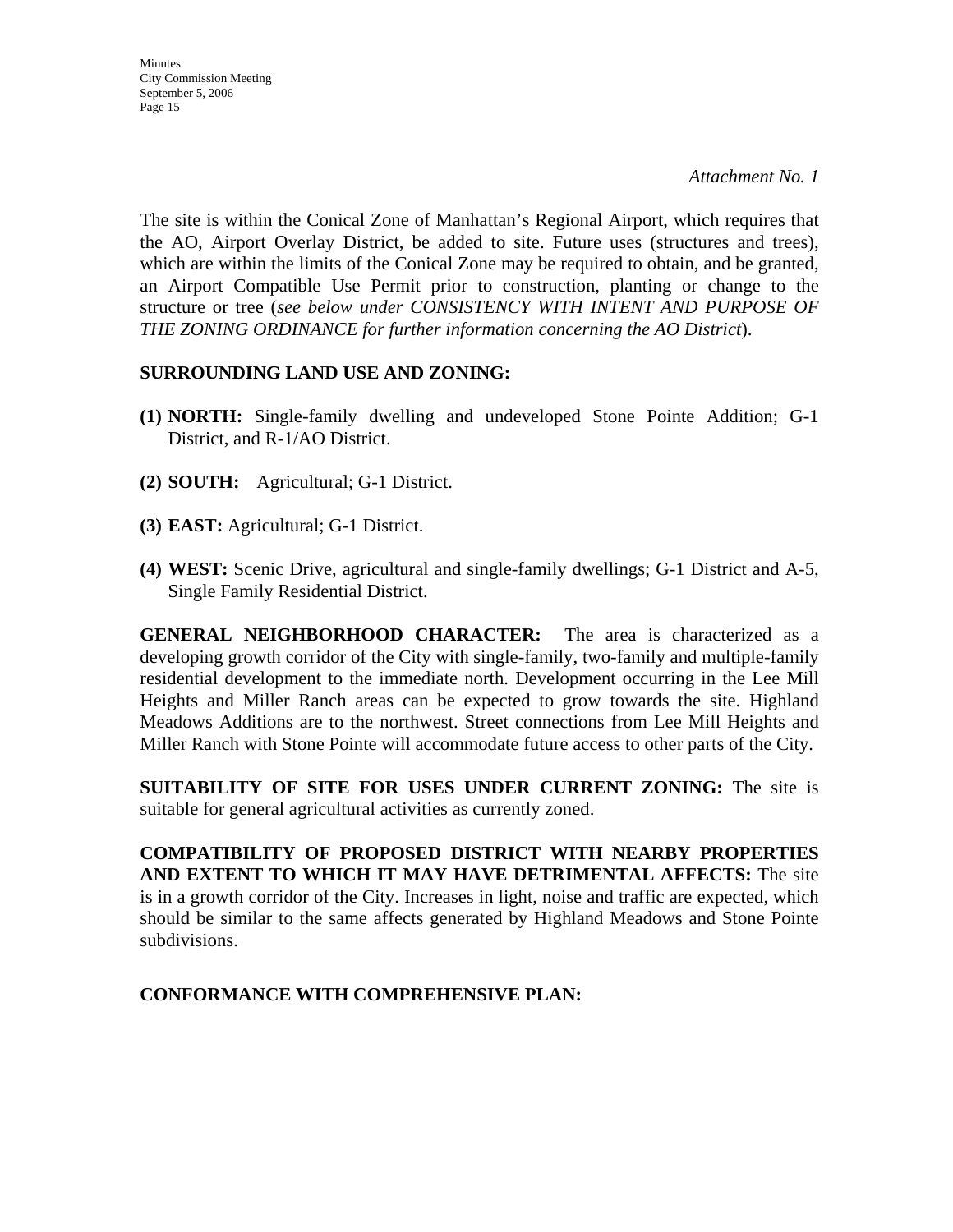*Attachment No. 1*

The proposed site is shown on the Future Land Use map in the Southwest Planning Area as a combination of Residential Low Medium (RLM), Residential Medium High Density (RMH), Preserved Open Space, and Special Planning Area policies. The site is in the Conical Zone of the Manhattan Regional Airport. The AO District will be added as an overlay district to the specific part of Stone Pointe Addition that is affected by the Conical Zone.

Applicable Policy Statements include:

## CHAPTER 4, LAND USE AND GROWTH MANAGEMENT

## **RLM 1: Characteristics**

*The Residential Low/Medium Density designation incorporates a range of single-family, single-family attached, duplex, and town homes, and in appropriate cases include complementary neighborhood-scale supporting land uses, such as retail, service commercial, and office uses in a planned neighborhood setting, provided they conform with the policies on Neighborhood Commercial Centers. Small-scale multiple-family buildings and condominiums may be permissible as part of a planned unit development, or special mixed-use district, provided open space requirements are adequate to stay wi*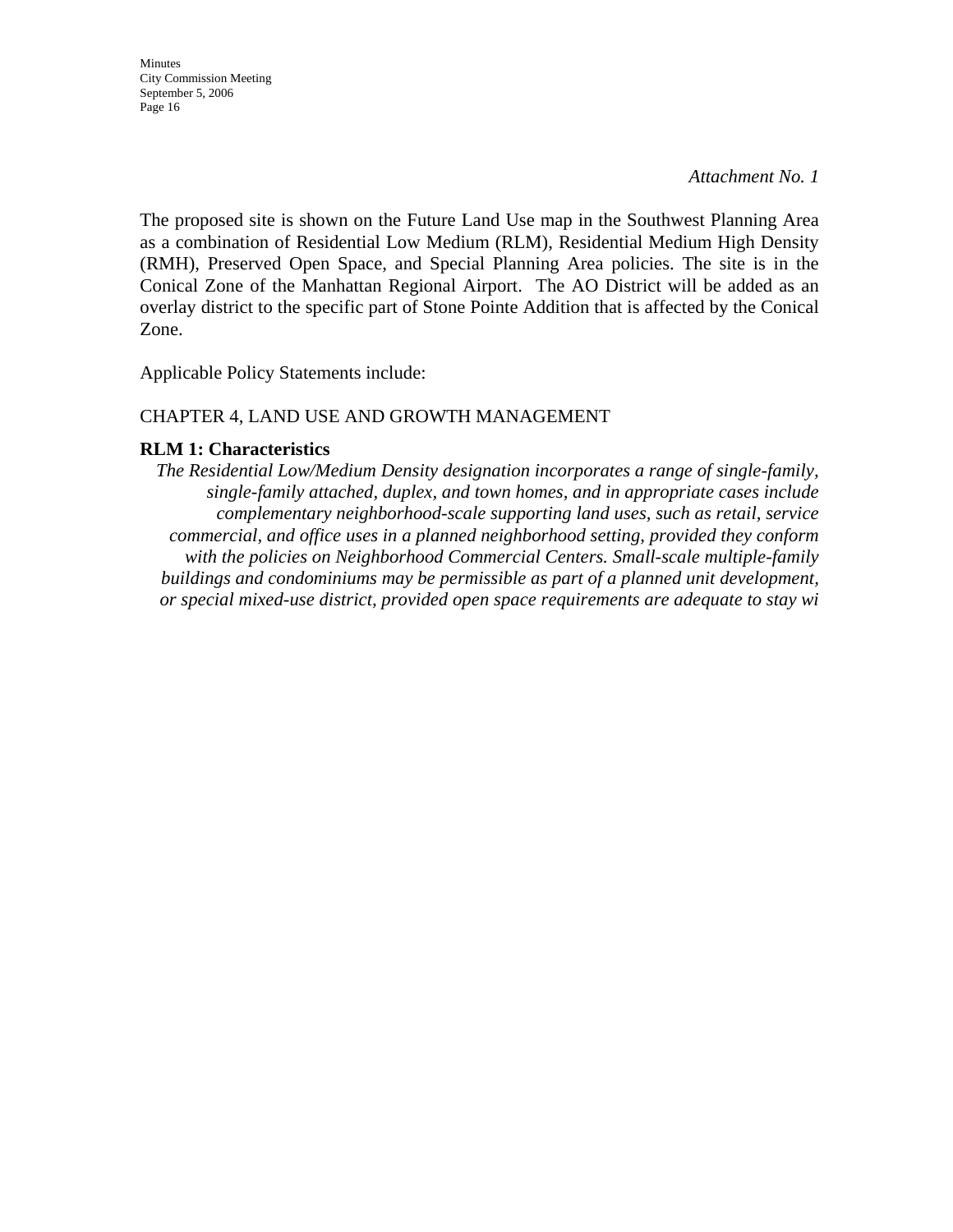#### **STAFF REPORT**

## **APPLICATION TO REZONE PROPERTY TO PLANNED UNIT DEVELOPMENT DISTRICT**

## **BACKGROUND**

**FROM:** R-2, Two-Family Residential District; I-2, Industrial Park District; C-6, Heavy Commercial District; and, C-5, Highway Service Commercial District.

**TO:** PUD, Planned Unit Development District.

**OWNER/APPLICANT:** Dial Realty Development Corp. and City of Manhattan/ Dial Realty Development Corp.

**ADDRESS:** 11506 Nicholas Street, Omaha NE 68154.

**DATE OF PUBLIC NOTICE PUBLICATION:** June 26, 2006.

**DATE OF PUBLIC HEARING: PLANNING BOARD:** July 17, 2006, tabled to August 7, 2006

#### **CITY COMMISSION:** August 22, 2006.

**LOCATION:** generally located along the north side of McCall Road, east of Tuttle Creek Boulevard and on the east and west side of Hostetler Drive.

**AREA:** 13 acres.

**PROPOSED USES:** Proposed Permitted Uses include all of the Permitted and Conditional Uses of the C-5, Highway Service Commercial District, except for Adult Businesses, which will not be allowed.

**PROPOSED BUILDINGS AND STRUCTURES:** The PUD, in part, will relocate the existing Wendy's and Pizza Hut restaurants currently located on N. 3<sup>rd</sup> Street in Manhattan Marketplace PUD, Unit Two. The proposed International House of Pancakes (I-HOP) restaurant is a new business. The remaining three lots are unknown and will require an amendment of the PUD, prior to development of the lot. Based on plans submitted with the PUD, businesses appear to be standard prototypes of the chain restaurant. Architectural, floor and sign plans are attached.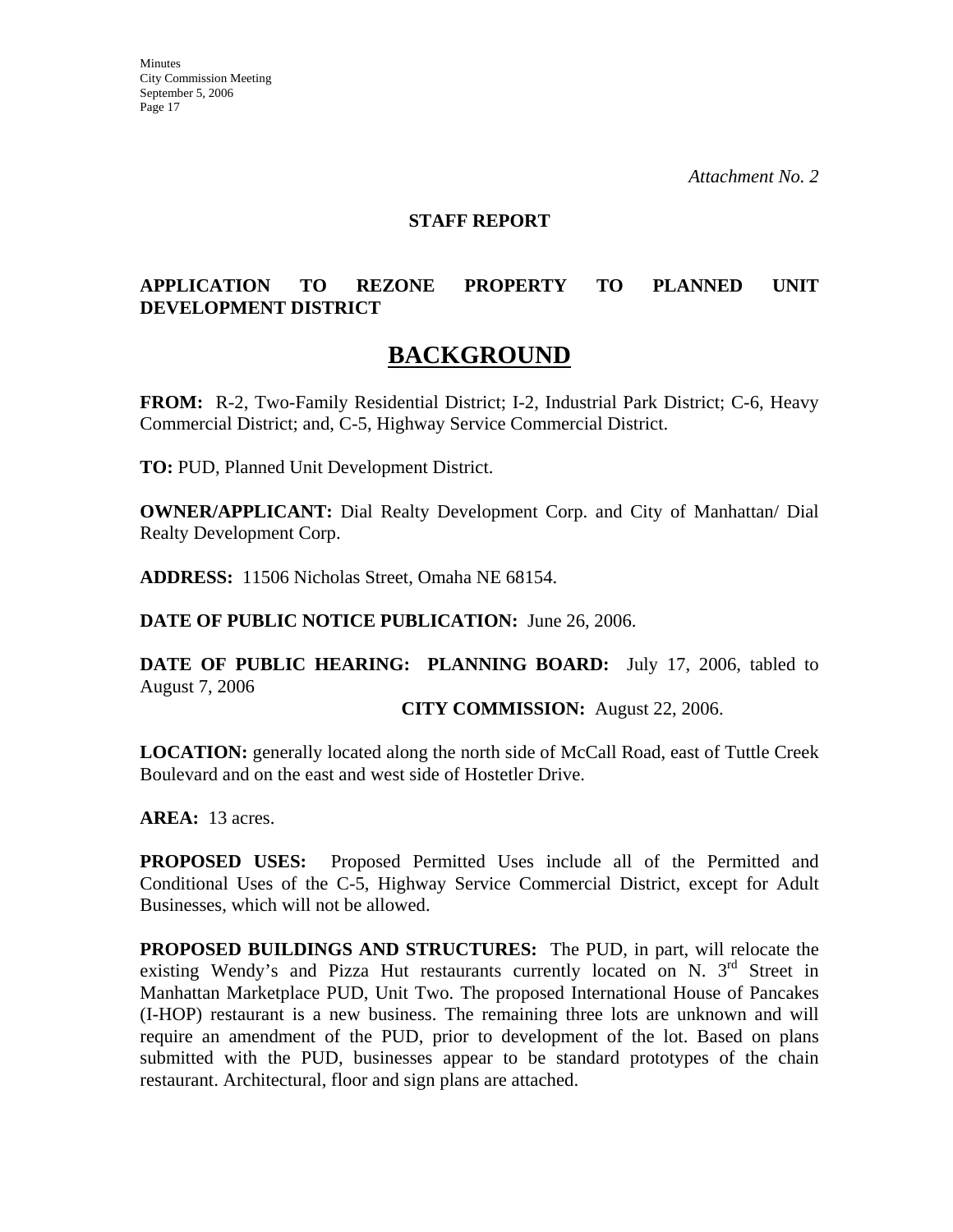*Attachment No. 2* 

Phasing includes the first phase to include Lots 1, 2 and 4, internal private street and other public and private improvements in the Fall of 2006. Phasing of Lots 3, 5 and 6 will require an amendment of the PUD as development of the lots is unknown at this time.

### **PROPOSED LOT COVERAGE**

Proposed lot coverage for Lots 1-6 for building, streets and parking, and open/landscaped space are shown on the PUD's site plan.

### **PROPOSED SIGNS**

| <b>Type</b>           | <b>Dimensions</b>                       | <b>Lighting</b> |
|-----------------------|-----------------------------------------|-----------------|
| Pole and ground signs | 1 square foot of sign area per Internal |                 |
|                       | foot of street frontage                 |                 |
| Wall signs            | Vary per business                       | Internal        |

Signs generally follow the C-2, Neighborhood Shopping District sign requirements; however, ground and pole signs are shown on the architectural building sheets differ from the skirted pole sign shown on the Preliminary Development Plan's site plan. Likewise, each lot would be allowed to construct a pole sign which varies in size due to frontage along the street. Uniformity in size would be inconsistent. A note on the PUD site plan indicates, "Metal skirting to match building design" is vague. Overall, the sign plan is confusing and inconsistent.

Ground and/or pole signs will have a visual affect and can be used to create a unifying theme in the PUD. City Administration recommends that the applicant provide an architecturally unifying pole and/or ground sign plan with the Final Development Plan. The plan should consist of a unifying architectural designs the pole and/or ground signs throughout the entire PUD, which should include clear architectural elements and ground treatments such as stone planters and landscaping at the sign base. Height, maximum gross surface area, structural type, setback and illumination should be clearly set out in the plan. No more than one (1) pole and/or ground sign should be allowed per lot. See policy CC 4 below under the Comprehensive Plan regarding unified site design.

Wall signs are internally lit and well scaled to the building facades and shall be permitted as proposed.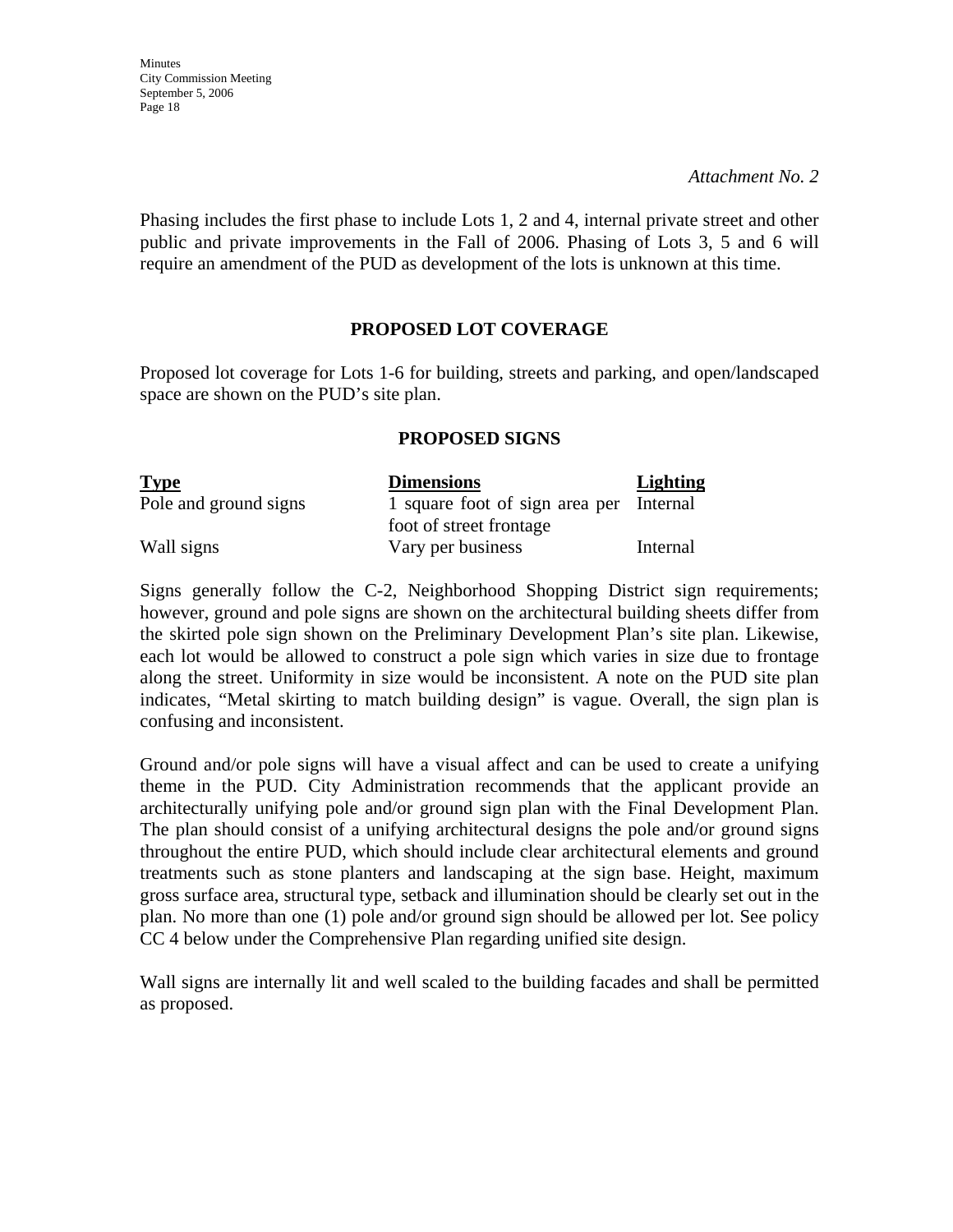*Attachment No. 2* 

Temporary banner signs should be limited to no more than one (1) banner sign per lot. Exempt signage shall signage described in Article VI, Section 6-104 (A)(1),(2),(4),(5),(7) and (8); and Section 6-104 (B)(2), of the Manhattan Zoning Regulations. Temporary sales aids and portable signs, as described in Article VI, Signs, of the Manhattan Zoning Regulations, shall be prohibited.

**PROPOSED LIGHTING:** Light poles will be 28 feet in height, which includes the base. Light poles should be full cutoff design to reduce glare on streets and adjacent properties. Light fixtures will be provided on individual buildings according to architectural plans and not cast direct light on streets or adjacent property.

# **REVIEW CRITERIA FOR PLANNED UNIT DEVELOPMENTS**

**1. LANDSCAPING:** Landscaping is functional for the service commercial nature of the site and will consist of canopy, ornamental and evergreen trees, shrubs and lawn areas to be owned and maintained by individual lot owners. Landscaped areas will irrigated with underground systems.

**2. SCREENING:** Dumpster locations will be screened with materials consistent with the building materials of each respective business.

**3. DRAINAGE:** The site will drain to the west and south to the drainage channel along Tuttle Creek Boulevard or to a drainage detention basin proposed northwest of the PUD. The City Engineer ahs reviewed the drainage study. The utility and grading plan indicates storm water improvements including inlets on Hostetler Drive. The drainage study, however, notes that Hostetler Drive inlet improvements should be made at a later date and existing improvements, although inadequate, do not make conditions much worse after development. The City Engineer's memo (attached) recommends that the inlet improvements on Hostetler Drive be made with the development, since there are no plans to improve Hostetler Drive. The memo otherwise accepts the consultant's drainage study.

**4. CIRCULATION:** Access is from McCall Road and Hostetler Drive. Lots 1-4 will be served by two Travel Easements, Limey Place and Goodfood Place, which will be privately owned and maintained by the owners of Lots 1-4. Restrictive covenants will be provided with the Final Development Plan addressing the private streets.

Lots 5-6 will be accessed from Hostetler Drive, a public street.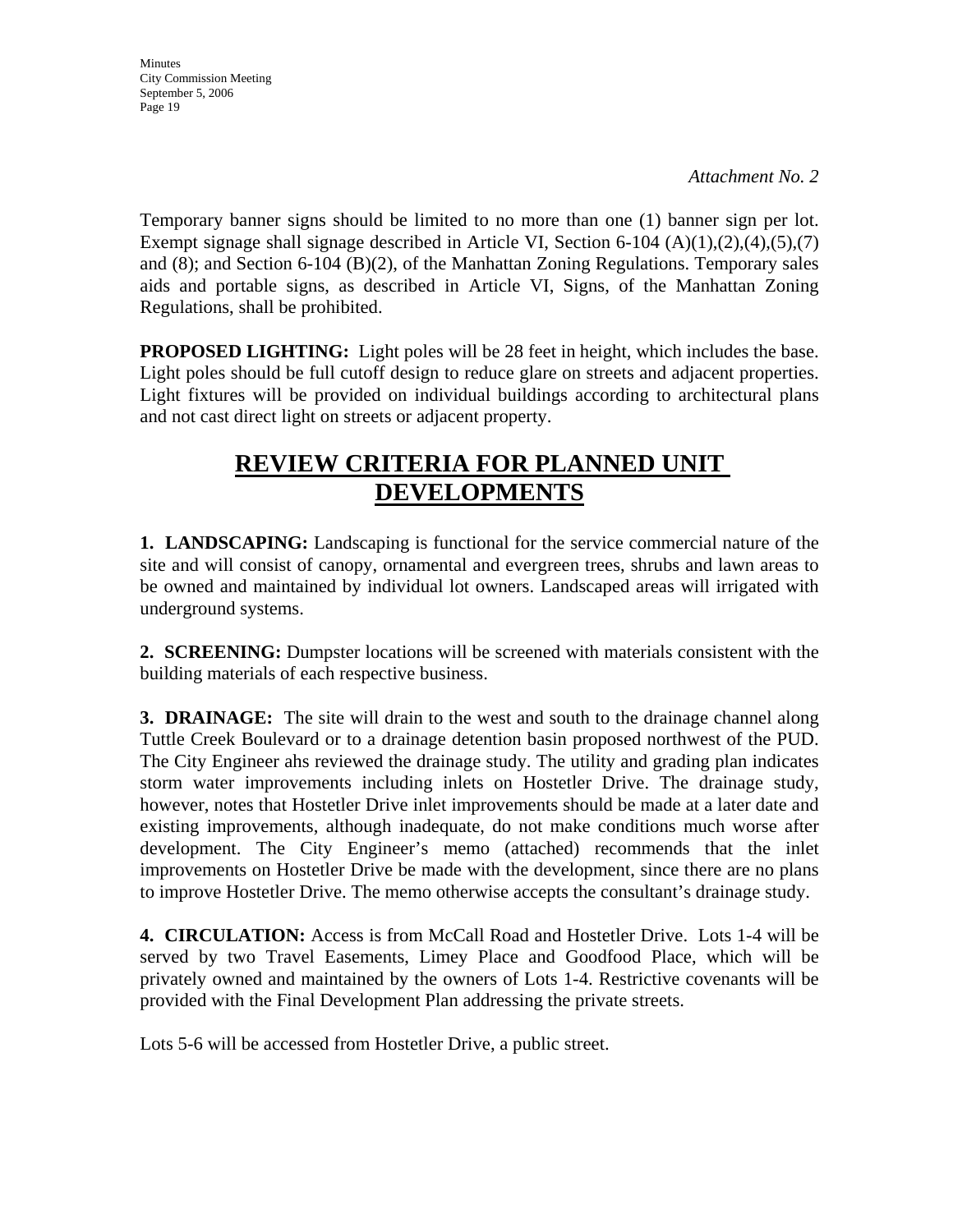No lots will be directly accessed from McCall Road or Tuttle Creek Boulevard. Access is prohibited from those two streets.

Sidewalk connections are provided along streets and travel easements for pedestrian access.

Off-street parking for Lots 1, 2 and 4 are based on the parking ratio for a restaurant, which requires at least one (1) parking space for each three (3) customers based upon the maximum design occupancy and one (1) parking space for each employee as related to the work shift when the maximum number of employees are present. Based on occupancy and employee counts provided by the applicant and a separate review by Code Services, Lot 1 will provide 83 parking spaces, which reflects a surplus of parking spaces. Lot 2 provides 46 parking spaces, which is the minimum required. Lot 4 provides 76 parking spaces. Based on the applicant's information, 70 parking spaces would be required. Code Services review would require 81. Seventy six (76) parking spaces for Lot 4 should be adequate, although no handicapped spaces are shown. The proposed total will likely be reduced by several spaces to accommodate handicapped stalls.

A traffic report was submitted and reviewed by the City Engineer with comments (attached memos). The traffic study indicates that the major impacts to the street network can be expected as a result of the proposed development. Proposed improvements on the site plans address the major impacts as described in the City Engineer's memo dated July 31, 2006; however a response from the VFW concerning a proposed median for new access lanes adjacent to the VFW entrance has not been provided, as requested.

**5. OPEN SPACE AND COMMON AREA:** Each lot is individually owned and consists of building, off-street parking and landscaped areas.

**6. CHARACTER OF THE NEIGHBORHOOD:** Generally characterized as a mix of retail and industrial service businesses.

# **MATTERS TO BE CONSIDERED WHEN CHANGING ZONING DISTRICTS**

**1. EXISTING USE:** A combination of industrial park, highway service commercial and heavy commercial lots. The former lime sludge ponds along McCall Road and Tuttle Creek Boulevard, which are being excavated. The R2 District portion of the site is a small part of the site in the northwestern corner and is in the lime sludge part of the site.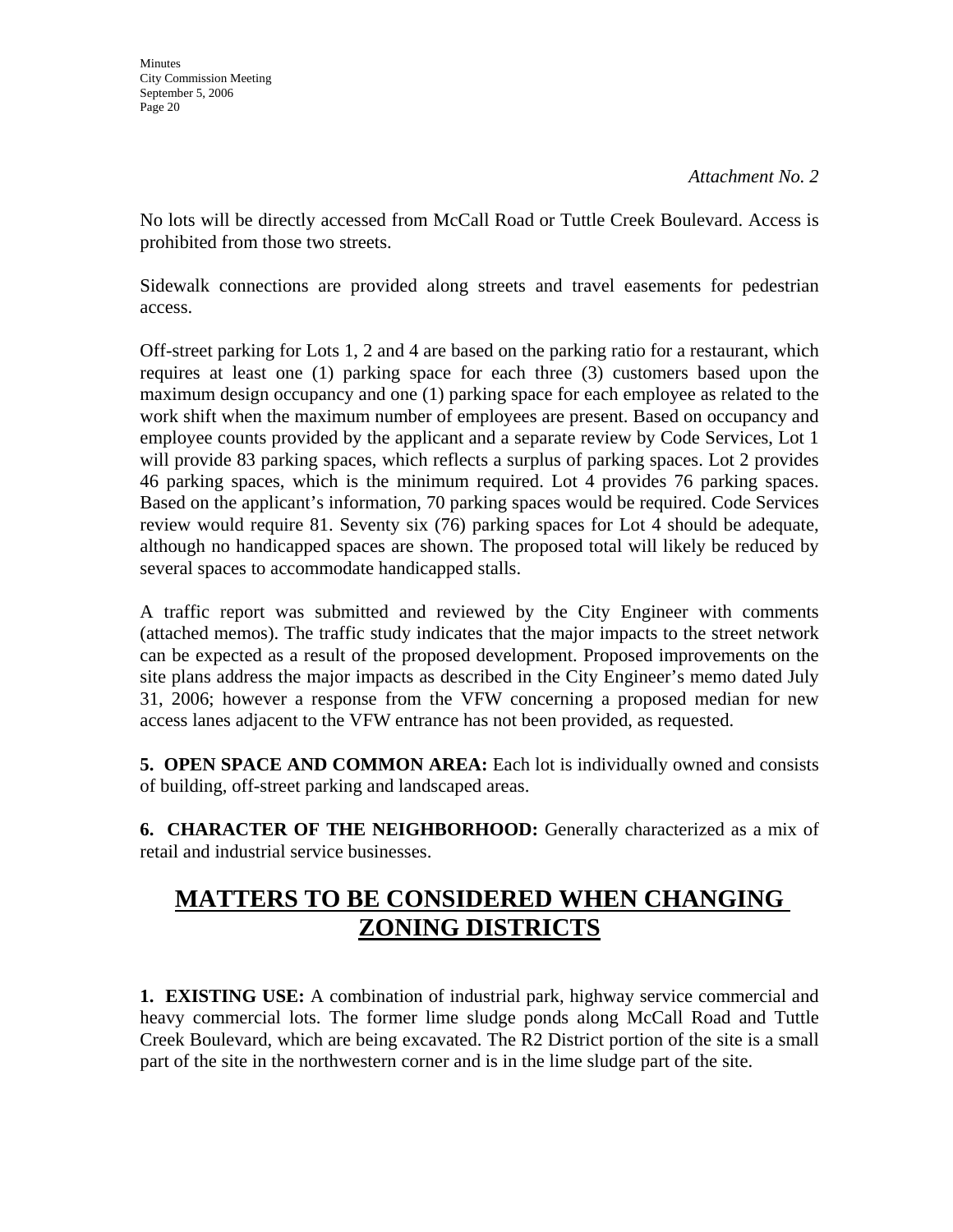*Attachment No. 2* 

**2. PHYSICAL AND ENVIRONMENTAL CHARACTERISTICS:** Generally a flat site located in the build-able portion of the 100 Year Flood Plain. The 100 Year Flood elevation is 1008 feet. Finished floors of proposed buildings are shown 2-3 feet above the flood elevation. The eastern part of the site consists of Hostetler Drive and a recently demolished commercial building on the west side of Hostetler Drive. An existing former truck/transportation site and building are on the east side of Hostetler Drive. The eastern portion of the site is in Riley County and the western, or majority portion of the site, is in Pottawatomie County. The site drains to the west to the drainage ditch along Tuttle Creek Boulevard and partly to the north along Hostetler Drive to undersized storm water inlets.

## **3. SURROUNDING LAND USE AND ZONING:**

**(a.) NORTH:** Industrial services; I-2 District.

**(b.) SOUTH:** McCall Road, American Legion, Super-Walmart; C-5 and PUD.

**(c.) EAST:** heavy commercial; C-6 District.

**(d.) WEST:** Tuttle Creek Boulevard, N. 3rd Street, highway and neighborhood commercial businesses on N. 3rd Street; C-5 and C-2, Neighborhood Shopping District.

**4. CHARACTER OF THE NEIGHBORHOOD:** Generally characterized as a mix of retail and industrial service businesses.

**5. SUITABILITY OF SITE FOR USES UNDER CURRENT ZONING:** Except for the lime sludge pond areas, individual sites in existing zoning districts could accommodate permitted uses in the zoning district in which they are located.

## **6. COMPATIBILITY OF PROPOSED DISTRICT WITH NEARBY PROPERTIES AND**

**EXTENT TO WHICH IT MAY HAVE DETRIMENTAL AFFECTS:** The site is commercial growth corridor and its development as a commercial PUD should be compatible with the surrounding neighborhood..

**7. CONFORMANCE WITH COMPREHENSIVE PLAN:** The Future Land Use Map for the Northeast Planning Area designates the site as Community Commercial (CC). Applicable policies include: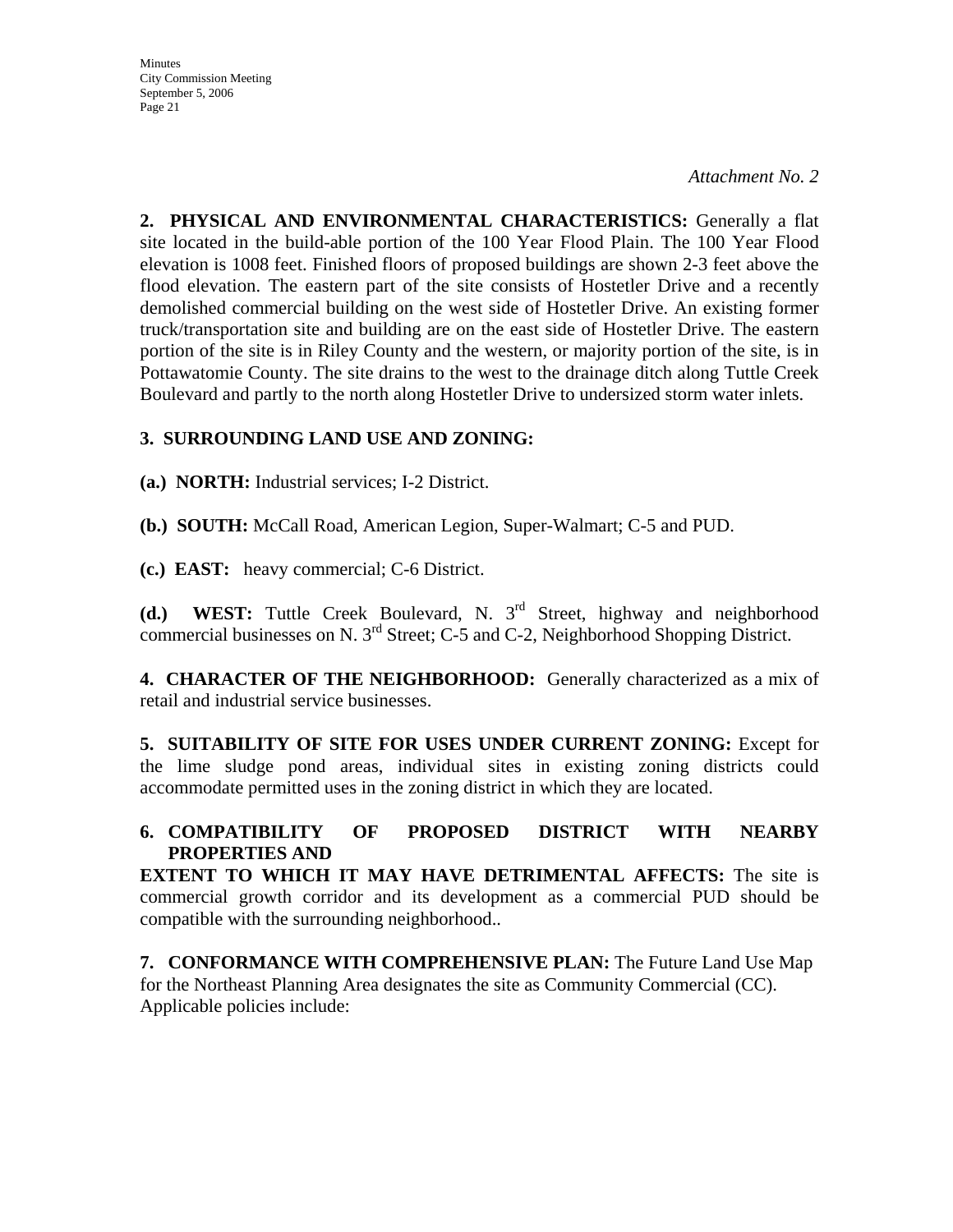### COMMUNITY COMMERCIAL (CC)

### *CC 1: Characteristics*

Community Commercial Centers provide a mix of retail and commercial services in a concentrated and unified setting that serves the local community and may also provide a limited draw for the surrounding region. These centers are typically anchored by a larger national chain, between 120,000 and 250,000 square feet, which may provide sales of a variety of general merchandise, grocery, apparel, appliances, hardware, lumber, and other household goods. Centers may also be anchored by smaller uses, such as a grocery store, and may include a variety of smaller, complementary uses, such as restaurants, specialty stores (such as books, furniture, computers, audio, office supplies, or clothing stores), professional offices and health services. The concentrated, unified design of a community commercial center allows it to meet a variety of community needs in a "one-stop shop" setting, minimizing the need for multiple vehicle trips to various commercial areas around the community. Although some single use highway-oriented commercial activities will continue to occur in some areas, this pattern of development is generally not encouraged.

## *CC 2: Location*

Community Commercial Centers should be located at the intersection of one or more major arterial streets. They may be located adjacent to urban residential neighborhoods and may occur along major highway corridors as existing uses become obsolete and are phased out and redeveloped over time. Large footprint retail buildings (often known as "big-box" stores) shall only be permitted in areas of the City where adequate access and services can be provided.

### **CC 3: Size**

Typically require a site of between 10 and 30 acres.

## *CC 4: Unified Site Design*

A unified site layout and design character (buildings, landscaping, signage, pedestrian and vehicular circulation) shall be required and established for the center to guide current and future phases of development. Building and site design should be used to create visual interest and establish a more pedestrian-oriented scale for the center and between out lots.

### *CC 5: Architectural Character*

Community Commercial Centers shall be required to meet a basic level of architectural detailing, compatibility of scale with surrounding areas, pedestrian and bicycle access, and mitigation of negative visual impacts such as large building walls, parking areas, and service and loading areas. While these requirements apply to all community commercial development, they are particularly important to consider for larger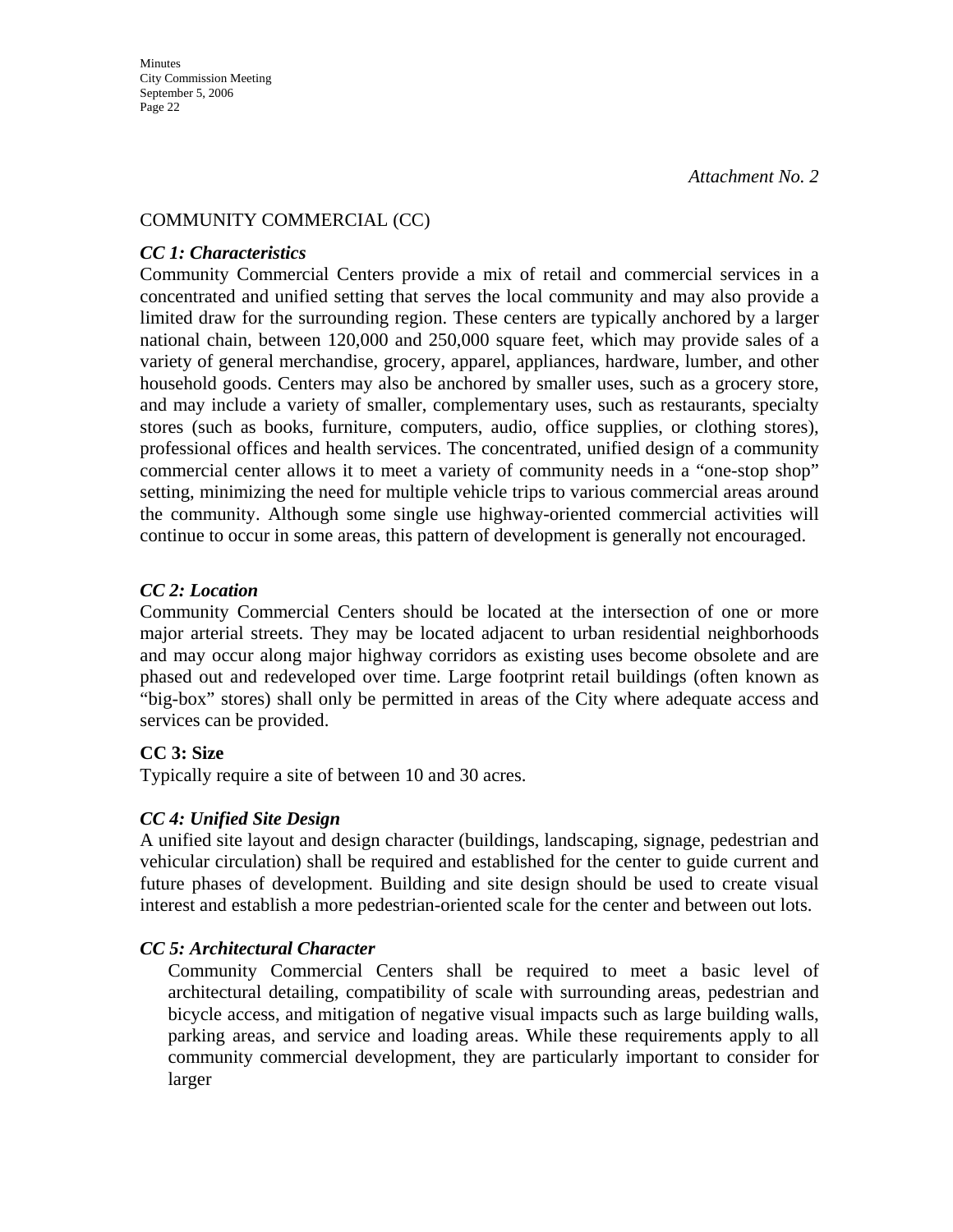**Minutes** City Commission Meeting September 5, 2006 Page 23

> footprint retail buildings, or "big-box" stores. A basic level of architectural detailing shall include, but not be limited to, the following:

- Façade and exterior wall plane projections or recesses;
- Arcades, display windows, entry areas, awnings, or other features along facades facing public streets;
- Building facades with a variety of detail features (materials, colors, and patterns); and
- High quality building materials.

## *CC 6: Organization of Uses*

Community commercial services should be concentrated and contained within planned activity centers, or nodes, throughout the community. Within each activity center or node, complementary uses should be clustered within walking distance of each other to facilitate efficient, "one-stop shopping", and minimize the need to drive between multiple areas of the center. Large footprint retail buildings or "big-box" stores should be incorporated as part of an activity center or node along with complementary uses. Isolated single store developments are strongly discouraged.

## *CC 7: Parking Design and Layout*

Uninterrupted expanses of parking should be avoided. Parking areas should be broken into smaller blocks divided by landscaping and pedestrian walkways. Parking areas should be distributed between the front and sides of buildings, or front and rear, rather than solely in front of buildings to the extent possible.

## *CC 8: Circulation and Access*

Clear, direct pedestrian connections should be provided through parking areas to building entrances and to surrounding neighborhoods or streets. Integrate main entrances or driveways with the surrounding street network to provide clear connections between uses for vehicles, pedestrians, and bicycles.

The PUD is in general conformance to the Comprehensive Plan.

**8. ZONING HISTORY AND LENGTH OF TIME VACANT AS ZONED:** The site has been zoned various commercial and industrial districts over time. Annexation was in 1968 and 1969. Commercial and industrial buildings have occupied the site.

**9. CONSISTENCY WITH INTENT AND PURPOSE OF THE ZONING ORDINANCE:** The intent and purpose of the Zoning Regulations is to protect the public health, safety, and general welfare; regulate the use of land and buildings within zoning districts to assure compatibility; and to protect property values.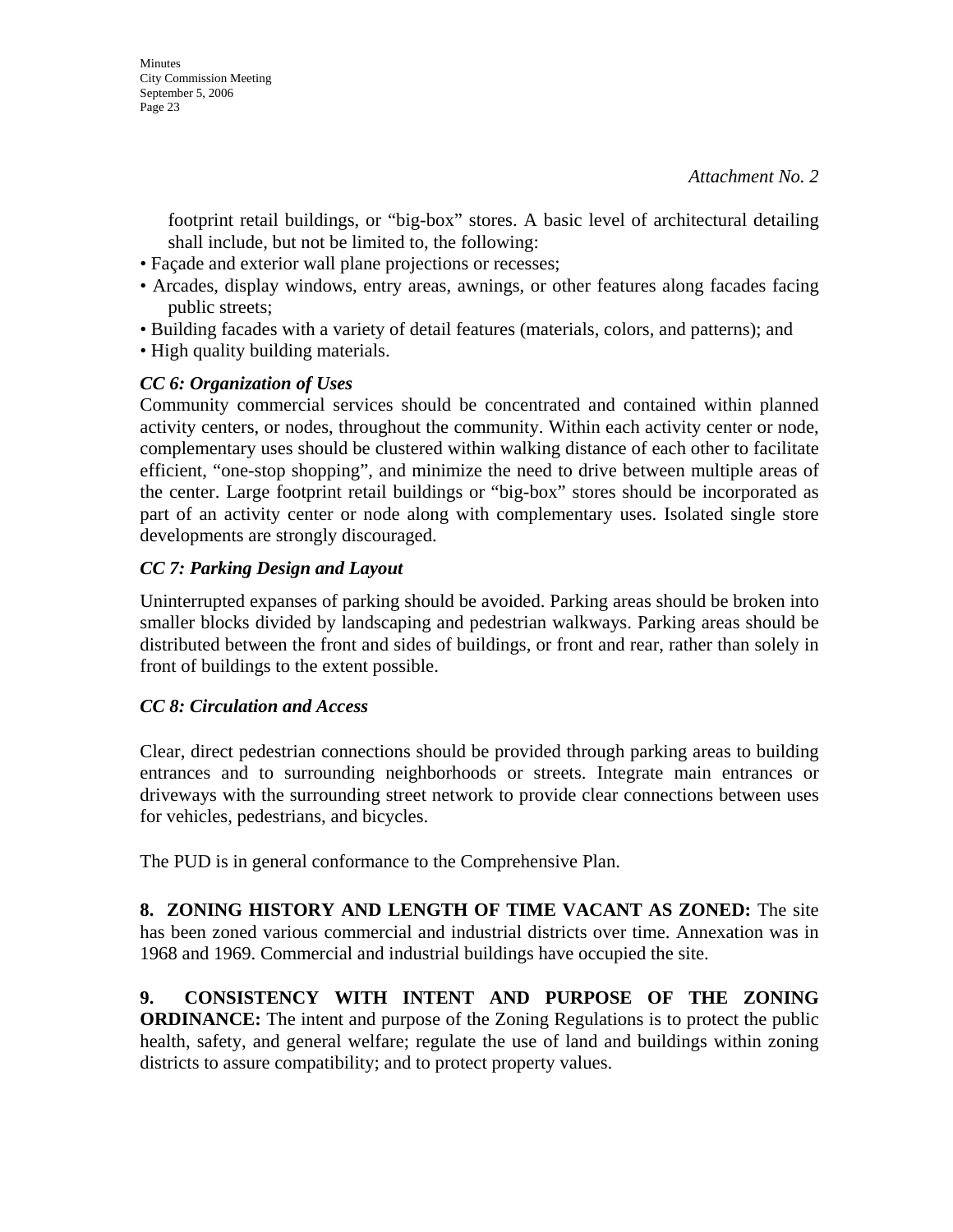**Minutes** City Commission Meeting September 5, 2006 Page 24

The PUD Regulations are intended to provide a maximum choice of living environments by allowing a variety of housing and building types; a more efficient land use than is generally achieved through conventional development; a development pattern that is in harmony with land use density, transportation facilities and community facilities; and a development plan which addresses specific needs and unique conditions of the site which may require changes in bulk regulations or layout. The proposed PUD is generally consistent with the intent and purposes of the Zoning Regulations, and the intent of the PUD Regulations, except that a unifying sign plan should be provided.

**10. RELATIVE GAIN TO THE PUBLIC HEALTH, SAFETY AND WELFARE THAT DENIAL OF THE REQUEST WOULD ACCOMPLISH, COMPARED WITH THE HARDSHIP IMPOSED UPON THE INDIVIDUAL OWNER:** There appears to be no gain to the public if the rezoning is denied and it may be a hardship to the owner if the rezoning is denied. Two businesses will be relocated from Manhattan Marketplace PUD, Unit Two. In order for the phasing to occur in a timely manner the rezoning is necessary. Street improvements, however, are necessary so that negative traffic impacts on public streets do not occur.

**11. ADEQUACY OF PUBLIC FACILITIES AND SERVICES:** Adequate sanitary sewer and water are available. Storm sewer pipes and inlets are proposed to divert storm water and must be provided. Sidewalk is proposed for pedestrian access. The traffic study by the applicant's consultant indicates major impacts to the street network, which are shown, in part, and must be built to serve the public.

Utility releases have been provided by private utility companies.

## **12. OTHER APPLICABLE FACTORS:** None.

### **13. STAFF COMMENTS AND RECOMMENDATION:**

City Administration recommends approval of the proposed rezoning of Limey Pointe PUD from R-2, Two-Family Residential District; I-2, Industrial Park District; C-6, Heavy Commercial District; and, C-5, Highway Service Commercial District, to PUD, Planned Unit Development District, with the following conditions:

- 1. Permitted uses shall include all of the Permitted Uses and Conditional Uses allowed in the C-5, Highway Service Commercial District, except for Adult Businesses.
- 2. Landscaping and irrigation shall be provided pursuant to a Landscaping Performance Agreement between the City and the owner, which shall be entered into prior to issuance of a building permit.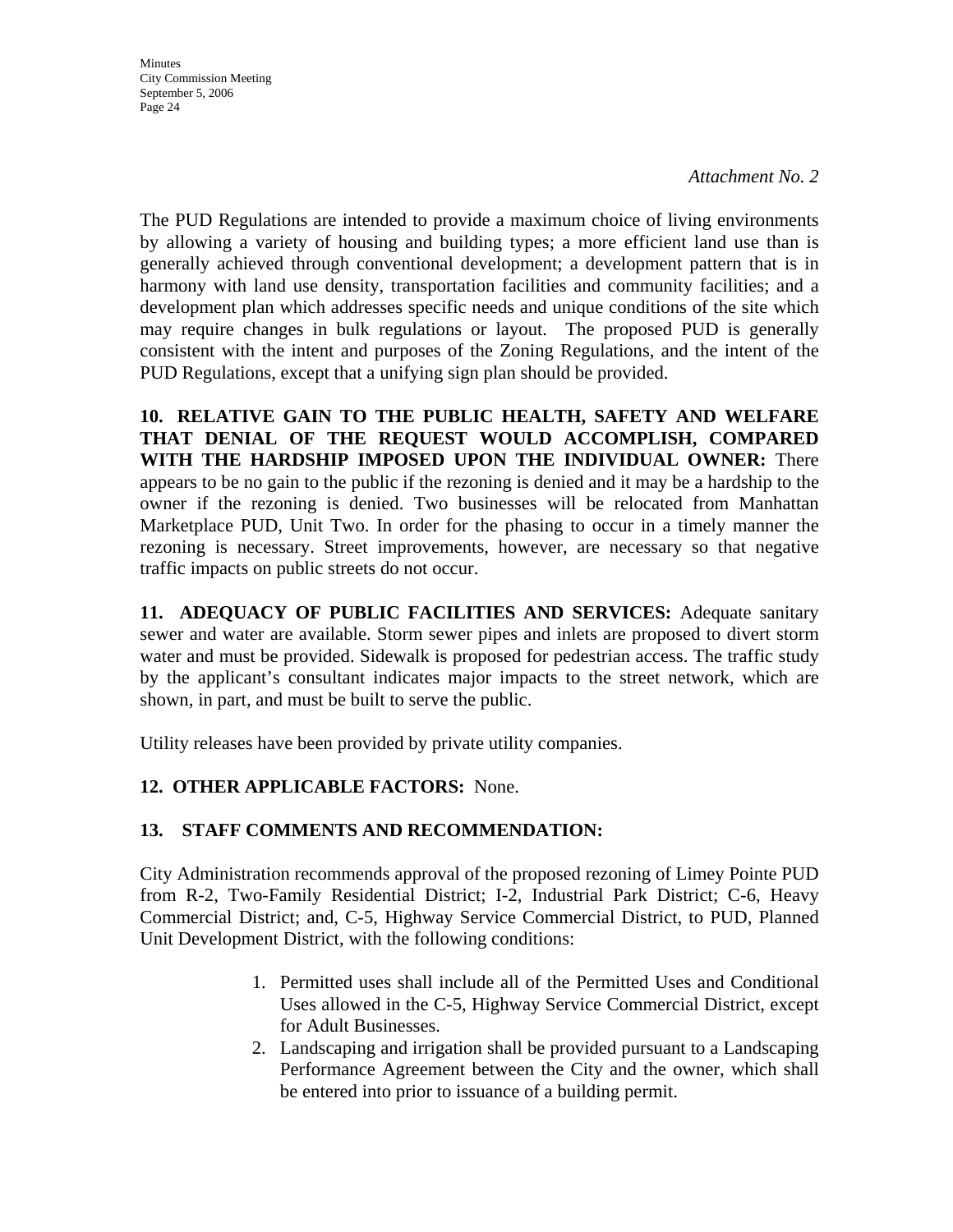**Minutes** City Commission Meeting September 5, 2006 Page 25

- 3. All landscaping and irrigation shall be maintained in good condition.
- 4. Light poles shall be provided as described in the application documents and shall be full cutoff design. Building lighting shall be provided as proposed and shall not cast direct light onto public or private streets or adjacent property.
- 5. An architectural unifying pole and/or ground sign plan shall be submitted with the Final Development Plan for the first phase. The sign plan shall apply to the entire PUD, and shall include, but not be limited to, clear architectural elements, materials and lighting and ground treatments, such as stone planters and landscaping at the sign base. Height, maximum gross surface area, structural type, setback and illumination shall be clearly set out in the sign plan. The sign plan shall indicate that there shall be no more than one (1) pole and/or ground sign per lot.
- 6. Wall signs shall be permitted as proposed.
- 7. Temporary banner signs should be limited to no more than one (1) banner sign per lot. Exempt signage shall signage described in Article VI, Section 6-104 (A)(1),(2),(4),(5),(7) and (8); and Section 6-104 (B)(2), of the Manhattan Zoning Regulations. Temporary sales aids and portable signs, as described in Article VI, Signs, of the Manhattan Zoning Regulations, shall be prohibited.
- 8. Traffic improvements cited in the July 31, 2006, Inter-Office Memorandum from the City Engineer shall be constructed with the first phase of the development to include:

(a.)The second through lane for westbound traffic on McCall Road between Hays Drive and Hostetler Drive shall be added.

(b.)The westbound and eastbound left turn lanes shall be aligned at the intersection of Hostetler Drive & McCall Road.

(c.)Hostetler Drive shall match the south leg of the intersection in terms of number of lanes and configuration.

(d.)An urban section shall be shown on the plans along the north side of McCall Road and shall include curb and gutter.

9. Drainage improvements cited in the July 31, 2006, Inter-Office Memorandum from the City Engineer for storm inlets and storm sewer pipes shall be provided with the first phase of the development.

10. Prior to the development of Lots 3, 5 and 6, an amendment of the PUD shall be submitted and approved prior to issuance of any necessary permits.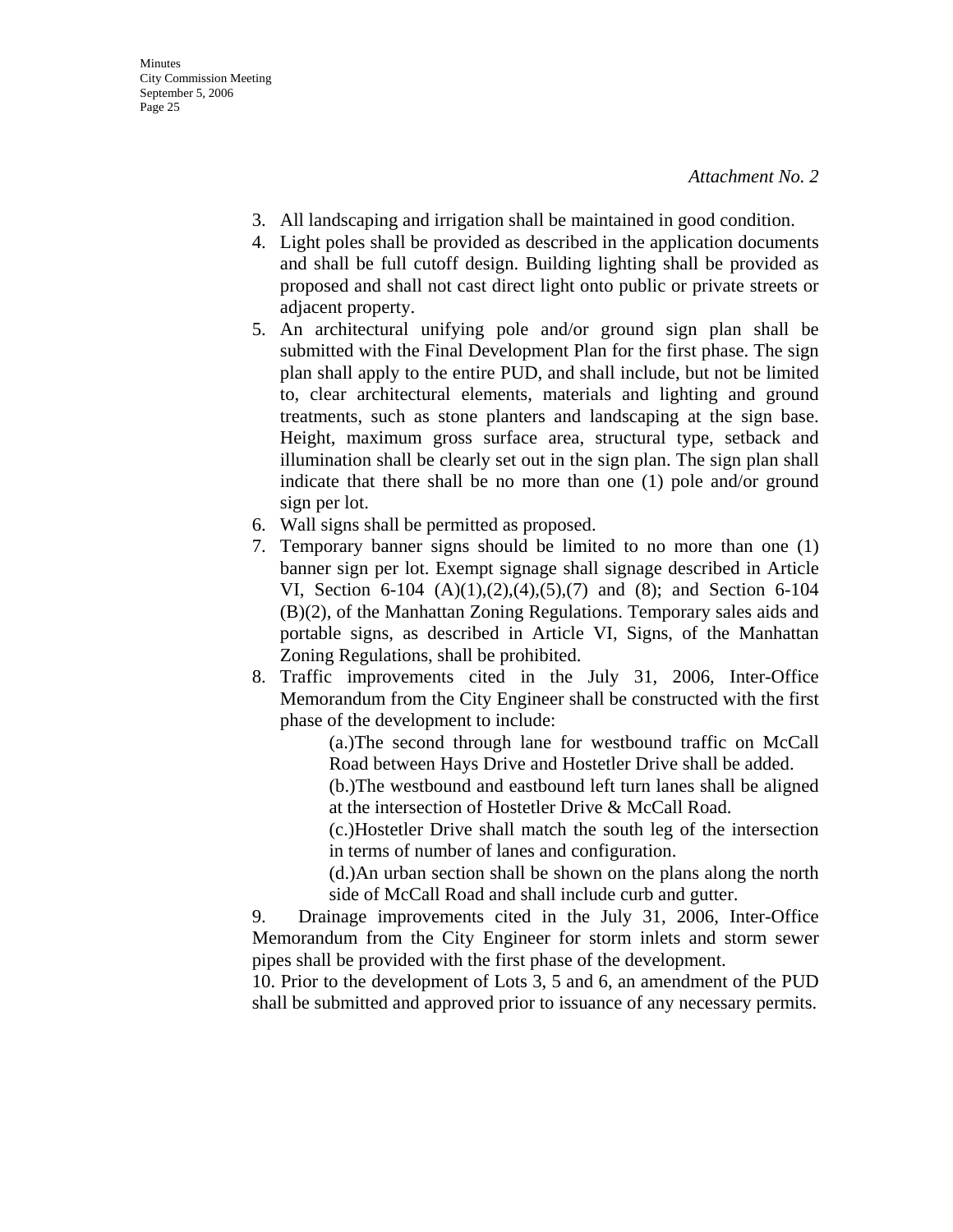## **ALTERNATIVES:**

- 1. Recommend approval of the proposed rezoning of Limey Pointe from R-2, Two-Family Residential District; I-2, Industrial Park District; C-6, Heavy Commercial District; and, C-5, Highway Service Commercial District, to PUD, Planned Unit Development District, stating the basis for such recommendation, with the conditions listed in the Staff Report.
- 2. Recommend approval of the proposed rezoning of Limey Pointe from R-2, Two-Family Residential District; I-2, Industrial Park District; C-6, Heavy Commercial District; and, C-5, Highway Service Commercial District, to PUD, Planned Unit Development District, and modify the conditions, and any other portions of the proposed PUD, to meet the needs of the community as perceived by the Manhattan Urban Area Planning Board, stating the basis for such recommendation, and indicating the conditions of approval.
- 3. Recommend denial of the proposed rezoning, stating the specific reasons for denial.
- 4. Table the proposed rezoning to a specific date, for specifically stated reasons.

## **POSSIBLE MOTION:**

The Manhattan Urban Area Planning Board recommends approval of the proposed rezoning of Limey Pointe from R-2, Two-Family Residential District; I-2, Industrial Park District; C-6, Heavy Commercial District; and, C-5, Highway Service Commercial District, to PUD, Planned Unit Development District, based on the findings in the staff report, with the conditions recommended by City Administration.

**PREPARED BY:** Steve Zilkie, AICP, Senior Planner

**DATE:** August 2, 2006

06015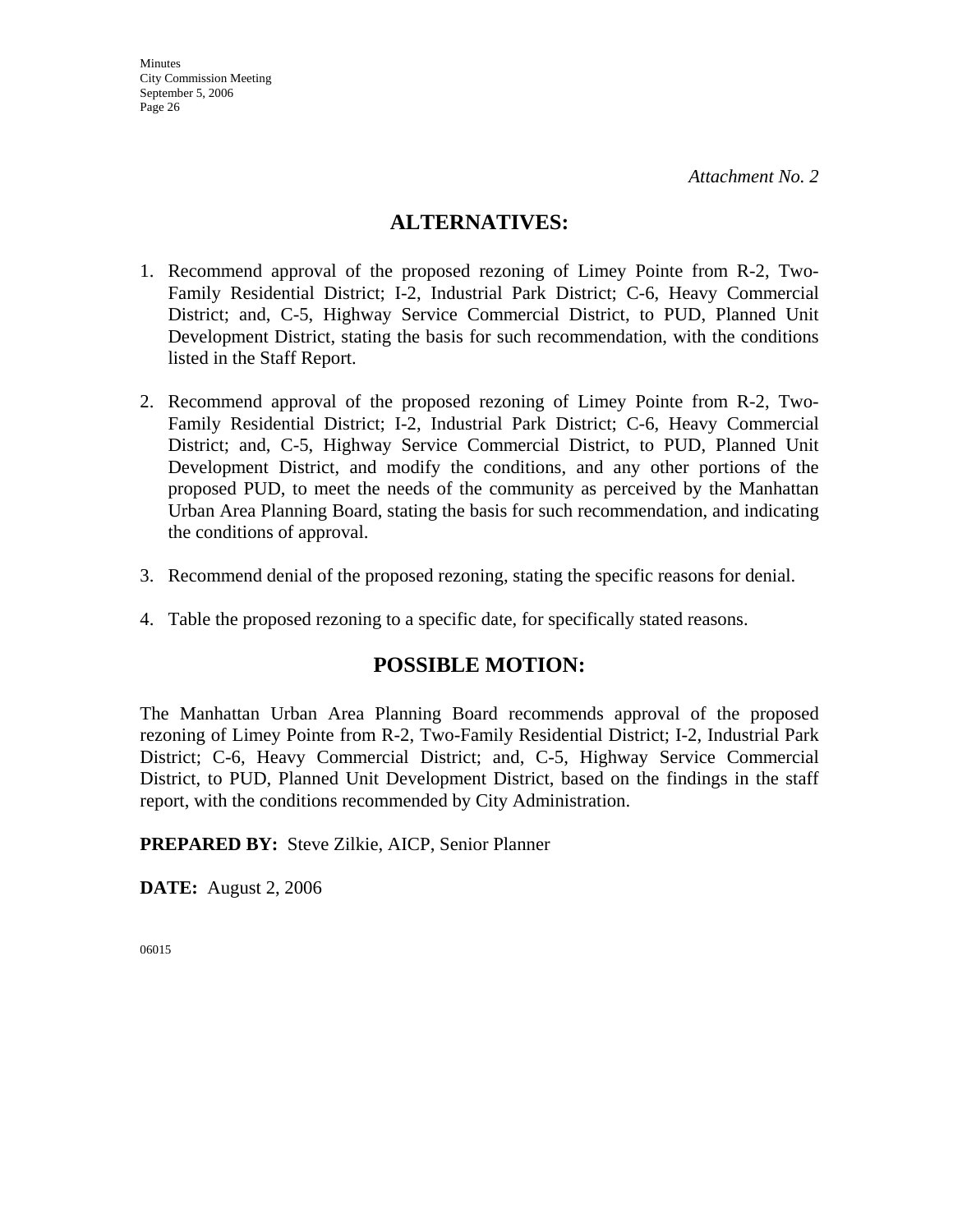*Attachment No. 3* 

### **STAFF REPORT**

## **APPLICATION TO REZONE PROPERTY TO PLANNED UNIT DEVELOPMENT DISTRICT**

# **BACKGROUND**

**FROM:** R-M, Four-Family Residential District with TNO, Traditional Neighborhood Overlay District

**TO:** PUD, Planned Unit Development

**OWNER/APPLICANT:** Jon and Marian Henry

**ADDRESS:** 20949 Tuttle Creek Blvd., Randolph, KS

**DATE OF PUBLIC NOTICE PUBLICATION:** July 17, 2006

### **DATE OF PUBLIC HEARING: PLANNING BOARD:** August 21, 2006 **CITY COMMISSION:** September 5, 2006

**LOCATION:** Lots 541-543, Ward 1; otherwise known as 514 and 522 Yuma, generally located north of Yuma St., between  $5<sup>th</sup>$  and  $6<sup>th</sup>$  Streets.

AREA: approximately 22,500 square feet.

**PROPOSED USES:** Proposed Permitted Uses include Single-Family, Two-Family, and Multiple-Family Residential; Antiques and Collectibles; and a selected number of the C-2 Neighborhood Shopping District Permitted Uses. *(See Attached Proposed Covenants).*

### **PROPOSED BUILDINGS AND STRUCTURES:**

The PUD is proposed to maintain the existing two-family and four-family residential dwelling structures currently on Lots 541-543, Ward 1, with a new two story commercial/residential building between the existing two residences. Twenty-one (21) off-street parking spaces are proposed throughout the site.

Proposed Lot 1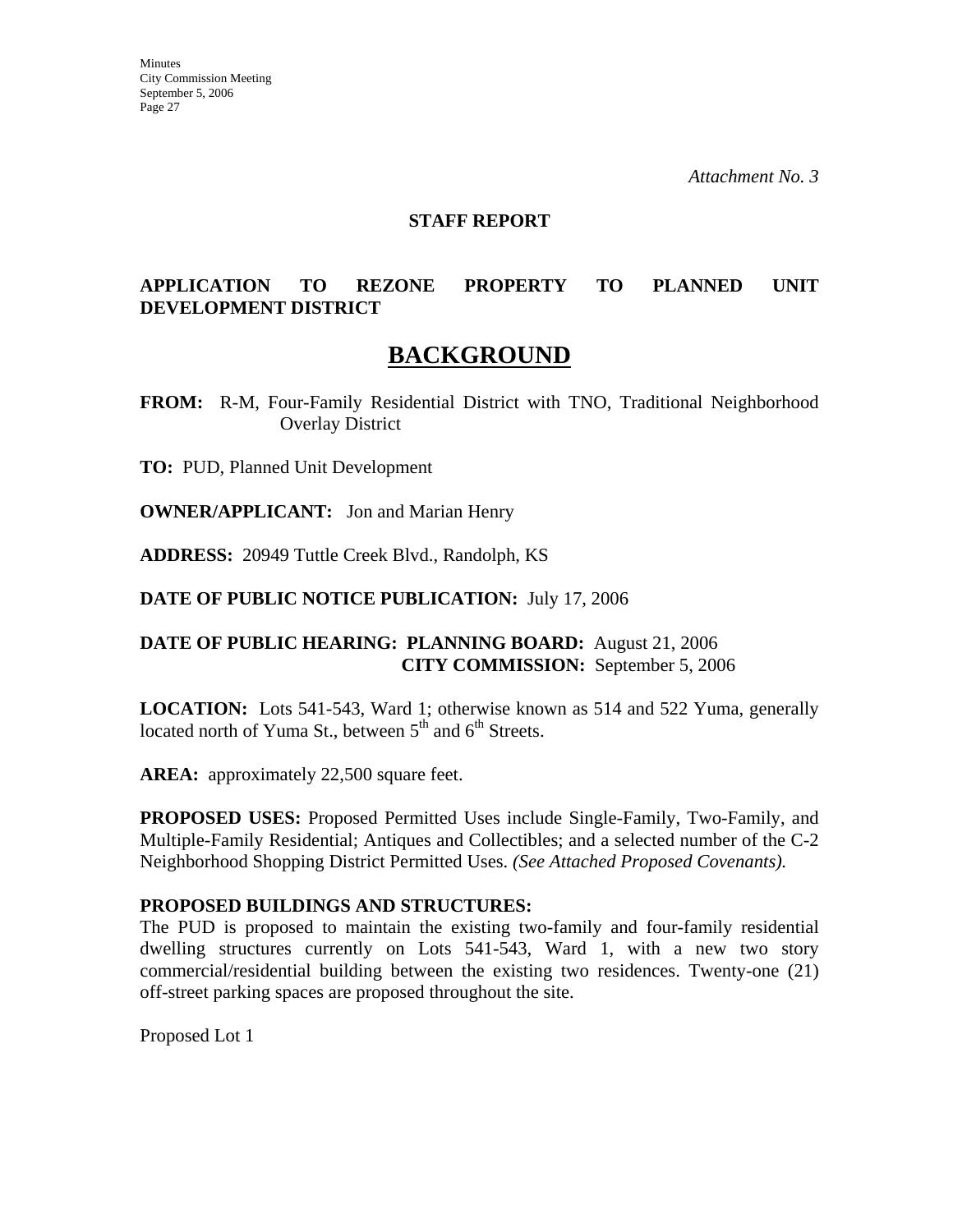#### *Attachment No. 3*

The existing residential building currently consists of an existing two-story, four dwelling unit residence with four bedrooms; a detached two car garage will be expanded to include storage space; an off-street parking area; and, a cellar. Four off-street parking spaces are proposed on Lot 1.

Proposed Lot 2

A new two-story building with commercial floor space on the first floor and a three bedroom dwelling on the second floor is proposed on Lot 2. Twelve (12) off-street parking spaces are proposed off the alley. The building is 28 feet in height constructed with lap siding and asphalt shingled roof. A porch is on the Yuma Street front of the building.

Proposed Lot 3 will consist of the existing two family dwelling unit, and a detached two car garage. The existing detached garage is setback from the north property line along the alley approximately 18-feet. The garage will remain and provide two-off street parking spaces with three parking spaces off the alley, a total of 5 off-street parking spaces.

### **PROPOSED LOT COVERAGE**

| <i>USE</i>                 | <b>Acres/Square Feet</b>        | <b>Percentage</b> |
|----------------------------|---------------------------------|-------------------|
| <b>Building Footprints</b> | $0.11$ acres/4,792 square feet  | 21.2%             |
| Parking and Driveways      | $0.12$ acres/5,227 square feet  | 23.1%             |
| Open Space/Landscape       | $0.29$ acres/12,632 square feet | 55.8%             |

### **PROPOSED SIGNS**

| <b>Type</b> | <b>Dimensions</b>    | <b>Lighting</b> |
|-------------|----------------------|-----------------|
| Ground      | 6 feet by 4.5 feet   | Not illuminated |
| Wall        | 4.5 feet by 2.5 feet | Not illuminated |

One ground sign identifying the commercial use is proposed to be located on Lot 2, in the south portion of the lot. The ground sign will consist of two 4.5-foot tall painted posts (wood, steel, or aluminum) and a 6-foot wide by 3-foot tall sign body (wood, steel aluminum, or composite material). Two wall signs are proposed to be located on the new building structure on proposed Lot 2. One wall sign is proposed on the lower gable of the south façade, while the other is proposed on the north façade. The signs are not proposed to be illuminated.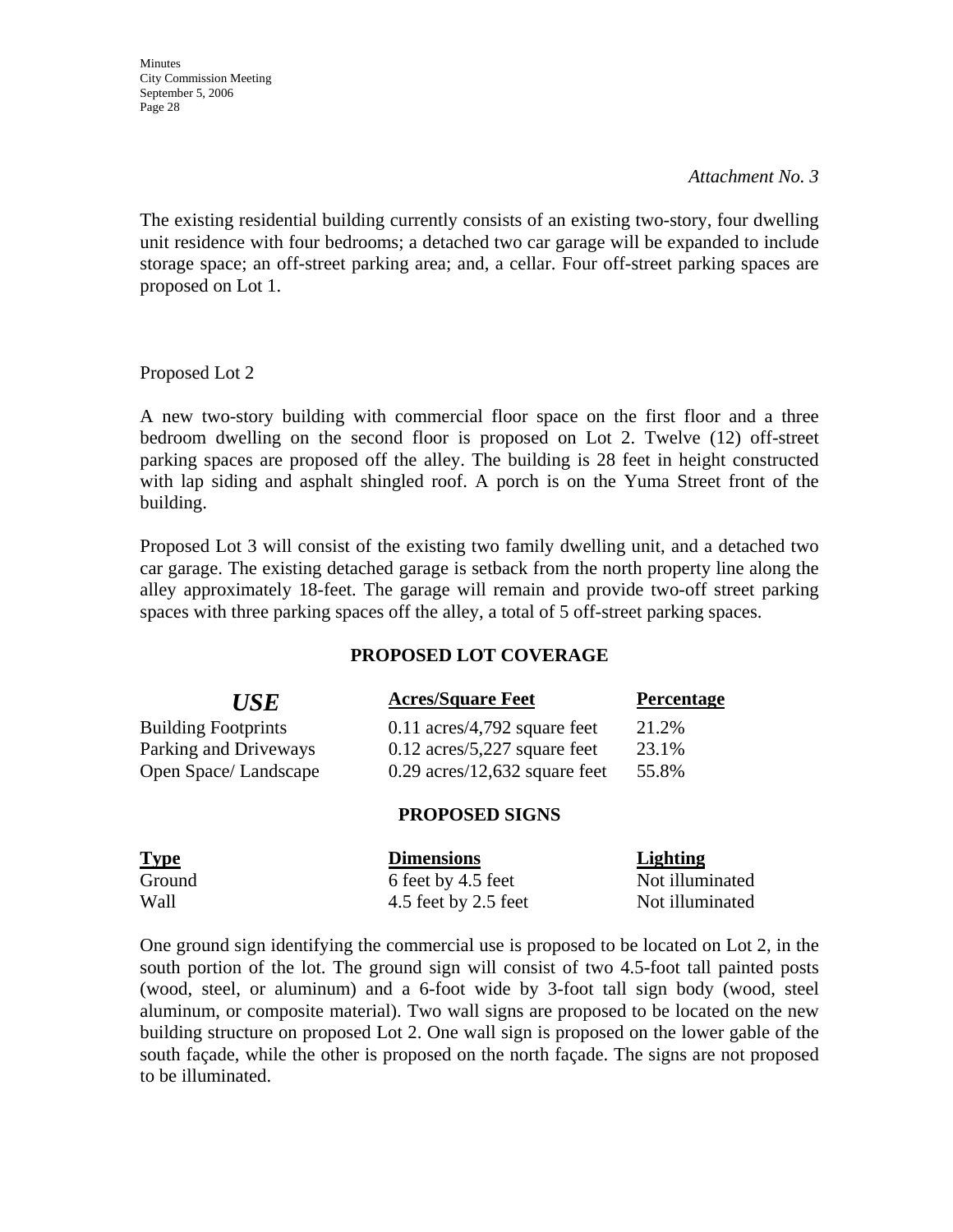**Minutes** City Commission Meeting September 5, 2006 Page 29

**PROPOSED LIGHTING:** Proposed lighting will be characteristic of residential lighting, consisting of porch lights on the north and south facades of the structures, with the exception of a wall pack light fixture on the north façade of the new building structure on proposed Lot 2. Given the residential character of the neighborhood, the proposed light on the north façade of the proposed structure should be a full cut off type and not a wall pack. An existing light located on a pole in the alley, provides lighting to the parking area and the north portions of the three proposed lots.

# **REVIEW CRITERIA FOR PLANNED UNIT DEVELOPMENTS**

**1. LANDSCAPING:** Existing landscaping consisting of four trees and grass is proposed to remain. Additional landscaping consists of a proposed tree on the southeast corner of the parking area on proposed Lot 2, as well as shrubs and grasses proposed to be located along the south façade of the proposed structure on proposed Lot 2.

**2. SCREENING:** A 6-foot tall, wood screening fence is proposed along a portion of the east property line of proposed Lot 1, beginning 39-feet north of the south property line and ending approximately 31-feet from the rear property line. The screening fence will provide privacy and screening of the neighboring parking area and commercial use to the east. An existing 6-foot high, wood privacy fence on proposed Lot 3 is along the west boundary and generally encompasses the rear yard. The existing screening on Lot 3 is proposed to remain, providing screening to the adjacent residential property to the west. A trash enclosure is proposed to be located south of the existing parking area, northwest of the proposed building on proposed Lot 2. The trash enclosure is proposed to be screened with a 6-foot tall, wood screening fence.

### **3. DRAINAGE:**

The applicants submitted a drainage report for Lots 541-543, Ward 1, which currently contains two existing structures and consists of approximately one ½ acre. The drainage report identified "approximately 54% percent of the site drains to the north into an existing alley. The alley flows east into the curb and gutter drainage along  $5<sup>th</sup>$  Street meeting with the existing drainage on Yuma. The remaining area generally drains to Yuma on the south side of the property. The entire site eventually drains south to  $5<sup>th</sup>$  Street and Yuma then travels down Yuma via curb and gutter to the intersection of 4<sup>th</sup> and Yuma and enters two existing storm sewer inlets. These storm sewer inlets are part of a larger drainage shed, referred to as the Downtown East Watershed." City Engineer has reviewed and accepted the drainage report (attachment).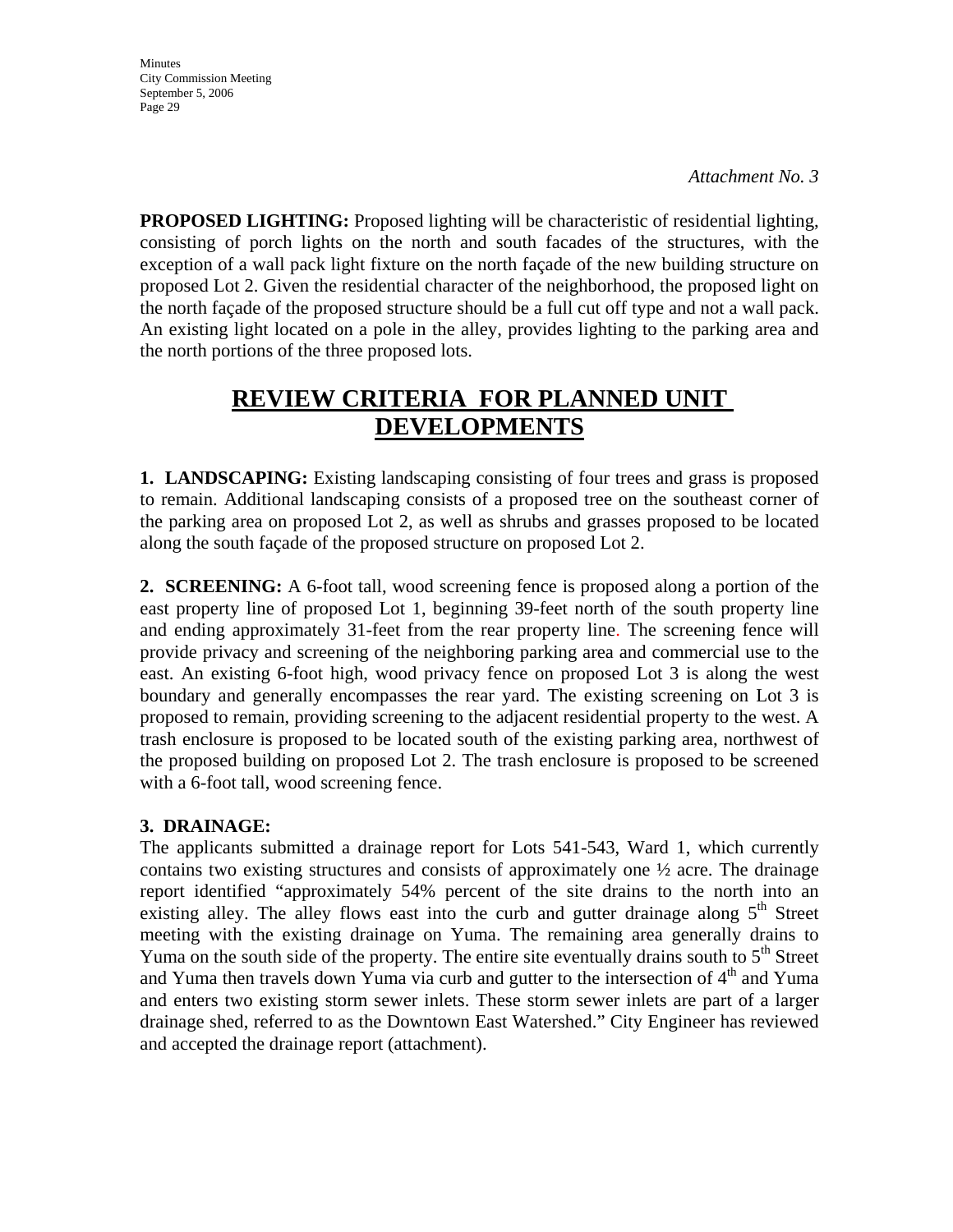*Attachment No. 3* 

**4. CIRCULATION:** Access to proposed Lots 1-3 is from the south by Yuma Street and to the north from an alley. Twenty one (21) off-street parking spaces are proposed off the alley, with the majority serving the commercial use. Driveways and parking areas are currently accessed from the alley along the north portion of the proposed lots. Primary entrance for the existing and proposed structures is from the south. An internal sidewalk connects the south sidewalk along Yuma St. with the south and west portion of the residential structure located on proposed Lot 3 and the parking area in the north portion of proposed Lot 2. An additional sidewalk located on the northern portion of the residential structure on proposed Lot 3, will provide a connection to the parking area located on the north portion of Lot 3 and Lot 2. The proposed circulation plan encourages use of the alley, which primarily serves residential uses.

Twenty one (21) off-street parking spaces are proposed. Residential parking is based on 1 parking space per bedroom. There are 11 bedrooms in the three dwelling units. The remaining 10 parking spaces would be for the commercial floor area. Based on net floor area, approximately 1,108 square feet, and using a ratio of 1 parking space per 200 square feet of floor area, the commercial space would need 5.5, or 6, parking spaces. Parking should be adequate.

A traffic report was submitted and reviewed and accepted by the City Engineer (attachment). Minor impacts on the street network are expected.

**5. OPEN SPACE AND COMMON AREA:** Approximately 55.8% percent of the proposed PUD will be open space, generally consisting of the front, side, and rear yards.

## **6. CHARACTER OF THE NEIGHBORHOOD**

The overall character of the surrounding neighborhood is generally medium density residential, with a combination of owner occupied and rental homes throughout the established neighborhood. Further to the east, on both the north and south sides of Yuma Street, are two sites zoned C-5, Highway Service Commercial District. Document Resources and associated parking area occupies the lot on the north side of Yuma, while the zoning lot to the south is currently vacant and used as vehicle storage.

# **MATTERS TO BE CONSIDERED WHEN CHANGING ZONING DISTRICTS**

**1. EXISTING USE:** Two-family and multiple-family residential.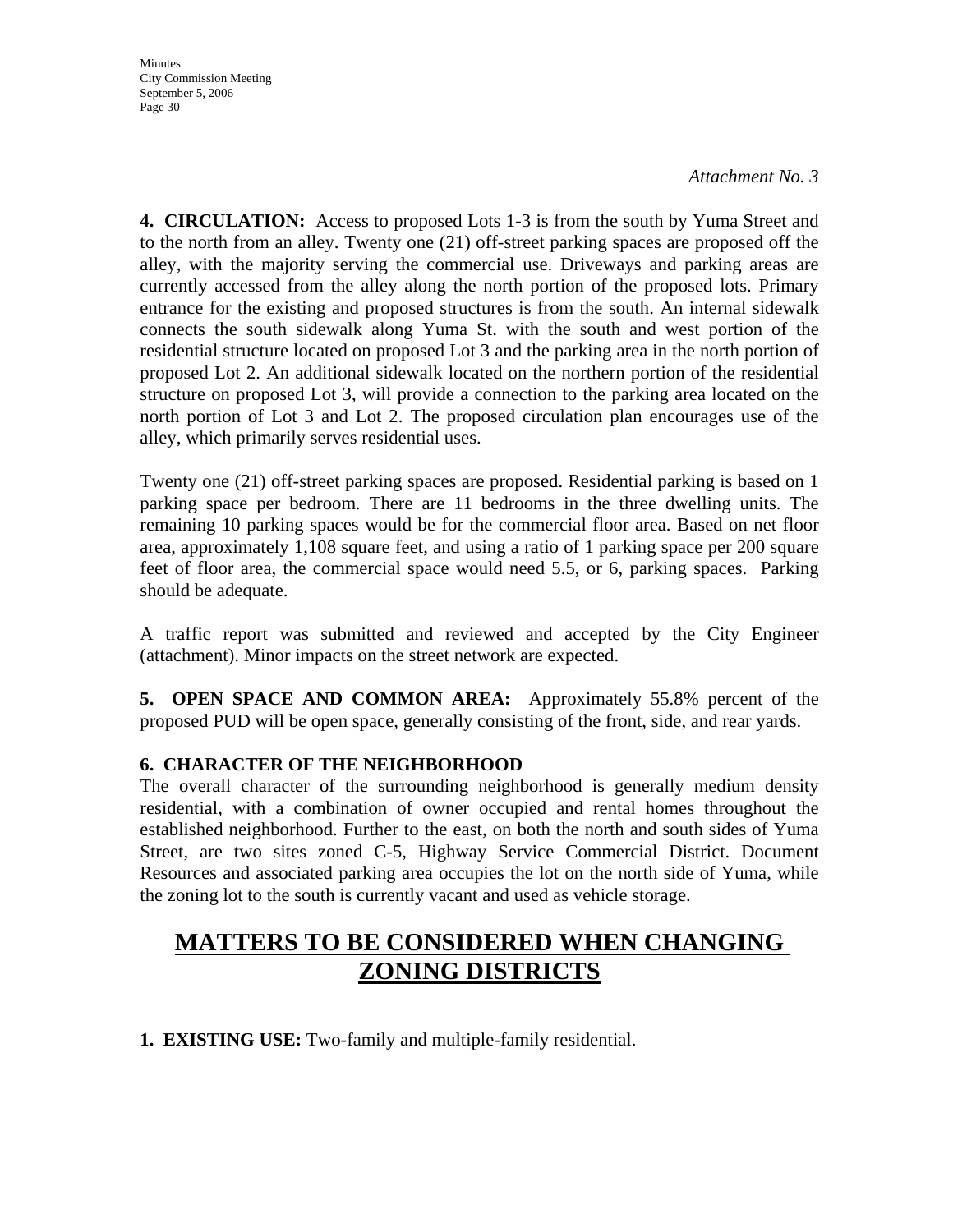**2. PHYSICAL AND ENVIRONMENTAL CHARACTERISTICS:** Proposed Lots 1-3 are relatively flat with a little more than half of the site draining to the north into the alley while the remainder drains generally to the south onto Yuma Street. Grass and trees are on the site, which is in the 500 Year Flood Plain, which is not regulated for flood plain development purposes.

### **3. SURROUNDING LAND USE AND ZONING:**

**(a.) NORTH:** R-M, Four-Family Residential District with TNO, Traditional Neighborhood Overlay District. Directly to the north is an alley followed by a mix of owner occupied and rental homes.

**(b.) SOUTH:** R-M, Four-Family Residential District with TNO, Traditional Neighborhood Overlay District. Yuma Street is directly to the south followed by a mix of owner occupied and rental homes located within a residential district.

**(c.) EAST:** R-M, Four-Family Residential District with TNO, Traditional Neighborhood Overlay District, followed by C-5, Highway Service Commercial District. Adjacent to the east is an existing parking lot located in a residential district, used by a commercial office building which is located further to the east in the C-5 Highway Service Commercial District. South  $5<sup>th</sup>$  Street, a collector street, is further to the east. To the southeast is an existing commercial parking area currently utilized for storing vehicles.

**(d.) WEST:** R-M, Four-Family Residential District with TNO, Traditional Neighborhood Overlay District. A mix of owner occupied and rental homes located within the residential district, followed by South  $6<sup>th</sup>$  Street.

### **4. CHARACTER OF THE NEIGHBORHOOD:** See above.

### **5. SUITABILITY OF SITE FOR USES UNDER CURRENT ZONING:**

The site is currently zoned R-M, Four-Family Residential District and TNO, Traditional Neighborhood Overlay District. The R-M, Four-Family Residential District is designed to promote a medium density mixture of single-family, two-family, and small multi-family residential developments, with a maximum of four (4) dwelling units per structure on a single lot and at a density no greater than four (4) dwelling units per 9,000 square feet. The TNO, Traditional Neighborhood Overlay District is intended to conserve the traditional character of the older neighborhoods through Compatibility Standards. The Compatibility Standards require that new infill residential buildings, and additions or modifications to existing residential buildings, incorporate basic design and site layout elements characteristic of homes in the traditional neighborhoods.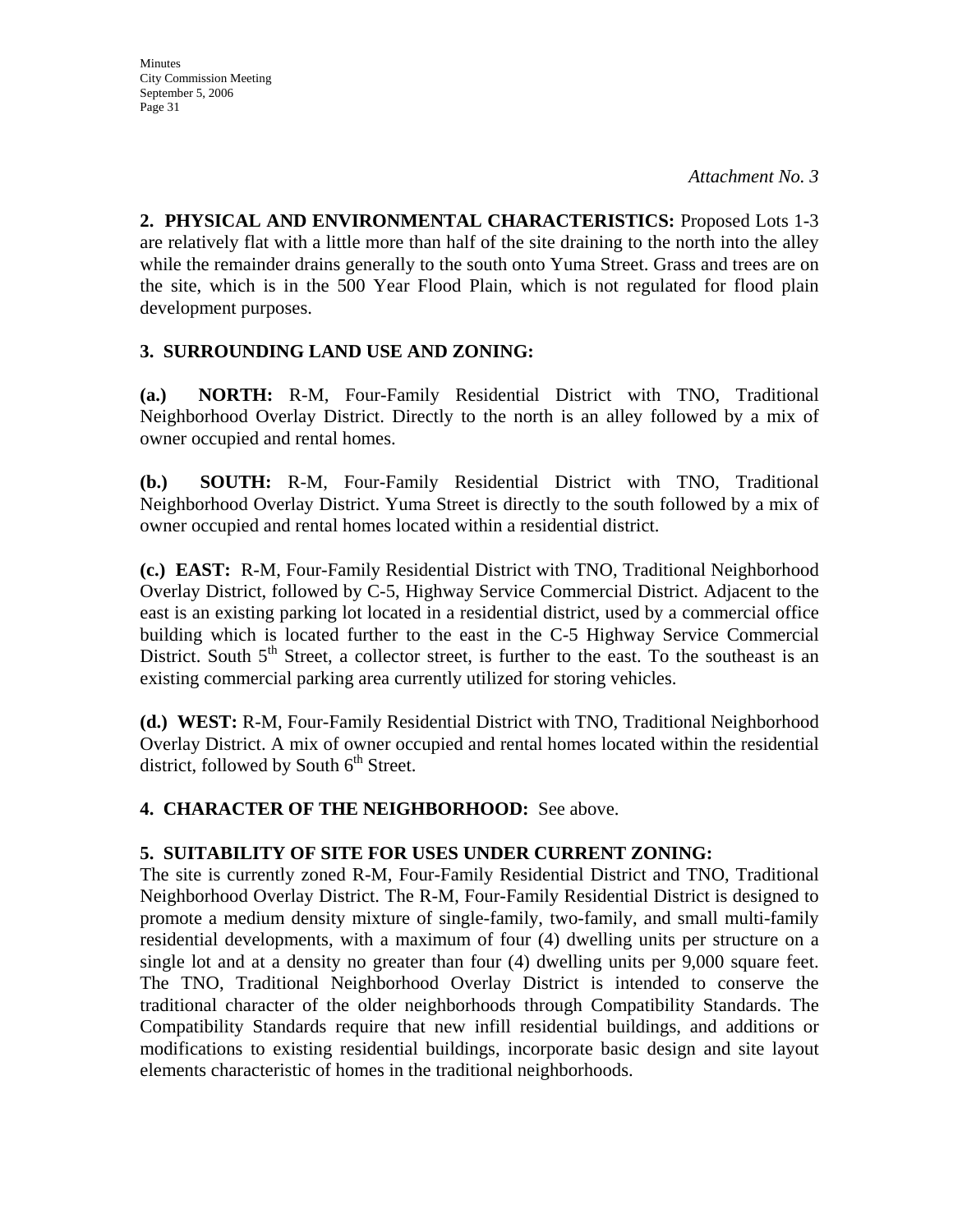## **6. COMPATIBILITY OF PROPOSED DISTRICT WITH NEARBY PROPERTIES AND EXTENT TO WHICH IT MAY HAVE DETRIMENTAL AFFECTS:**

The proposed PUD would allow for a mix of residential and commercial uses. Two existing residential structures currently exist on proposed Lots 1 and 3, which are proposed in the application documents to remain as residential uses. Commercial uses proposed on the first floor, and a residential three-bedroom apartment on the second floor, are not consistent with the Comprehensive Plan, nor is it consistent with the intent of the residential neighborhood. Proposed commercial uses could include uses such as "Appliance Stores", "Automobile Accessory Stores", "Furniture Stores", "Sporting Goods Stores" and others *(see attached proposed covenants)*. The potential intensity of the proposed commercial uses as a whole may have detrimental affects on the surrounding neighborhood resulting in traffic, light and noise inconsistent with the residential character and uses permitted in the RM/TNO Districts. The introduction of a C2 District use is inconsistent with the residential character of the neighborhood.

**7. CONFORMANCE WITH COMPREHENSIVE PLAN:** The site is shown on the Downtown Core Neighborhoods Future Land Use Map of the Comprehensive Plan as Residential Medium High density (RMH). Applicable policies include:

### RESIDENTIAL MEDIUM/HIGH DENSITY (RMH)

### **RMH 1: Characteristics**

The Residential Medium/High Density designation shall incorporate a mix of housing types in a neighborhood setting in combination with compatible non-residential land uses, such as retail, service commercial, and office uses, developed at a neighborhood scale that is in harmony with the area's residential characteristics and in conformance with the policies for Neighborhood Commercial Centers. Appropriate housing types may include a combination of small lot single-family, duplexes, townhomes, or fourplexes on individual lots. However, under a planned unit development concept, or when subject to design and site plan standards (design review process), larger apartment or condominium buildings may be permissible as well, provided the density range is complied with.

### **RMH 2: Appropriate Density Range**

Densities within a Residential Medium/High neighborhood range from 11 to 19 dwelling units per net acre.

## **RMH 3: Location**

Residential Medium/High Density neighborhoods should be located close to arterial streets and be bounded by collector streets where possible, with a direct connection to work, shopping, and leisure activities.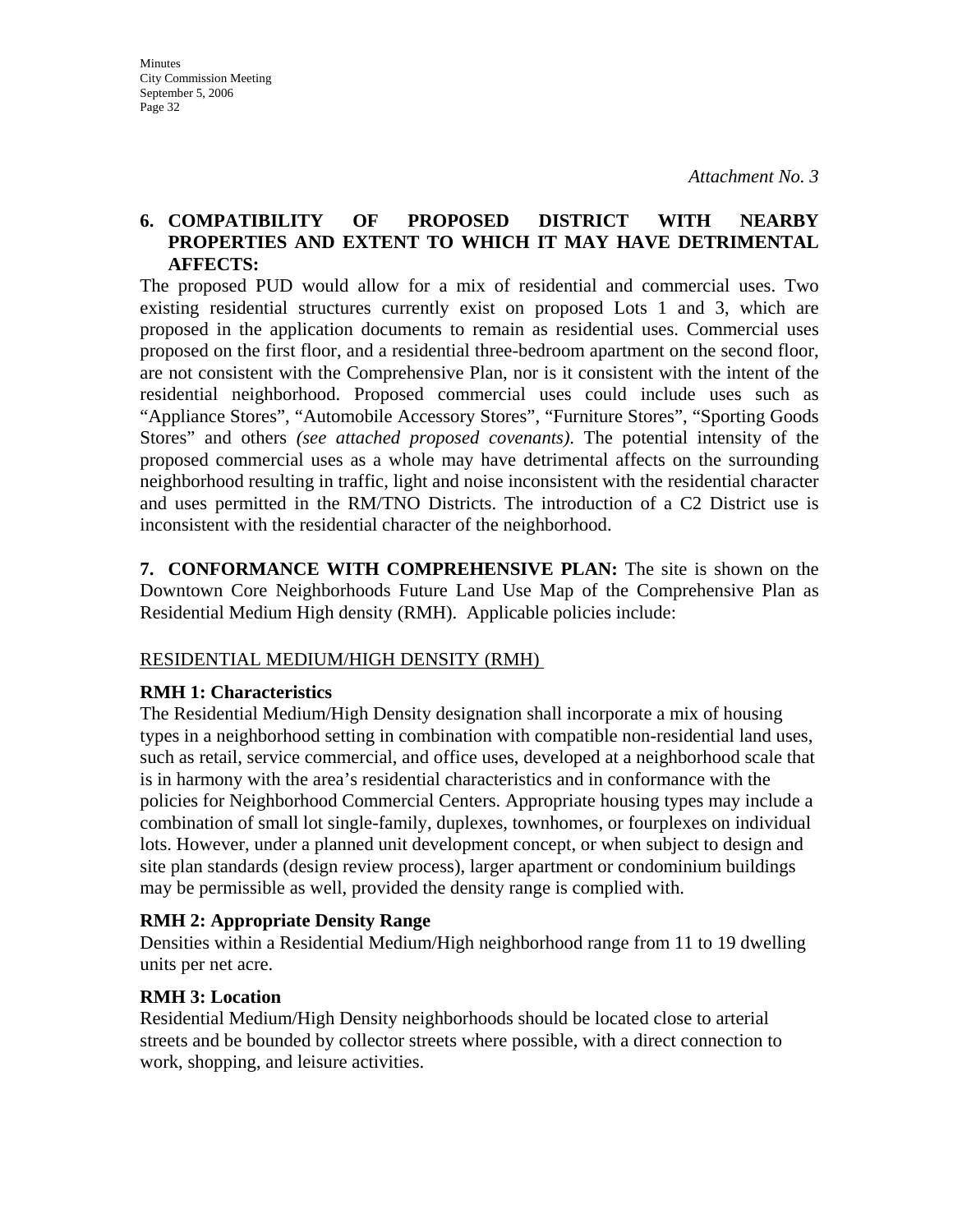### **RMH 4: Variety of Housing Styles**

To avoid monotonous streetscapes, the incorporation of a variety of housing models and sizes is strongly encouraged.

Reference to policies for Neighborhood Commercial Centers in policy RMH1 above include:

### NEIGHBORHOOD COMMERCIAL CENTER (NCC)

### **NCC 1: Characteristics**

Neighborhood Commercial Centers are intended to provide a range of services, including supermarkets, restaurants, movie rentals, drycleaners, drugstores, filling stations, smaller specialty shops, retail and health services and business and professional offices, for residential areas. Neighborhood centers will vary in scale and character. Smaller, limited use centers may be fully integrated into the surrounding neighborhood and be accessed primarily by pedestrian or bicycle; while larger centers will function more independently, providing ample parking and numerous stores. Mixed-Use Neighborhood Centers that also incorporate residential uses are appropriate in a master planned setting. Neighborhood Centers often serve more than one nearby neighborhood in order to maintain sufficient economy of scale.

### **NCC 2: Location**

Neighborhood centers should generally be located at the intersection of arterial and collector streets. However, smaller centers with limited uses may be appropriate within a residential area at the intersection of two collector streets, or at the intersection of a collector and a local street, provided they are designed to be compatible with the surrounding neighborhood and meet a minimum level of design criteria.

### **NCC 3: Size**

Neighborhood centers typically require a site of approximately 10 acres, but may vary, ranging from as small as 1-3 acres to as large as15-20 acres depending on the size of its service area and the extent of its mixed-use characteristics.

### **NCC 4: Architectural Character**

Neighborhood Centers shall be designed to be compatible with and sensitive to surrounding residences. Building materials and architectural detailing should be compatible with and reflect the character of the surrounding neighborhood. Building heights and scale should be similar to surrounding residences.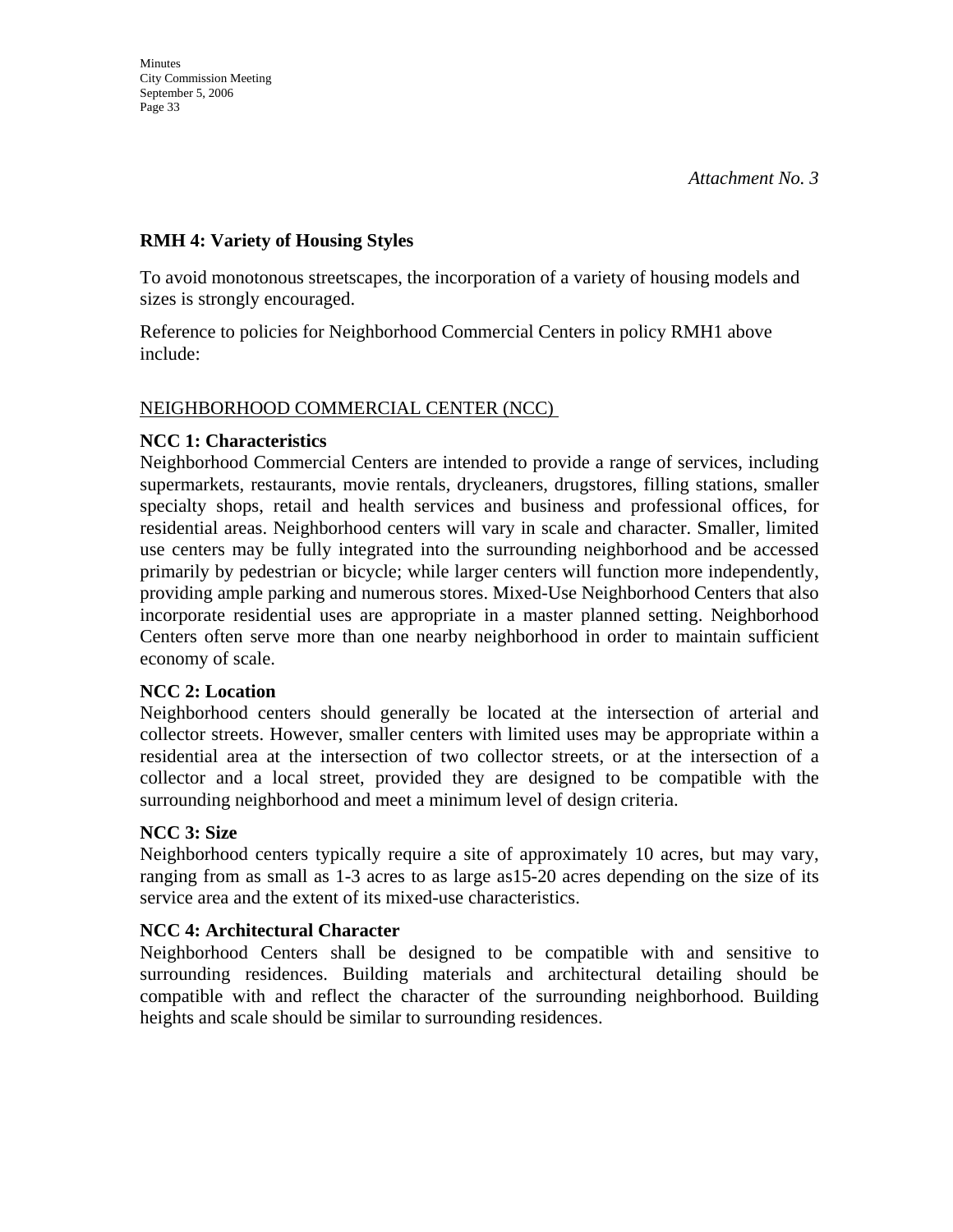### **NCC 5: Circulation and Access**

Main entrances and driveways should be integrated with the surrounding street network to provide clear connections between uses for vehicles, pedestrians, and bicycles. Clear, direct pedestrian connections shall be provided between uses within the center and to the surrounding neighborhood.

### **NCC 6: Parking Location and Design**

Large, uninterrupted expanses of parking should be avoided. Parking areas shall be divided into smaller "blocks" by landscaping and walkways. To the extent possible, parking blocks shall be distributed between the front and sides of buildings, or the front and rear, rather than placed solely in front of building.

### **NCC 7: Transitions between Uses**

Attractive transitions should be provided between the center and surrounding residences, while not limiting access between the center and the neighborhood for all modes of travel. Transitions can be accomplished by stepping down the height of taller structures to meet residences, proving landscape buffers or screening, or similar means. Use creative design to avoid simply "walling" off residential areas from neighborhood centers.

In addition, the Downtown Tomorrow Redevelopment Plan shows the area west of s.  $5<sup>th</sup>$ Street along Yuma Street as RMH, with commercial uses to the east of S.  $5<sup>th</sup>$  Street. The rezoning of the site to RM/TNO District was intended to encourage the preservation of the residential character of the neighborhood west of S.5th Street.

The proposed PUD does not conform to the policies of the NCC policies referenced in the RMH policies of the Plan, nor the Downtown Tomorrow Redevelopment Plan. The site is located mid-block on Yuma Street, a local street. Nearby street streets, S. 5<sup>th</sup> Street and S.  $6<sup>th</sup>$  Street are local streets. Primary access to the site is off an alley serving residential uses. The commercial use is mid-block in a RM/TNO neighborhood. The rezoning to RM/TNO District reinforced the fact that the area west of S.  $5<sup>th</sup>$  Street along Yuma Street is intended to be a residential neighborhood.

### **8. ZONING HISTORY AND LENGTH OF TIME VACANT AS ZONED:**

In 1925, Lots 541-543 were zoned "A" Residence; 1940-1955, Lot 541 was zoned "F" Heavy Industrial while Lots 542-543 were zoned "B" Residence; 1965, Lot 541 was zoned "C" Local Business, while Lots 542-543 were zoned "B" Multiple Family Dwelling; 1970 Lot 541 was zoned C-5 Service Commercial while Lots 542-543 were zoned R-3, Multi Family Residential; 1987 to current Lots 541-543 have been zoned R-M, Four-Family Residential. In 2003, the TNO, Traditional Neighborhood Overlay District was added to the three lots. There are two existing residential buildings on the site.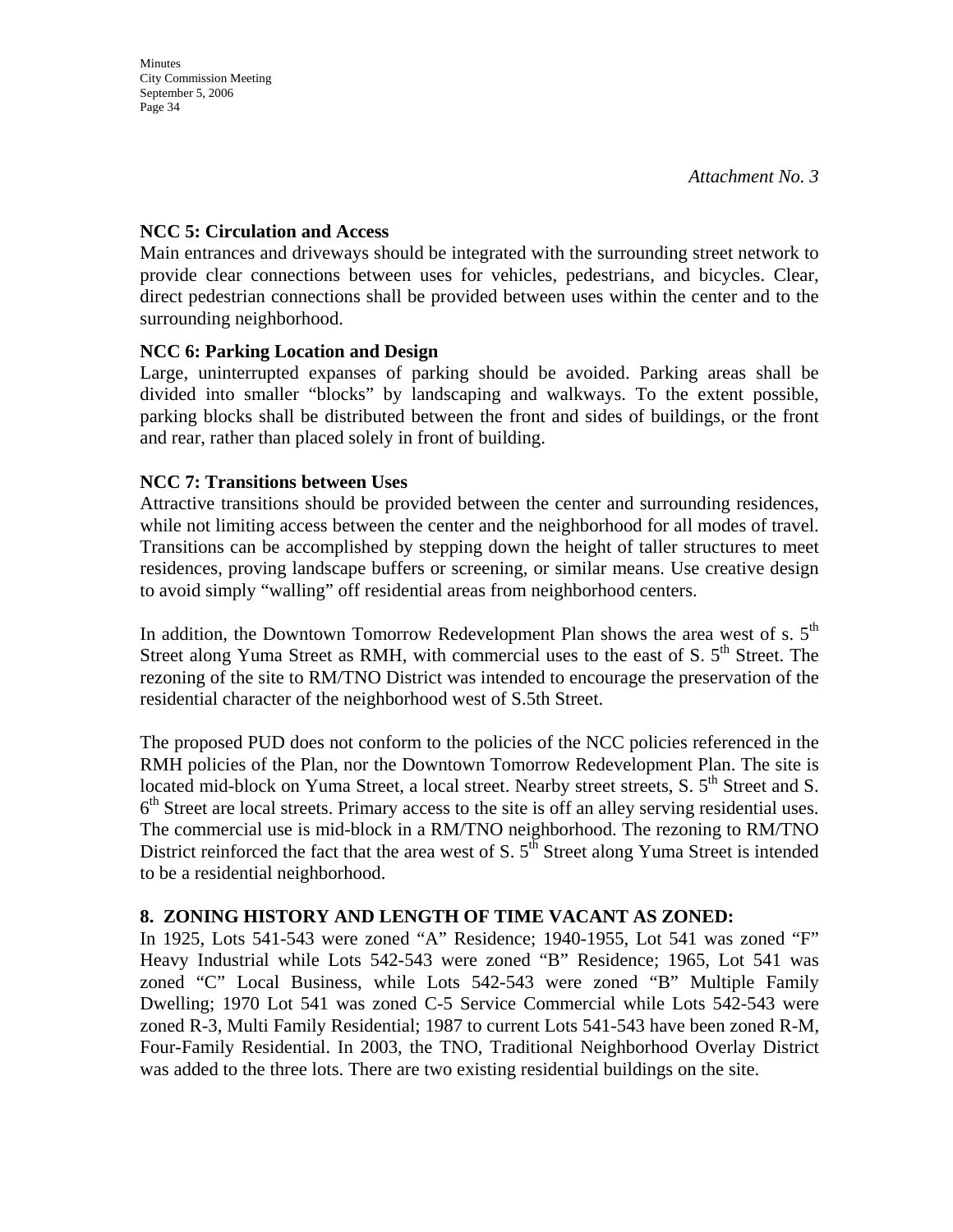*Attachment No. 3* 

**9. CONSISTENCY WITH INTENT AND PURPOSE OF THE ZONING ORDINANCE:** The intent and purpose of the Zoning Regulations is to protect the public health, safety, and general welfare; regulate the use of land and buildings within zoning districts to assure compatibility; and to protect property values. The PUD Regulations are intended to provide a maximum choice of living environments by allowing a variety of housing and building types; a more efficient land use than is generally achieved through conventional development; a development pattern that is in harmony with land use density, transportation facilities and community facilities; and a development plan which addresses specific needs and unique conditions of the site which may require changes in bulk regulations or layout. The proposed rezoning is inconsistent with the intent and purposes of the Zoning Regulations, and the intent of the PUD Regulations. The proposed PUD would allow a mix of uses that is in conflict with the character of the neighborhood.

### **10. RELATIVE GAIN TO THE PUBLIC HEALTH, SAFETY AND WELFARE THAT**

**DENIAL OF THE REQUEST WOULD ACCOMPLISH, COMPARED WITH THE HARDSHIP IMPOSED UPON THE INDIVIDUAL OWNER:** Denial of the request would maintain the residential character of the surrounding neighborhood and would prevent commercial uses from locating within a residential neighborhood. It does not appear that a hardship would be imposed on the owner if the application was denied. The site would accommodate residential uses consistent with the RM/TNO Districts.

**11. ADEQUACY OF PUBLIC FACILITIES AND SERVICES:** Adequate public facilities and services currently serve the site.

### **12. OTHER APPLICABLE FACTORS:** None.

### **13. STAFF COMMENTS AND RECOMMENDATION:**

City Administration recommends denial of the proposed rezoning of Lots 541-543, Ward 1 from R-M, Four-Family Residential District and TNO, Traditional Neighborhood Overlay District, to PUD, Planned Unit Development, based on the findings in the staff report.

If the Planning Board is inclined to approve the rezoning, the Board will need to identify the commercial uses, which should be permitted, as well as other conditions of approval.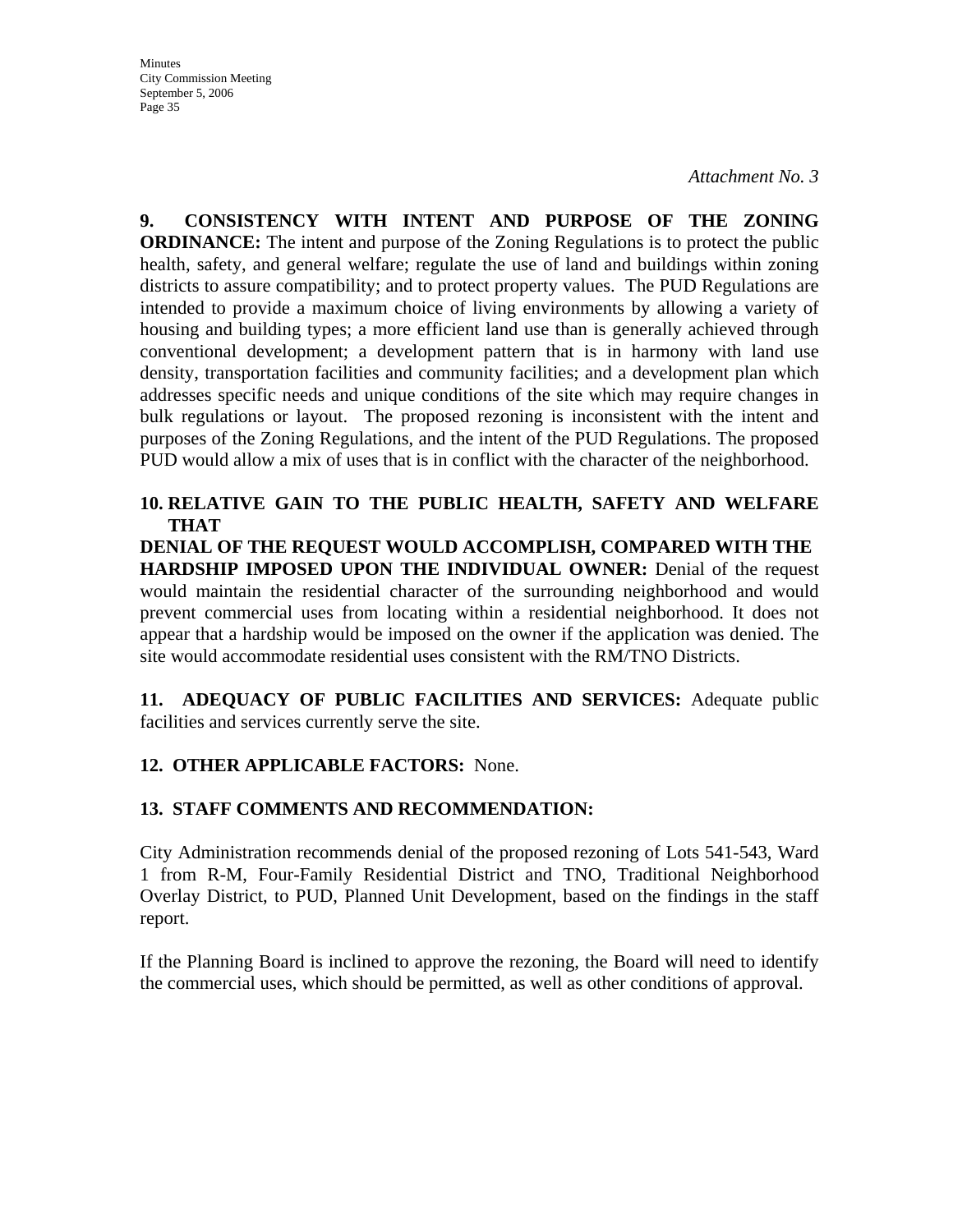## **ALTERNATIVES:**

- 1. Recommend approval of the proposed rezoning of Lots 541-543, Ward 1, from R-M, Four-Family Residential, to PUD, Planned Unit Development, stating the basis for such recommendation, with the conditions listed in the Staff Report.
- 2. Recommend approval of the proposed rezoning of Lots 541-543, Ward 1, from R-M, Four-Family Residential, to PUD, Planned Unit Development, and modify the conditions, and any other portions of the proposed PUD, to meet the needs of the community as perceived by the Manhattan Urban Area Planning Board, stating the basis for such recommendation, and indicating the conditions of approval.
- 3. Recommend denial of the proposed rezoning, stating the specific reasons for denial.
- 4. Table the proposed rezoning to a specific date, for specifically stated reasons.

## **POSSIBLE MOTION:**

The Manhattan Urban Area Planning Board recommends denial of the proposed rezoning of Lots 541-543, Ward 1 from R-M, Four-Family Residential, to PUD, Planned Unit Development, based on the findings in the Staff Report.

**PREPARED BY:** Jeremy Frazzell, Planner, and Steve Zilkie, AICP, Senior Planner

**DATE:** August 15, 2006

JF/vr 06016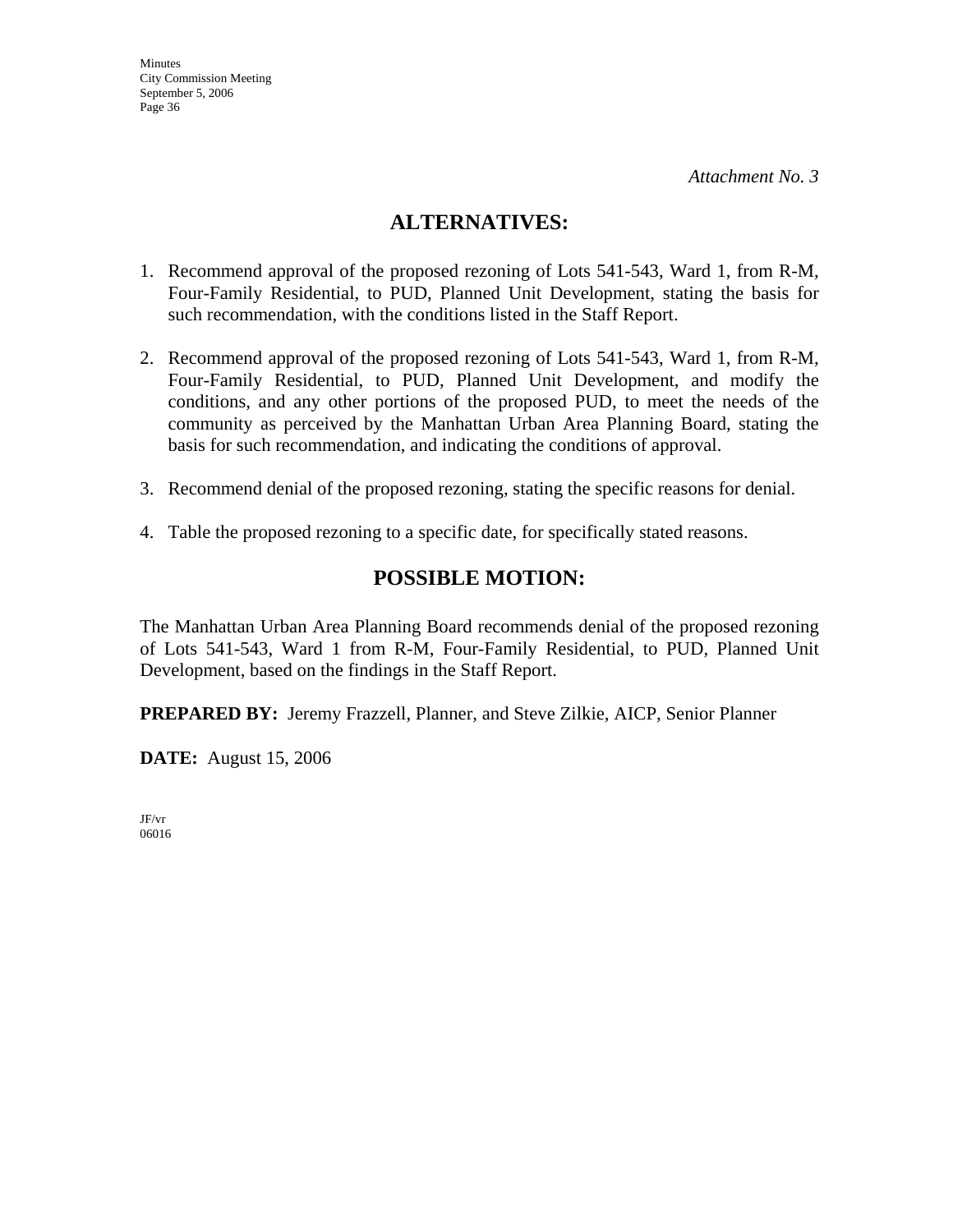*Attachment No. 4* 

### **STAFF REPORT**

## **APPLICATION TO REZONE PROPERTY TO PLANNED UNIT DEVELOPMENT DISTRICT**

# **BACKGROUND**

**FROM:** C-2, Neighborhood Shopping District.

**TO:** PUD, Residential Planned Unit Development District.

**APPLICANT:** Chapel Hill Inc. **ADDRESS:** 2300 Heartland Drive; Manhattan, KS 66503

**OWNER:** Capital Connections, Inc. **ADDRESS:** 15934 Avalon; Olathe, KS 66062

**DATE OF PUBLIC NOTICE PUBLICATION:** Monday, July 17, 2006

### **DATE OF PUBLIC HEARING: PLANNING BOARD:** Monday, August 7, 2006 **CITY COMMISSION:** Tuesday, September 5, 2006

**LOCATION:** Lot 57 of Miller Ranch Subdivision, Unit One; generally located east along Amherst Avenue; north along Miller Parkway; west of Miller Ranch, Unit One; and south of Miller Ranch, Unit Two.

**AREA:** 2.74 acres

**PROPOSED USES:** Single-family attached residential townhomes and common open space east of a proposed travel easement (Burton Place), which provides access to the homes. Permitted uses include the residential townhome units.

**PROPOSED BUILDINGS AND STRUCTURES:** The proposed PUD will contain fourteen (14) attached single-family dwelling units (on Lots 1-14) along Burton Place, and Lot 15, which will be used for common open space. Each town home will be two stories with three bedrooms and each will have a two-car garage. Building materials for the proposed structures include a mixture of brick veneer and lap siding for the easterly-facing front façade with two sets of double hung windows on the second floor over the garage and a smaller fixed window on the second floor over the front door. The sides and rear of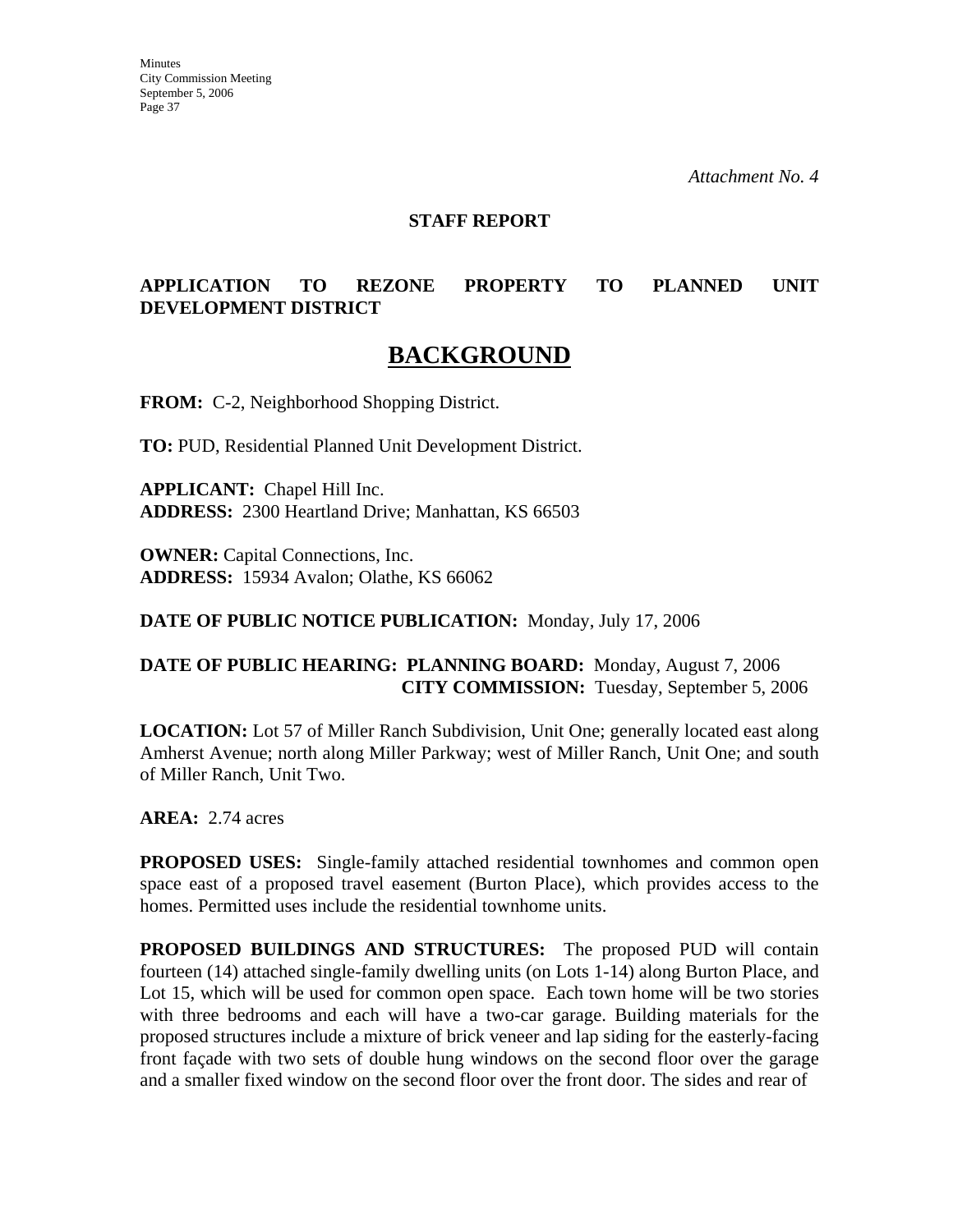*Attachment No. 4* 

the structures will contain lap siding exterior walls. Roofing will consist of asphalt shingles that are brownish to grayish in color. Each structure is proposed to contain approximately 1,930 square feet of living space with an approximate 480 square foot garage, and the height of each structure is proposed to be twenty nine (29) feet, six (6) inches. Exterior lighting will be residential in scale and downcast and shaded. No street lights are proposed on Burton Place. No sign is proposed.

Aluminum picket style fences are proposed to separate the back yards of each lot, each at a height of approximately four (4) feet. Each structure will be served by driveways of approximately eighteen (18) feet in width and twenty (20) to twenty five (25) feet in length, which will provide access to each structure from Burton Place. Lots will range from about 4,053 square feet to about 10,612 square feet in area. The overall lot coverage for the PUD is about 20.4%. The lot coverage for proposed Lot 13 is approximately 44% while Lot 1 is approximately 17%. Each lot will have frontage along the proposed travel easement, and the back yards of each will abut Amherst Avenue.

The entire subdivision will be subject to the Miller Ranch Home Association. Inverness Townhomes Association will be created to collect dues to maintain Lot 15 and Burton Place. The applicant indicates that the Miller Ranch Home Association may purchase Lot 15 and Burton Place in the future, at which time the Miller Ranch Home Association will maintain Lot 15 and Burton Place.

### **PROPOSED LOT COVERAGE**

| <b>USE</b>                     | <b>Acres/Square Feet</b>        | <b>Percentage</b> |
|--------------------------------|---------------------------------|-------------------|
| <b>Building Footprints</b>     | $0.56$ acres/24,394 square feet | 20.4%             |
| Parking and Driveways          | $0.14$ acres/6,098 square feet  | 5.1%              |
| Open Space/Landscape           | $1.67$ acres/72,745 square feet | 61%               |
| <b>Private Travel Easement</b> | $0.37$ acres/16,117 square feet | 13.5%             |
|                                |                                 |                   |
|                                |                                 |                   |

### **PROPOSED SIGNS**

| <b>Type</b>   | <b>Dimensions</b> | <b>Lighting</b> |
|---------------|-------------------|-----------------|
| $\sim$ $\sim$ |                   |                 |

None proposed

**PROPOSED LIGHTING:** No street lighting is proposed on Burton Place. Residential lighting is proposed on the front and rear of the townhomes and should be downcast and shaded.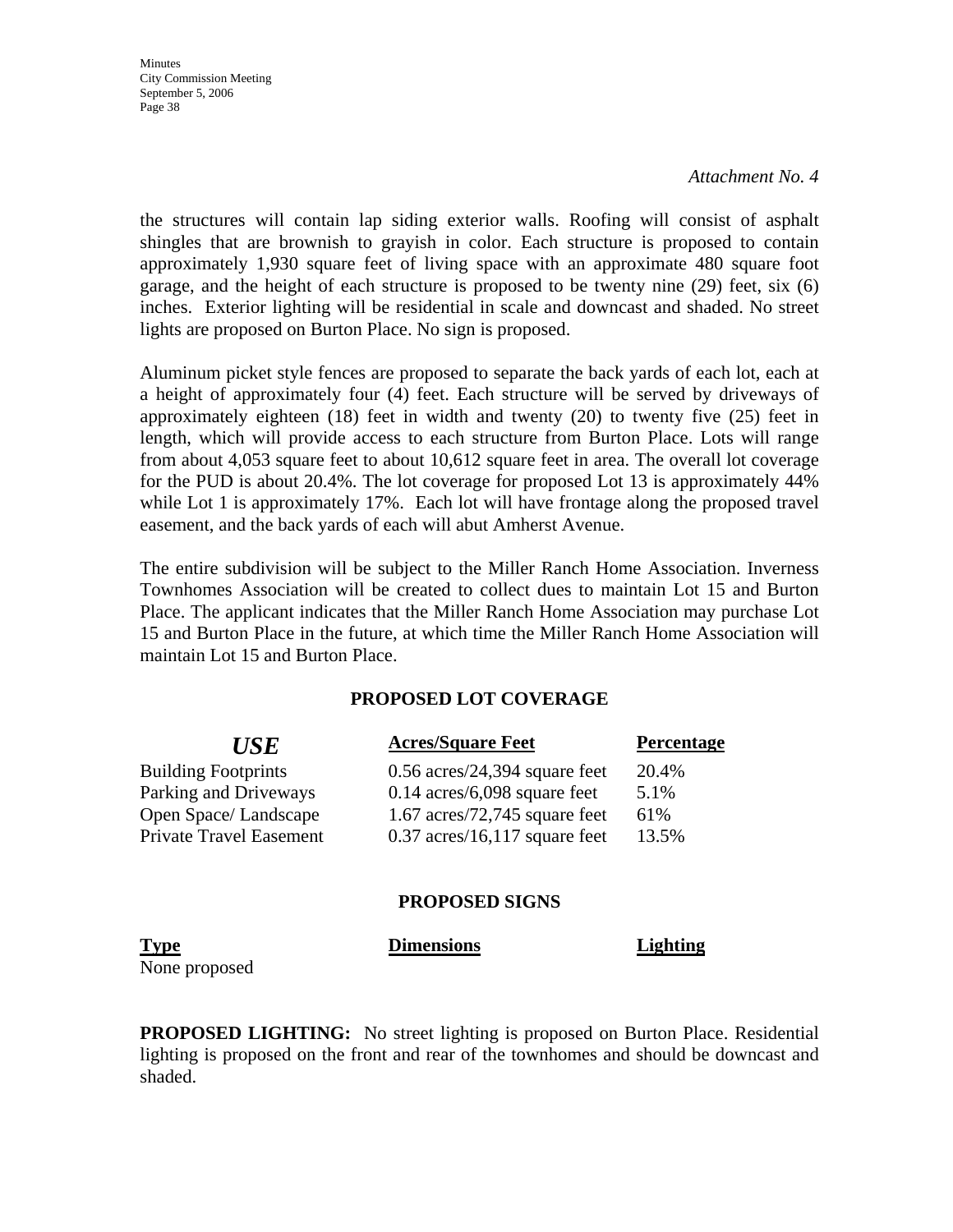**Minutes** City Commission Meeting September 5, 2006 Page 39

# **REVIEW CRITERIA FOR PLANNED UNIT DEVELOPMENTS**

**1. LANDSCAPING:** The landscaping plan consists primarily of screening of the back yards of each proposed lot from Amherst Avenue with Ash, Cherry, Maple, and Crabapple trees as well as the southern portion of Lot 1 from Miller Parkway with deciduous trees and a variety of shrubs and flowers. Where the proposed travel easement (Burton Place) will intersect with Amherst Avenue, three (3) Crabapples and one (1) Maple tree are proposed. Aside from the mentioned trees, each town home will have a lawn in their back yards of each lot abutting Amherst Avenue. Lots  $1 - 14$  will have planters along the south side of each town home's driveway consisting of a mixture of evergreen and deciduous shrubs, flowers, evergreen vines, and grasses. These planter areas will provide the only separation between the town homes' driveways. Proposed Lot 15 will be preserved as common open space with some Turf Type Fescue and native grasses (see landscape plan) and may aid in buffering the Inverness Townhomes site from the Miller Ranch subdivisions.

**2. SCREENING:** There are no screening requirements applicable to the development.

**3. DRAINAGE:** The site is proposed to drain to the northeast toward a conservation, drainage and pedestrian easement already established with the Miller Ranch, Unit One, which feeds into Warner Park retention pond located just west of, and in, Warner Park. Flume and storm sewer pipes are proposed to drain the site to the drainage easement on the east side of the site. A drainage analysis was done for the site with the Preliminary Plat of the Miller Ranch subdivision in 1993. An additional drainage plan was submitted with the proposed PUD assessing the impact of additional runoff from the proposed site to the Warner Park retention pond. The additional runoff from the site was reviewed by the City Engineer (attachment) and is anticipated by the Drainage Impact Study (attached) to have a very minimal impact on the elevation of Warner Park retention pond.

**4. CIRCULATION:** The townhomes will be internally accessed by the proposed travel easement, Burton Place, which will connect to both Amherst Avenue and Miller Parkway, both of which are collectors. A proposed sidewalk on the west side of Burton Place will connect to existing sidewalks on Amherst Avenue and Miller Parkway. A minimum of two (2) off street parking spaces are required per unit. Two on the driveway and two in the garage are provided for each unit. A Traffic impact Study was prepared by HWS Engineering and reviewed and accepted by the City Engineer (attachment). Minimal impact on the surrounding street network is expected.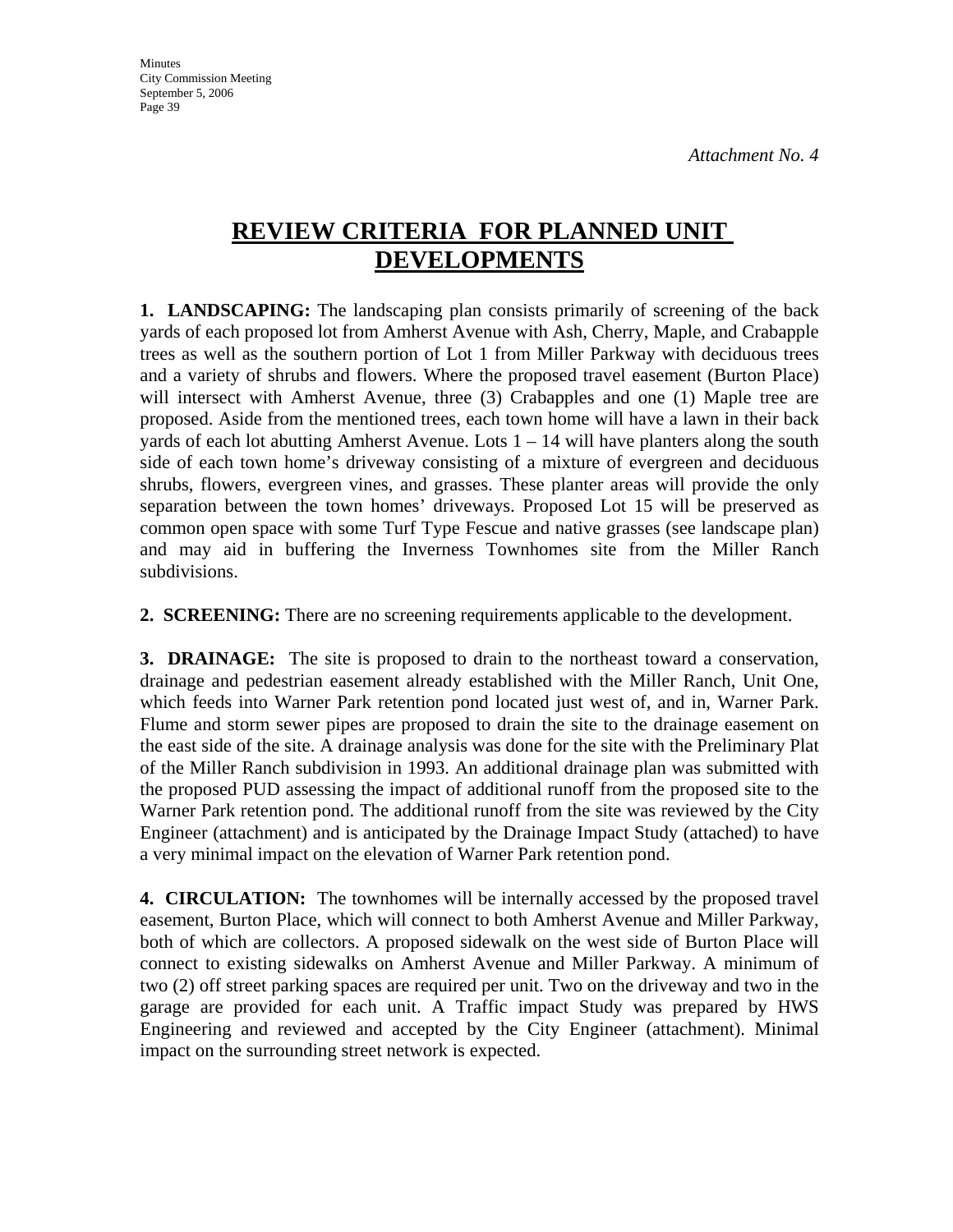Burton Place is 27 feet in width and parking is proposed on the east side of the private street.

**5. OPEN SPACE AND COMMON AREA:** Approximately 61% of the PUD is open space that will be owned and maintained by a home association.

**6. CHARACTER OF THE NEIGHBORHOOD:** The site is located in an area dominated by single-family detached residential homes to the north and east. Townhome development is to the south in the Townhomes at Miller Ranch PUD and the Oaktree PUD. Open and undeveloped unincorporated land is located west of the site across from Amherst Avenue. Directly south of the site, across from Miller Parkway, is an area zoned I-5, Business Park District, which is largely undeveloped. Structures proposed to be erected on the site will be single-family attached residential homes, generally reflective of the single family character of the residential neighborhoods.

# **MATTERS TO BE CONSIDERED WHEN CHANGING ZONING DISTRICTS**

**1. EXISTING USE:** Vacant C-2, Neighborhood Shopping District lot.

**2. PHYSICAL AND ENVIRONMENTAL CHARACTERISTICS:** The site is downsloped toward the northeast and is completely vacant of any structures. The site is generally located on and surrounded by gently rolling topography and currently contains native grasses, brush, and trees. Drainage for the site diverts storm water to the northeast toward a drainage easement in Miller Ranch, Unit One. A 100 foot overhead electric line easement crosses the site from north to south along the eastern side of the lot, which restricts its developable area.

## **3. SURROUNDING LAND USE AND ZONING:**

**(a.) NORTH:** Miller Ranch Addition, Unit Two; single-family detached homes, R-1 District.

**(b.) SOUTH:** Unimproved land with a mixture of grasses, brush, shrubs, and trees; I-5 District.

**(c.) EAST:** Miller Ranch Addition, Unit One, single-family detached homes, R District.

**(d.) WEST:** Amherst Avenue and unincorporated open space with natural vegetation; County G-1, General Agricultural District.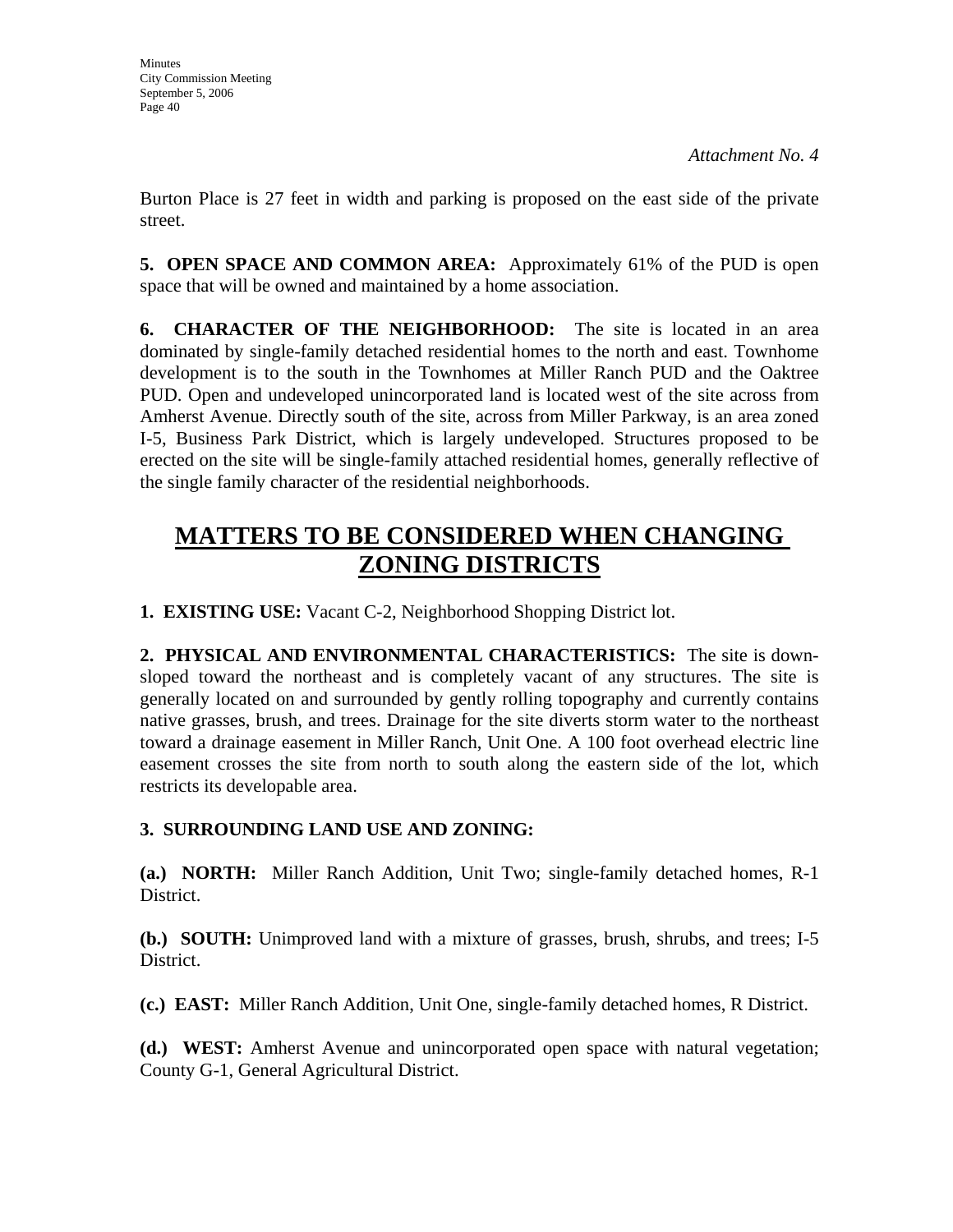## **4. CHARACTER OF THE NEIGHBORHOOD:** See above.

**5. SUITABILITY OF SITE FOR USES UNDER CURRENT ZONING:** Because the lot is currently vacant, there are no current improved uses. However, under current zoning, commercial uses designed to serve residential areas are permitted. Examples of such uses include banks, apparel stores, drug stores, pet stores, garden stores, and restaurants without a drive-in. Reportedly, the Miller Ranch Home Association restrictive covenants restrict the use of Lot 57 to residential only. This restriction was likely added inadvertently by the developer of Miller Ranch, Kert Rabe.

**6. COMPATIBILITY OF PROPOSED DISTRICT WITH NEARBY PROPERTIES AND EXTENT TO WHICH IT MAY HAVE DETRIMENTAL AFFECTS:** Minimal impact, is anticipated on nearby properties. The increases in light, noise and traffic associated with the low density single-family PUD is consistent with the character of the neighborhood.

Although currently zoned C-2, Neighborhood Shopping District, in meetings with homeowners in Miller Ranch, the applicant states that residents of the surrounding neighborhood were much more "in favor of a proposed town home development" than a neighborhood shopping area. The applicant also received the support of seventeen (17) residents, through a petition (*attached)*, to support a townhome development, and "that they would support the development through their attendance at the Manhattan Urban Area Planning Board meetings, Manhattan City Commission meetings, and any public hearings associated with the process."

**7. CONFORMANCE WITH COMPREHENSIVE PLAN:** The Future Land Use Map for the Southwest Planning Area of the Comprehensive Plan reflects the existing C-2 District zoning designation of the site and indicates the site should development as a Neighborhood Community Center (NCC).

The surround residential area is designated Residential Low/Medium Density (RLM). The RLM category suggests that single-family, duplex and townhomes are an appropriate range of dwelling types. The site is in the Special Miller Ranch Planning Area, which also suggests that a mix of housing types and densities should be provided in Miller Ranch.

Residential density should be from less 1 dwelling per net acre up to 11 units per net acre. The proposed density is 5.9 units per net acre.

The proposed PUD conforms to the Comprehensive Plan.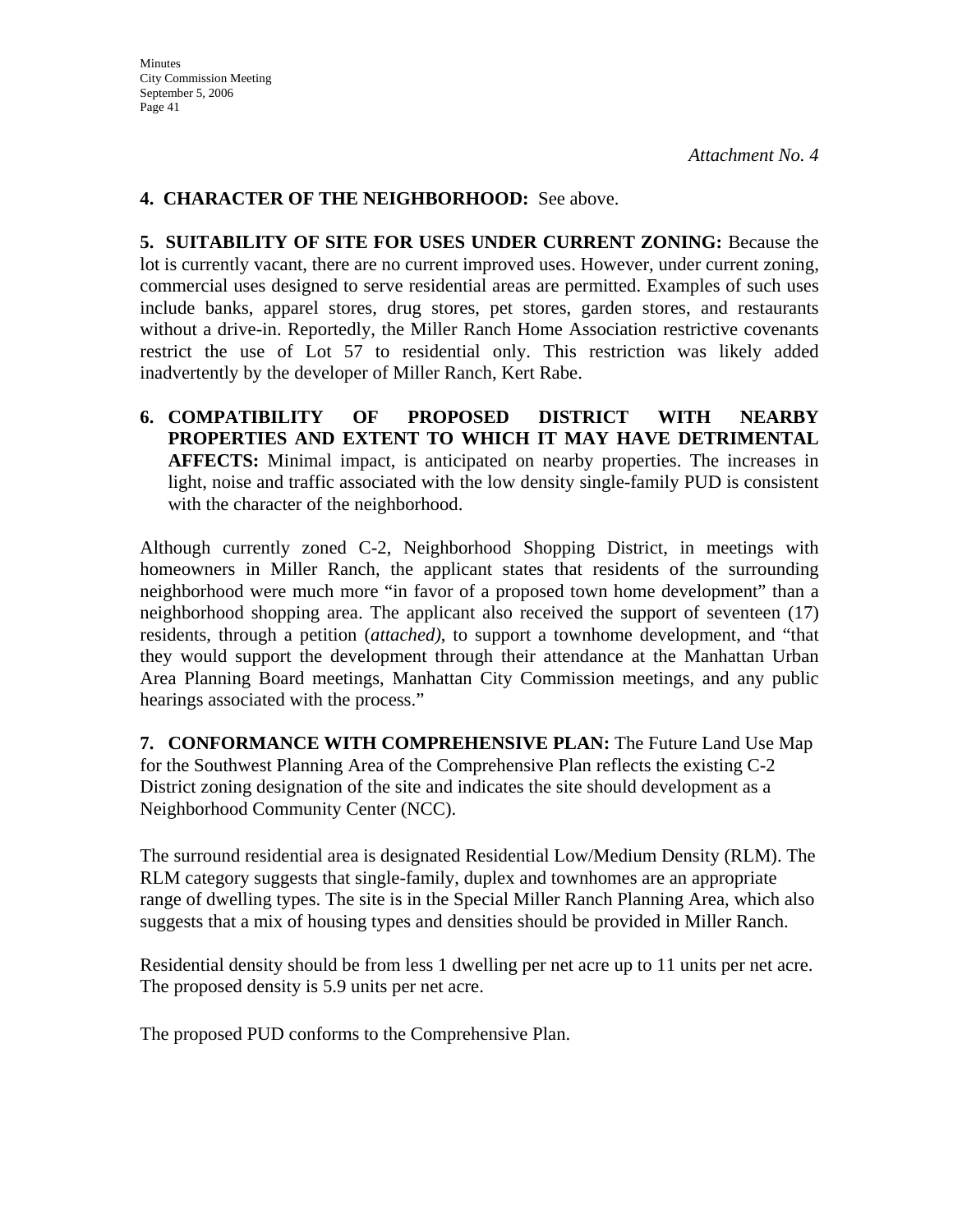**8. ZONING HISTORY AND LENGTH OF TIME VACANT AS ZONED:** Lot 57, Miller Ranch Addition, Unit One, was annexed and zoned C-2 District in 1994. The site has remained vacant to date.

**9. CONSISTENCY WITH INTENT AND PURPOSE OF THE ZONING ORDINANCE:** The intent and purpose of the Zoning Regulations is to protect the public health, safety, and general welfare; regulate the use of land and buildings within zoning districts to assure compatibility; and to protect property values.

The PUD Regulations are intended to provide a maximum choice of living environments by allowing a variety of housing and building types; a more efficient land use than is generally achieved through conventional development; a development pattern that is in harmony with land use density, transportation facilities and community facilities; and a development plan which addresses specific needs and unique conditions of the site which may require changes in bulk regulations or layout. The proposed PUD is consistent with the intent and purposes of the Zoning Regulations, and the intent of the PUD Regulations.

**10. RELATIVE GAIN TO THE PUBLIC HEALTH, SAFETY AND WELFARE THAT DENIAL OF THE REQUEST WOULD ACCOMPLISH, COMPARED WITH THE HARDSHIP IMPOSED UPON THE INDIVIDUAL OWNER:** There appears to be no relative gain to the public that denial would accomplish in comparison to the hardship to the owner

**11. ADEQUACY OF PUBLIC FACILITIES AND SERVICES:** Adequate public utilities and facilities are available to serve the site. Utility releases have been provided by private companies.

## **12. OTHER APPLICABLE FACTORS:** None

## **13. STAFF COMMENTS AND RECOMMENDATION:**

City Administration recommends approval of the rezoning of proposed Inverness Townhomes PUD, from C-2, Neighborhood Shopping District, to PUD, Residential Planned Unit Development District, with the following conditions:

9. Permitted uses shall include fourteen (14) townhouse units.

10. Landscaping and irrigation shall be provided pursuant to a Landscaping Performance Agreement between the City and the owner, which shall be entered into prior to issuance of a building permit.

11. All landscaping and irrigation shall be maintained in good condition.

12. On-street parking shall be limited to east side of Burton Place.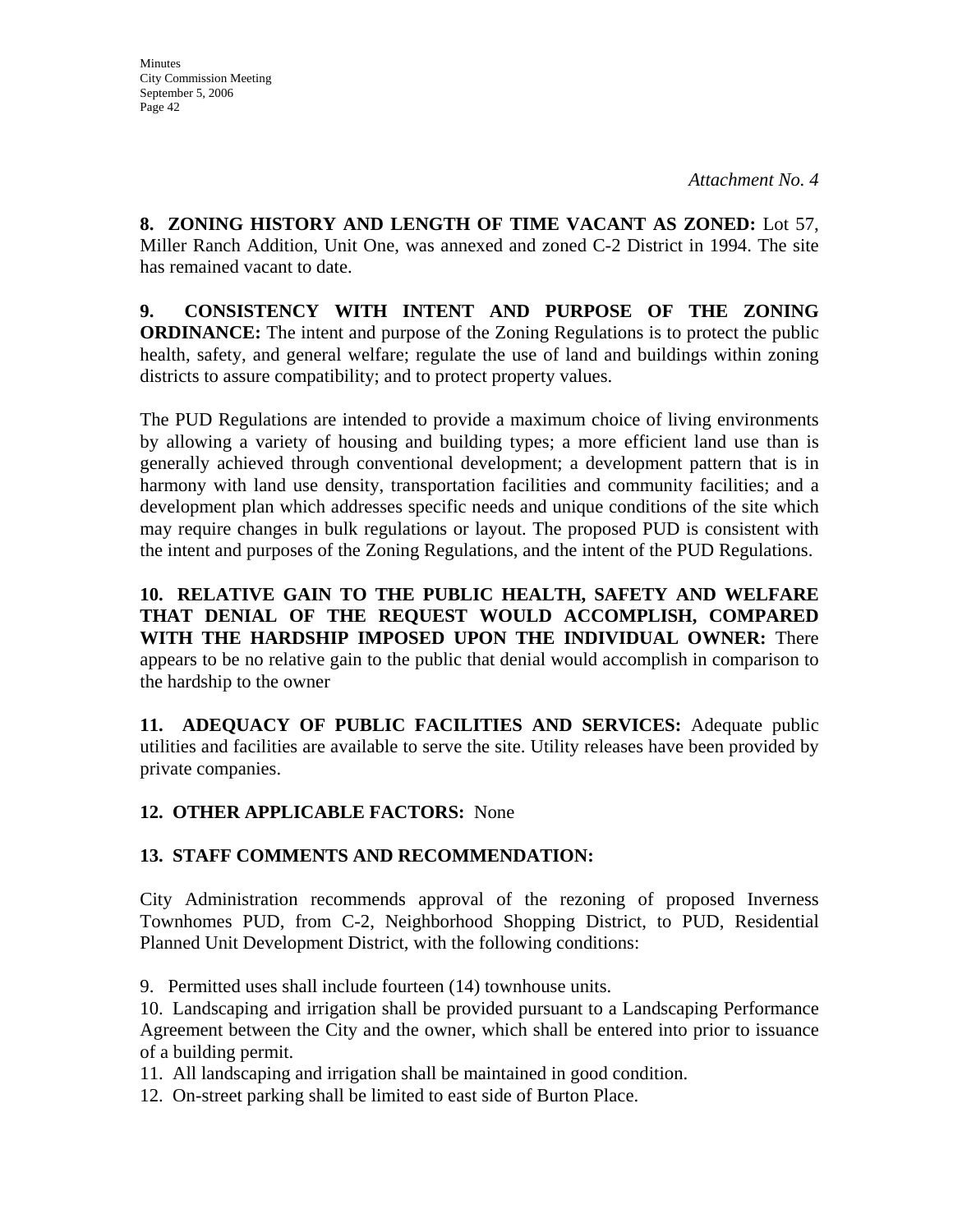## **ALTERNATIVES:**

- 1. Recommend approval of the proposed rezoning of proposed Inverness Townhomes PUD from C-2, Neighborhood Shopping District, to PUD, Residential Planned Unit Development District, stating the basis for such recommendation, with the conditions listed in the Staff Report.
- 2. Recommend approval of the proposed rezoning of proposed Inverness Townhomes PUD from C-2, Neighborhood Shopping District, to PUD, Residential Planned Unit Development District, and modify the conditions, and any other portions of the proposed PUD, to meet the needs of the community as perceived by the Manhattan Urban Area Planning Board, stating the basis for such recommendation, and indicating the conditions of approval.
- 3. Recommend denial of the proposed rezoning, stating the specific reasons for denial.
- 4. Table the proposed rezoning to a specific date, for specifically stated reasons.

## **POSSIBLE MOTION:**

The Manhattan Urban Area Planning Board recommends approval of the proposed rezoning of proposed Inverness Townhomes PUD, from C-2, Neighborhood Shopping District, to PUD, Residential Planned Unit Development District, based on the findings in the staff report, with the four (4) conditions recommended by City Administration.

**PREPARED BY:** Bret (Bee) Martin, Planning Intern; Steve Zilkie, AICP, Senior Planner

**DATE:** August 1, 2006

06017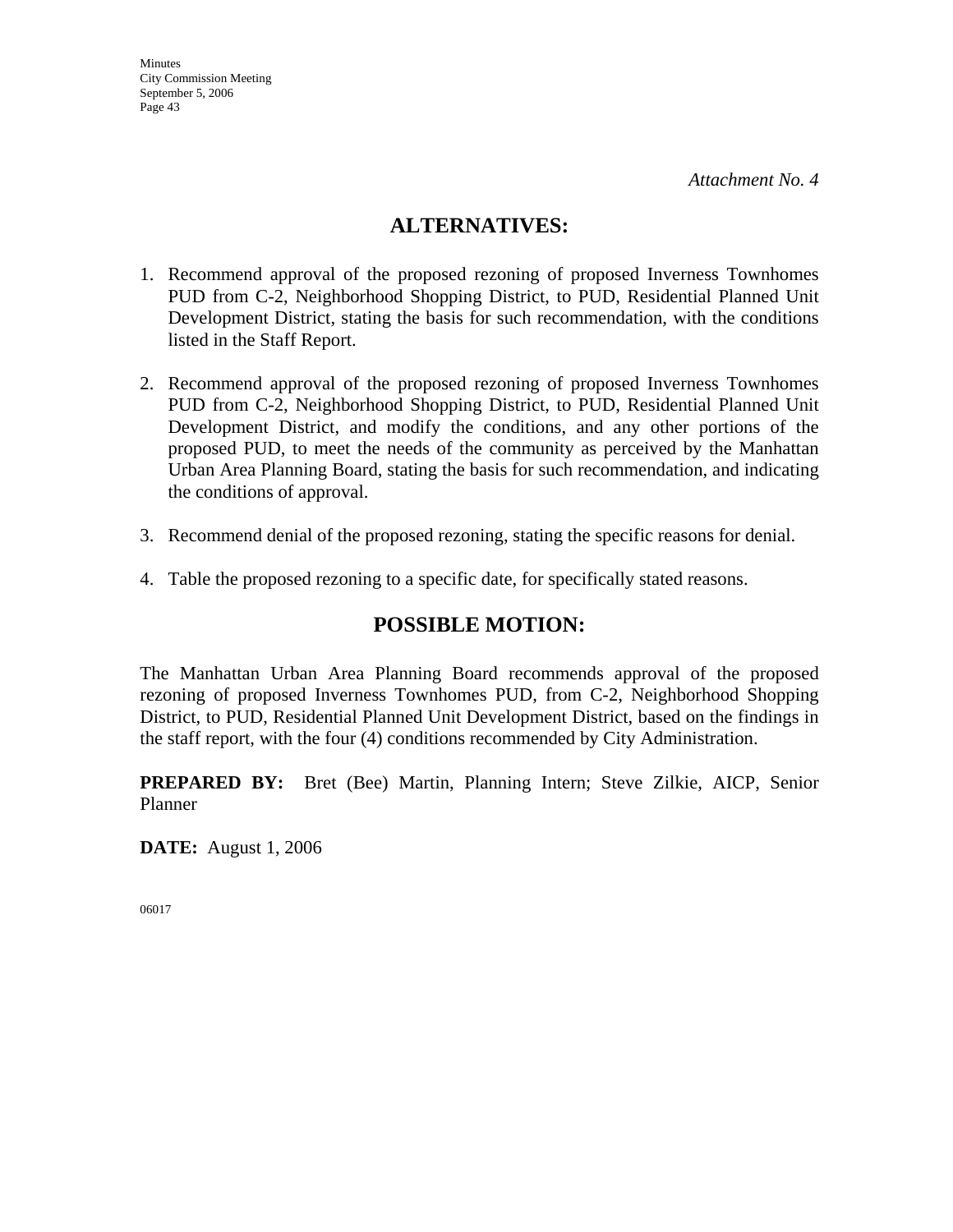*Attachment No. 5* 

### **STAFF REPORT**

### **ON AN APPLICATION TO AMEND THE APPROVED PLANNED UNIT DEVELOPMENT (PUD) AND REZONE A PORTION TO ADD THE AO, AIRPORT OVERLAY DISTRICT**

# **BACKGROUND**

**APPLICANT:** Purple Pride Developers. **ADDRESS:** 1228 Westloop Place, PMB 360, Manhattan KS 66502.

**OWNERS:** Purple Pride Developers, Steven and Cherie Graham, Andrew Shermak, Frederic C and Natalie Appl, SW and Carol Gunter Trust, George E Ham Trust and Alice S Ham Trust, Thomas E and Linda Floersch, and Robert and Margaret Barber.

**LOCATION:** north of the intersection of Miller Parkway and Brianna Court.

**AREA:** 9.5 acres.

### **DATE OF PUBLIC NOTICE PUBLICATION:** Monday, July 31, 2006

## **DATE OF PUBLIC HEARING: PLANNING BOARD:** Monday, August 21, 2006 **CITY COMMISSION:** Tuesday, September 5, 2006

**DESCRIPTION OF PROPOSED AMENDMENT:** Modify the approved PUD Final Development Plan and Ordinance No. 6254 to add an one, two-family dwelling unit (proposed Lot 12A/12B) in the southwestern part of the PUD on the west side of Brianna Court in common area Lot 1; and, add a single-family dwelling (proposed Lot 13) in the interior common area Lot 2 along Brianna Court. Homes are constructed with materials approved with the PUD, except that dwellings are one story with basement, rather twostories.

In addition, a portion of the site is in the AO, Airport Overlay District. That part of the PUD affected by the AO District will be rezoned from PUD, Residential Planned Unit Development District, to PUD, Residential Planned Unit Development District with AO District. The AO District affects parts of common areas, Lots 1 and 2, and Lots 1A/1B to 5A/5B, and 9A/9B to 13. Lots 6A/6B to 8A/8B are outside the AO District.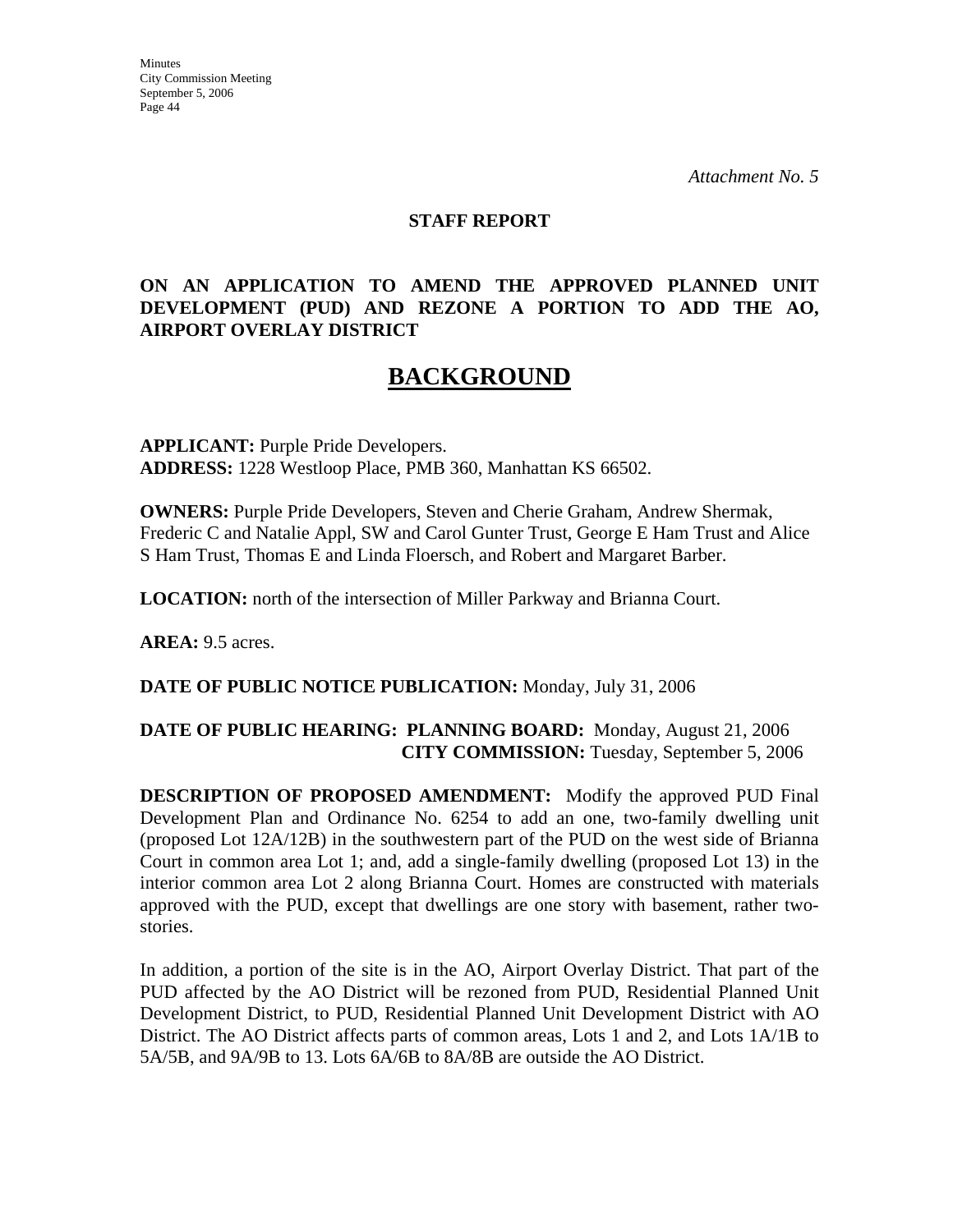# **MATTERS TO BE CONSIDERED WHEN AMENDING A PLANNED UNIT DEVELOPMENT**

**WHETHER THE PROPOSED AMENDMENT IS CONSISTENT WITH THE INTENT AND PURPOSE OF THE APPROVED PUD, AND WILL PROMOTE THE EFFICIENT DEVELOPMENT AND PRESERVATION OF THE ENTIRE PUD:** The applicant indicates that, "The intent of The Town homes at Miller Ranch was to provide up-scale medium density residential housing with an association that takes care of the day-to-day maintenance of mowing, moving snow, etc. We believe that purpose is preserved with the proposed revisions."

The PUD is a low density residential neighborhood and the intent is met.

**WHETHER THE PROPOSED AMENDMENT IS MADE NECESSARY BECAUSE OF CHANGED OR CHANGING CONDITIONS IN OR AROUND THE PUD, AND THE NATURE OF SUCH CONDITIONS:** The applicant indicates in the attached documents that terrain changed the original intent to have side loaded garage entries. Front entrances allow for the additional proposed dwelling units.

For financial reasons, the original owner did not pursue the project and the applicant purchased the property and has developed the site, which would otherwise likely be vacant.

**WHETHER THE PROPOSED AMENDMENT WILL RESULT IN A RELATIVE GAIN TO THE PUBLIC HEALTH, SAFETY, CONVENIENCE OR GENERAL WELFARE, AND IS NOT GRANTED SOLELY TO CONFER A SPECIAL BENEFIT UPON ANY PERSON:** The addition of the AO District to that part of the PUD affected by the Conical Zone will ensure construction conforms with the AO District. The public is otherwise not adversely affected by the proposal. The additional dwellings units are available to the general public.

# **ADDITIONAL MATTERS TO BE CONSIDERED WHEN AMENDING A PLANNED UNIT DEVELOPMENT**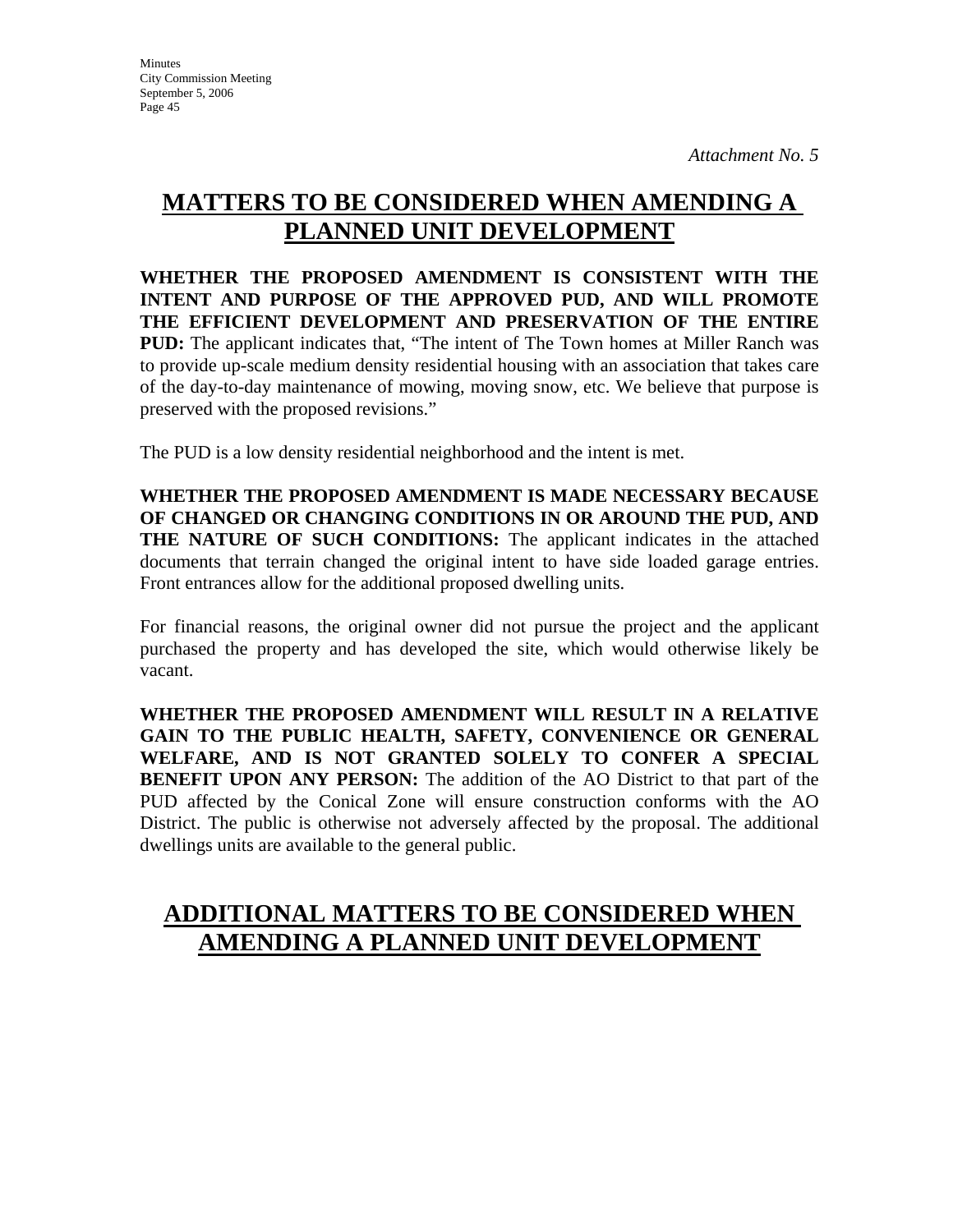*Attachment No. 5* 

### **APPROVED 2002 LOT COVERAGE**

| <u>Use</u>                    | <b>Acres/Square Feet</b> | <b>Percentage</b> |
|-------------------------------|--------------------------|-------------------|
| <b>Residential Structures</b> | $1.15$ Acres             | 12%               |
| Open/Green Space              | 7.02 Acres               | 74%               |
| Streets, Drives and Walks     | 1.34 Acres               | 14%               |

### **PROPOSED 2006 LOT COVERAGE**

| <u>Use</u>                    | <b>Acres/Square Feet</b> | <b>Percentage</b> |
|-------------------------------|--------------------------|-------------------|
| <b>Residential Structures</b> | 1.79 Acres               | 19%               |
| Open/Green Space              | 6.29 Acres               | 66%               |
| Streets, Drives and Walks     | 1.41 Acres               | 15%               |

### **PROPOSED SIGN**

| <b>Type</b>    | <b>Dimensions</b> | <b>Lighting</b>       |
|----------------|-------------------|-----------------------|
| 1 ground signs | Approx. 4 feet in | <b>Externally lit</b> |
|                | height            |                       |

The proposed ground sign is a brick post with optional external light on the post. **PROPOSED LIGHTING:** Street light poles are proposed to be located within the public right-of-way. Standard residential house lighting will be on the dwelling unit porches and garages.

**1. LANDSCAPING:** The site will have a mixture of lawn, deciduous shade trees, evergreen trees and ornamental trees. A boundary of native field grasses will border the improved part of the site. The trees are mostly concentrated along the Miller Parkway frontage and within the central common area. The Townhomes at Miller Ranch Home Owners Association will be responsible for the maintenance of the common areas and traffic islands.

**2. SCREENING:** There are no proposed structure or uses, which require screening.

**3. DRAINAGE:** Storm water is directed to an existing pond in the northwest corner of the site which serves the detention needs of the site, as well as part of Lee Mill Heights. An updated drainage report was not required with the amendment as the additional run-off is minimal. Adequate drainage easements are provided to serve the subdivision.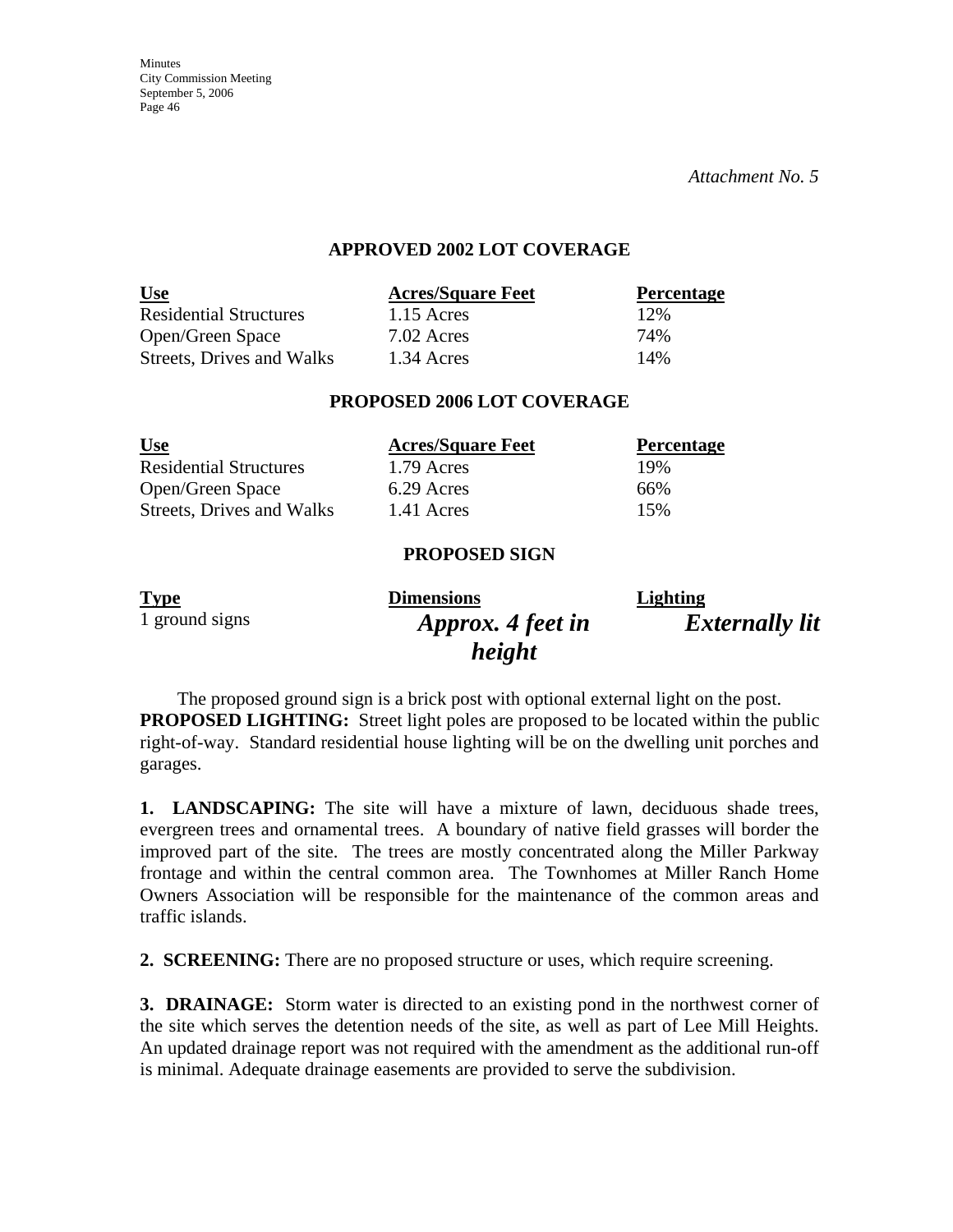**4. CIRCULATION:** Access to lots is from Brianna Court, a circular street, which intersects with Miller Parkway. Sidewalk is provided along the outside of Brianna Court and will connect to sidewalk on Miller Parkway. The minimum off-street parking required for a duplex and single-family dwelling are two spaces per unit. Each home will provide a driveway and two off-street parking spaces, within an enclosed garage. In addition, six off-street guest parking spaces are proposed off Brianna Court.

**5. OPEN SPACE AND COMMON AREA:** The approved PUD notes that 7.2 acres, or 74% of the site, will consist of open green space common area. The proposed amendment reduces open space to 6.29 acres, or 66% of the site.

**6. CHARACTER OF THE NEIGHBORHOOD:** The neighborhood is developing as a mixture of single-family detached and residential townhomes. An I-5 District is in the neighborhood and, for the most part, is undeveloped, except for a federal office building, which is under construction.

**EXISTING USE:** A two-family residential PUD. Dwelling units on Lots 4A/4B to 8A/8B have been constructed. Lot 10A/10B is under construction. Common areas are owned and maintained by a home owner's association.

**PHYSICAL AND ENVIRONMENTAL CHARACTERISTICS:** The land is rolling with ravines along three (3) property lines. The ravines are heavily timbered with rock outcroppings. An existing detention basin is located at the north end of the PUD.

## **SURROUNDING LAND USE AND ZONING:**

- **(1) NORTH:** Vacant range land owned by USD 383 and Miller Ranch, Unit 3; G-1 District, and R, Single-Family Residential District.
- **(2) SOUTH:** Miller Parkway and undeveloped Miller Ranch Office Park; G-1 District, and I-5, Business Park District.
- **(3) EAST:** Undeveloped neighborhood shopping site proposed as Inverness Townhomes PUD, and single-family homes; I-5 District, C-2, Neighborhood Shopping District, proposed PUD, and R District.
- **(4) WEST:** Single-family residential townhomes and single-family dwelling units; PUD/AO and R District/AO.

## **GENERAL NEIGHBORHOOD CHARACTER:** see above.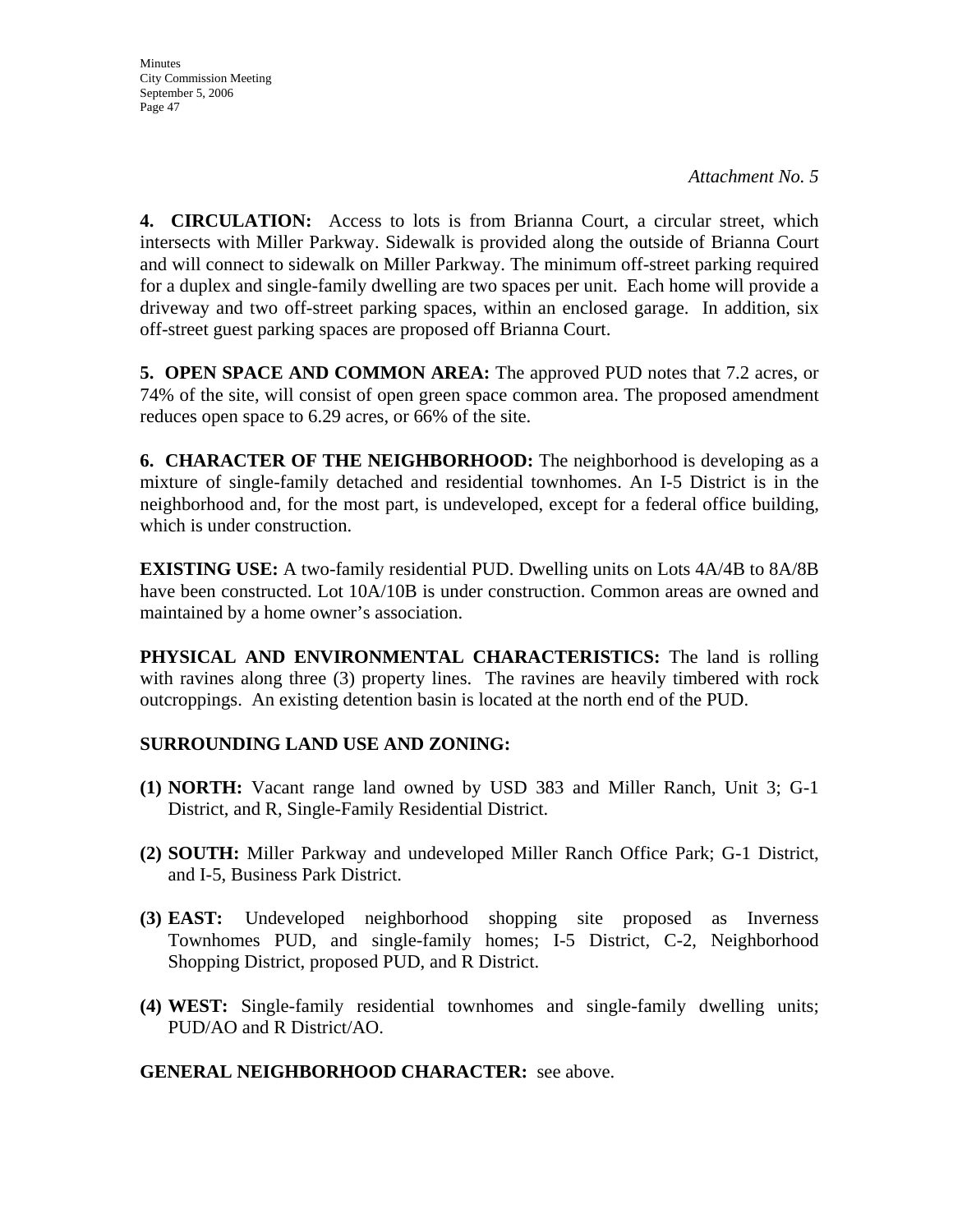**SUITABILITY OF SITE FOR USES UNDER CURRENT ZONING:** The site is zoned and is suitable for two-family dwelling units, subject to Ordinance No. 6254 (attached).

**COMPATIBILITY OF PROPOSED DISTRICT WITH NEARBY PROPERTIES AND EXTENT TO WHICH IT MAY HAVE DETRIMENTAL AFFECTS:** An increase in light, noise and traffic is expected. These impacts are minimal. Three total dwelling units are proposed, which are consistent with the developed low density residential character of the neighborhood.

**CONFORMANCE WITH COMPREHENSIVE PLAN:** The Future Land Use Map of the Manhattan Urban Area Comprehensive Plan designates the site as Residential Low/Medium density (RLM) (*Southwest Planning Area Future land Use Map attached*). Appropriate density range for development in the RLM designation is one-dwelling unit up to 11-dwelling units per net acre. The RLM category is intended to incorporate a range of housing types, from single-family and two-family to townhomes.

Net density is 3 dwelling units per net acre. The existing PUD was found to conform to the Plan in 2002.

CHAPTER 13: SPECIAL PLANNING AREA POLICIES

MILLER RANCH

## *MR 7: Airport Airspace Regulations*

*Development shall be consistent with established airspace regulations for the Manhattan Regional Airport and the Airport Master Plan.* 

The amendment and rezoning conform to the Comprehensive Plan.

**ZONING HISTORY AND LENGTH OF TIME VACANT AS ZONED:** The Townhomes at Miller Ranch Residential PUD was established in 2002 and is developing with two-family dwelling units.

**CONSISTENCY WITH INTENT AND PURPOSE OF THE ZONING ORDINANCE:** The intent and purpose of the Zoning Regulations is to protect the public health, safety, and general welfare; regulate the use of land and buildings within zoning districts to assure compatibility; and to protect property values. The PUD Regulations are intended to provide a maximum choice of living environments by allowing a variety of housing and building types; a more efficient land use than is generally achieved through conventional development; a development pattern that is in harmony with land use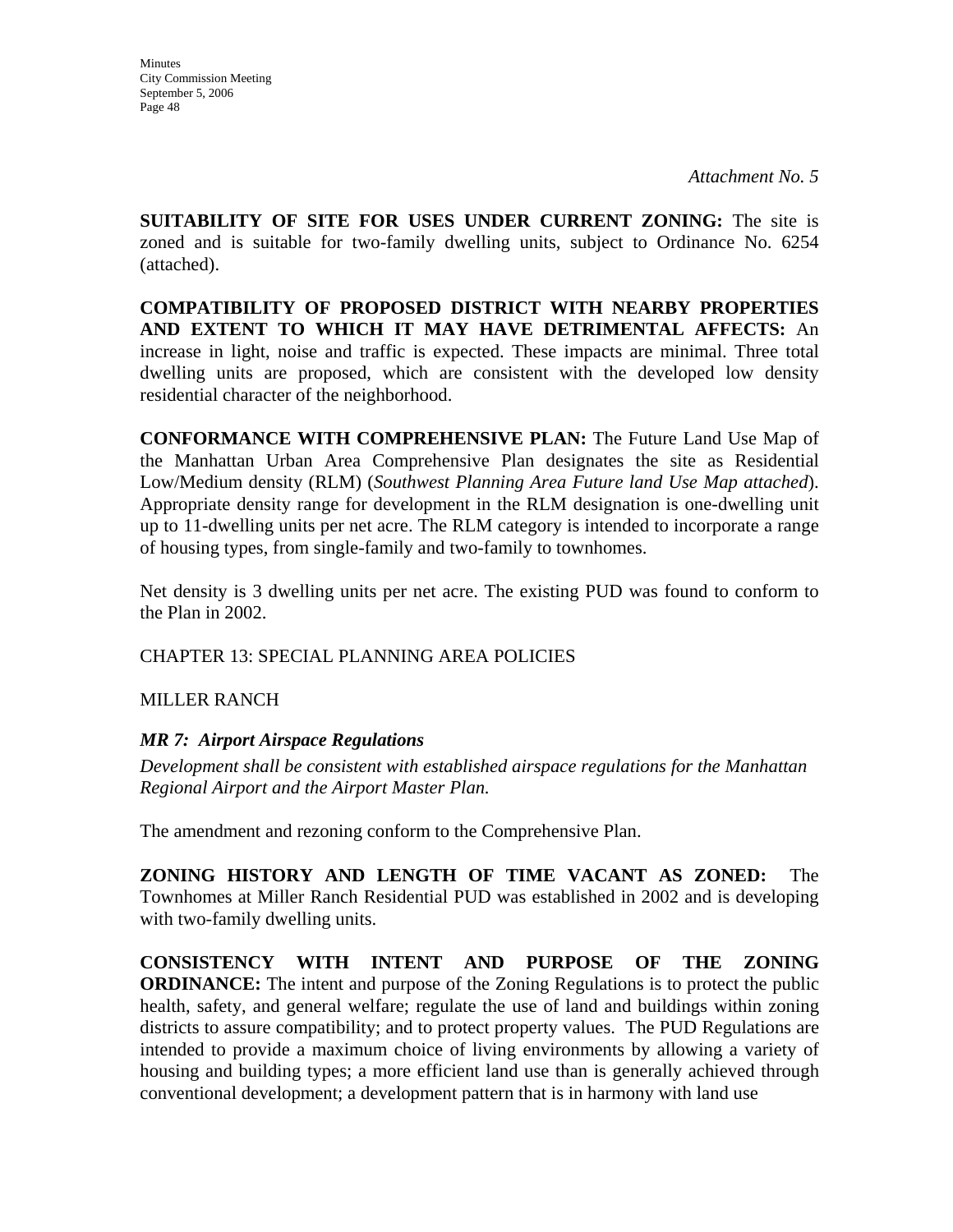density, transportation facilities and community facilities; and a development plan which addresses specific needs and unique conditions of the site which may require changes in bulk regulations or layout. The proposed amendment and addition of the AO District is consistent with the intent and purposes of the Zoning Regulations, and the intent of the PUD Regulations.

The AO District "is intended to promote the use and development of land in a manner that is compatible with the continued operation and utility of the Manhattan Municipal Airport so as to protect the public investment in, and benefit provided by the facility to the region. The district also protects the public health, safety, convenience, and general welfare of citizens who utilize the facility or live and work in the vicinity by preventing the creation or establishment of obstructions or incompatible land uses that are hazardous to the airport's operation or the public welfare."

The site is partially within the Conical Zone, which is, in general terms, established as an airspace that extends outward and upward in relationship to the Airport and is an approach zone height limitation on the underlying land. Future uses (structures and trees, existing and proposed) in the AO District may be required to obtain an Airport Compatible Use Permit, unless circumstances indicate that the structure or tree has less than 75 vertical feet of height above the ground and does not extend above the height limits prescribed for the Conical Zone.

**RELATIVE GAIN TO THE PUBLIC HEALTH, SAFETY AND WELFARE THAT DENIAL OF THE REQUEST WOULD ACCOMPLISH, COMPARED WITH THE HARDSHIP IMPOSED UPON THE APPLICANT:** There appears to be no relative gain to the public, which denial would accomplish. The AO District requires that future uses be reviewed in order to protect airspace. No adverse impacts to the public are expected. There may be a hardship to the applicant if the amendment and rezoning are denied

**ADEQUACY OF PUBLIC FACILITIES AND SERVICES:** The site is served by public street, sanitary sewer and water. Services are adequate.

## **OTHER APPLICABLE FACTORS:** None.

### **STAFF COMMENTS:**

City Administration recommends approval of the proposed Amendment of the Final Development Plan of The Townhomes at Miller Ranch and Ordinance No. 6254, and, the rezoning of a part of The Townhomes at Miller Ranch from PUD, Residential Planned Unit Development, to PUD, Residential Planned Unit Development, with AO, Airport Overlay District, the following conditions: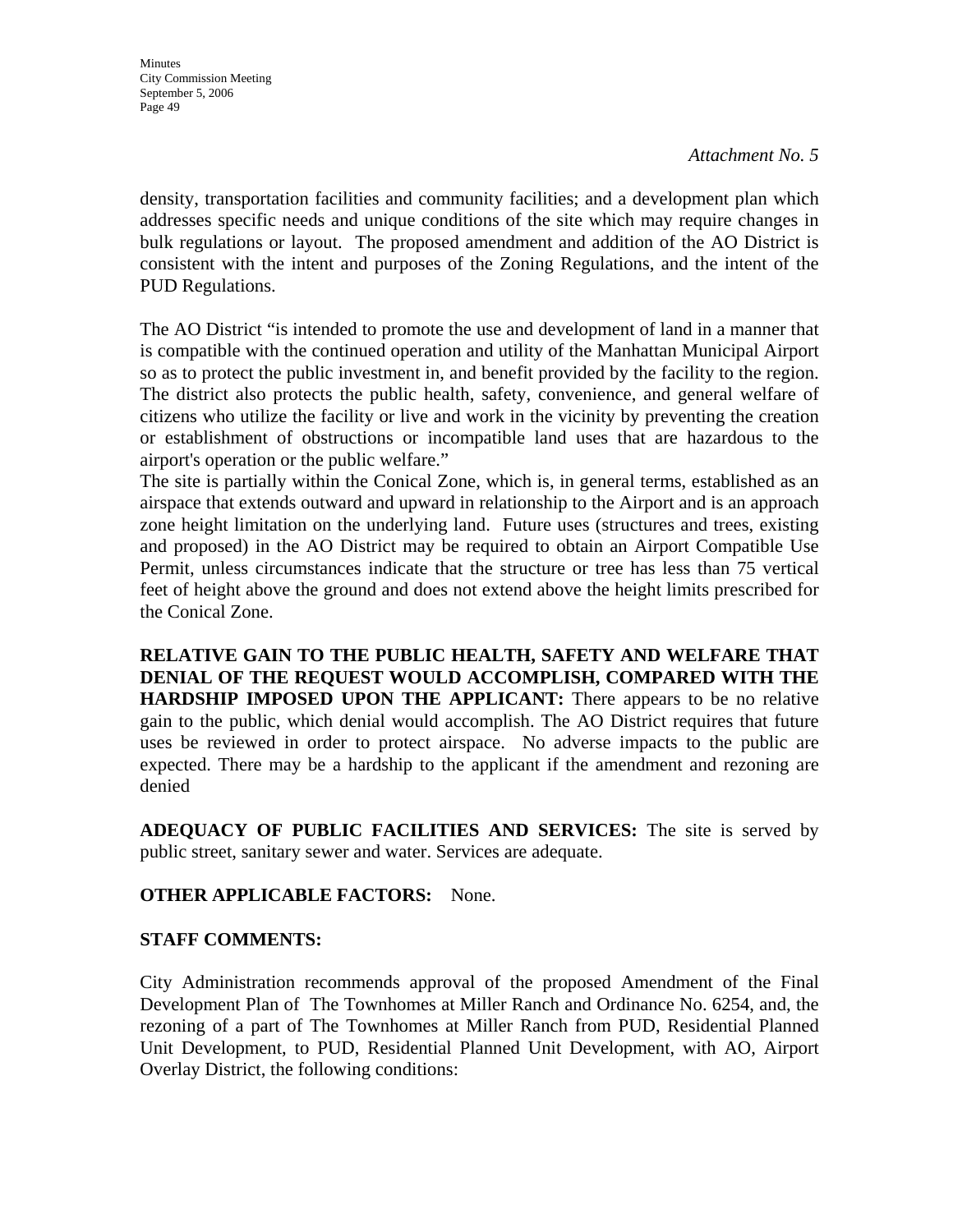- 1. Permitted uses shall include single-family dwelling unit and two-family dwelling units.
- 2. Landscaping and irrigation shall be provided pursuant to a Landscaping Performance Agreement between the City and the owner, which shall be entered into prior to issuance of a building permit.
- 3. All landscaping and irrigation shall be maintained in good condition.
- 4. Signs shall be provided as proposed and shall include exempt signage described in Article VI, Section 6-104 (A)(1),(2),(4),(5),(7) and (8); and Section 6-104 (B)(2), of the Manhattan Zoning Regulations.

## **ALTERNATIVES:**

- 1. Recommend approval of the proposed Amendment of the Final Development Plan of The Townhomes at Miller Ranch and Ordinance No. 6254, and, the rezoning of a part of The Townhomes at Miller Ranch from PUD, Residential Planned Unit Development, to PUD, Residential Planned Unit Development, with AO, Airport Overlay District , stating the basis for such recommendation.
- 2. Recommend approval of the proposed Amendment of the Final Development Plan of The Townhomes at Miller Ranch Residential Planned Unit Development, and modify the conditions, and any other portions of the proposed PUD, to meet the needs of the community as perceived by the Manhattan Urban Area Planning Board, stating the basis for such recommendation, and indicating the conditions of approval.
- 3. Recommend denial of the proposed Amendment and rezoning, stating the specific reasons for denial.
- 4. Table the proposed Amendment and rezoning to a specific date, for specifically stated reasons.

## **POSSIBLE MOTION:**

The Manhattan Urban Area Planning Board recommends approval of the proposed Amendment of the Final Development Plan of The Townhomes at Miller Ranch and Ordinance No. 6254, and, the rezoning of a part of The Townhomes at Miller Ranch from PUD, Residential Planned Unit Development, to PUD, Residential Planned Unit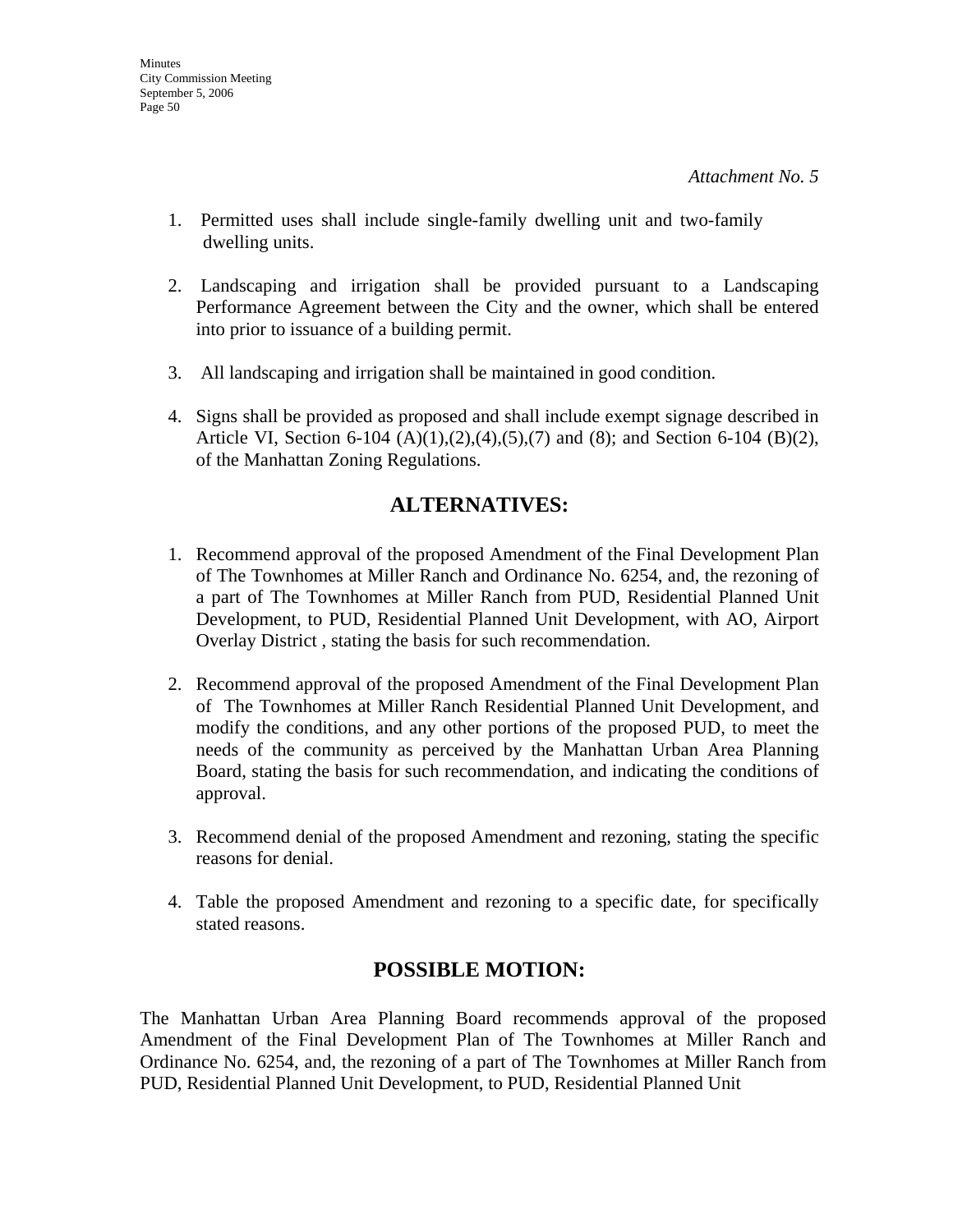*Attachment No. 5* 

Development, with AO, Airport Overlay District, based on the findings in the Staff Report, with the four (4) conditions recommended by City Administration.

**PREPARED BY:** Steve Zilkie, AICP, Senior Planner

**DATE:** August 13. 2006

06019 number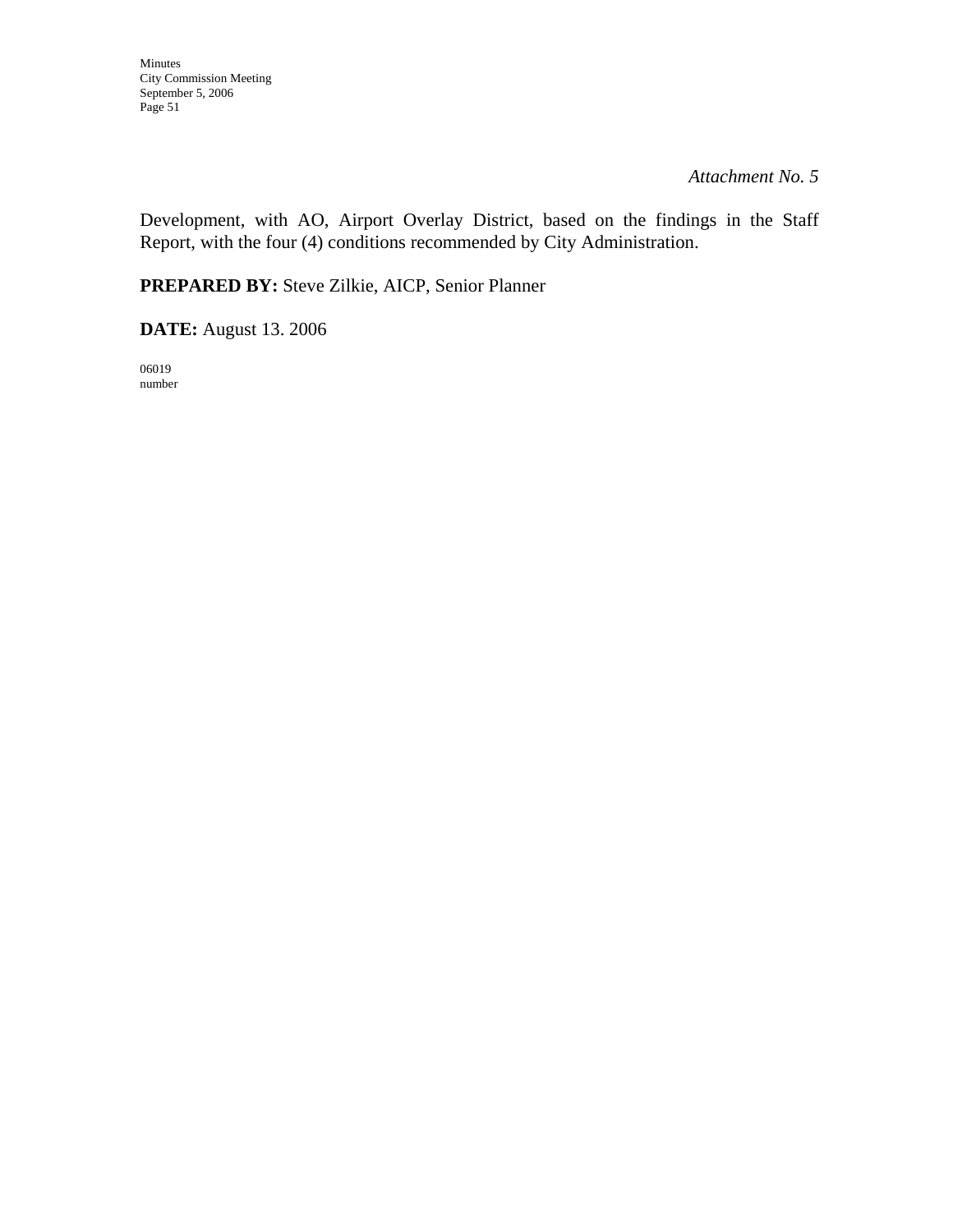### **STAFF REPORT**

## **APPLICATION TO REZONE PROPERTY TO PLANNED UNIT DEVELOPMENT DISTRICT**

# **BACKGROUND**

**FROM**: R, Single-Family Residential District.

**TO:** PUD, Residential Planned Unit Development District**.**

**OWNER/APPLICANT:** Elsey Partners.

**ADDRESS:** 2054 Hunting Avenue, Manhattan KS 66502.

**DATE OF PUBLIC NOTICE PUBLICATION:** Monday, July 31, 2006.

### **DATE OF PUBLIC HEARING: PLANNING BOARD:** Monday, August 21, 2006 **CITY COMMISSION:** Tuesday, September 5, 2006.

**LOCATION:** 1510-1534 College Avenue, which is generally southeast of the intersection of Dickens Avenue and College Avenue.

**AREA:** 4.1 acres.

**PROPOSED USES:** A condominium development to consist of 76 multiple-family residential dwelling units, 58 existing and 18 proposed dwelling units, in five (5) existing apartment buildings (A-E) and two (2) proposed apartment buildings (F and G). In proposed building G, a community room,, exercise/computer room and meeting room are also proposed

### **PROPOSED BUILDINGS AND STRUCTURES:**

#### Existing

58 dwelling units consisting of: 1, 1-bedroom unit; 24, 2-bedroom units; and 33, 3 bedroom units, or 148 total bedrooms.

Building A – Total: 12 units, 3-stories: 6, 2- bedroom and 6, 3-bedroom units.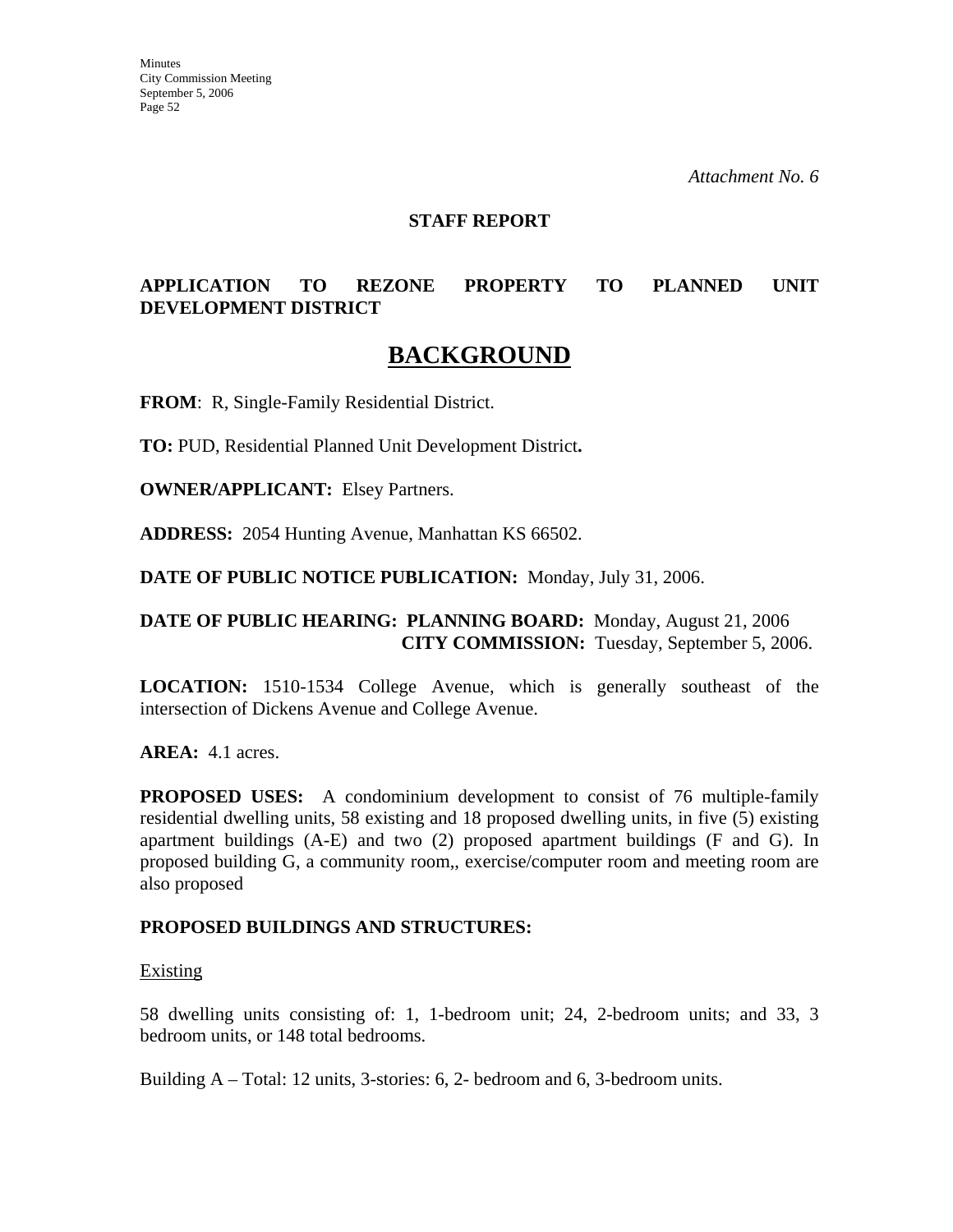Building B – Total: 12 units, 3-stories: 6, 2-bedroom and 6, 3-bedroom units.

Building C – Total: 10 units, 2 -story and 3-story: 6, 2- bedroom and 4, 3-bedroom units.

Building D – Total: 12 units, 3-stories: 1, 1-bedroom, 3, 2- bedroom and 8, 3-bedroom units.

Building E – Total: 12 units, 3-stories: 6, 2- bedroom and 6 3-bedroom units.

Existing buildings are three story apartment structures with cream concrete block and vinyl siding with flat and mansard roofs.

An existing swimming pool is in the northeast part of the site, south of Building C.

### Proposed

Building  $F - 3$  story, 35 feet in height, peaked 30 year asphalt shingle roof, lap siding and brick facades- 12, 2-bedroom units with balconies.

Building  $G - 3$  story, 6, 2-bedroom units with same design and materials as Building F. The common use portions of Building G are two stories in height with a community room on the first floor and an exercise/computer room on the second floor.

An Association will own and maintain the buildings, common areas, and facilities. Individual condominium spaces will be owned and maintained privately. The Declaration of Collegiate Villa Condominiums (application documents) indicates each unit will be for a single-family private dwelling (page 11, Section 7 (a).)

Building setbacks from the front lot line along College Avenue are approximately 79 feet; side yard setbacks from the north and south lot lines are approximately 47-60 feet and 50 feet, respectively; and, the rear, or east lot line, is50 feet. In comparison, the R-3, Multiple-Family Residential District front yard and rear yard setback is 25 feet, with side yard setback 8-10 feet.

## **PROPOSED LOT COVERAGE**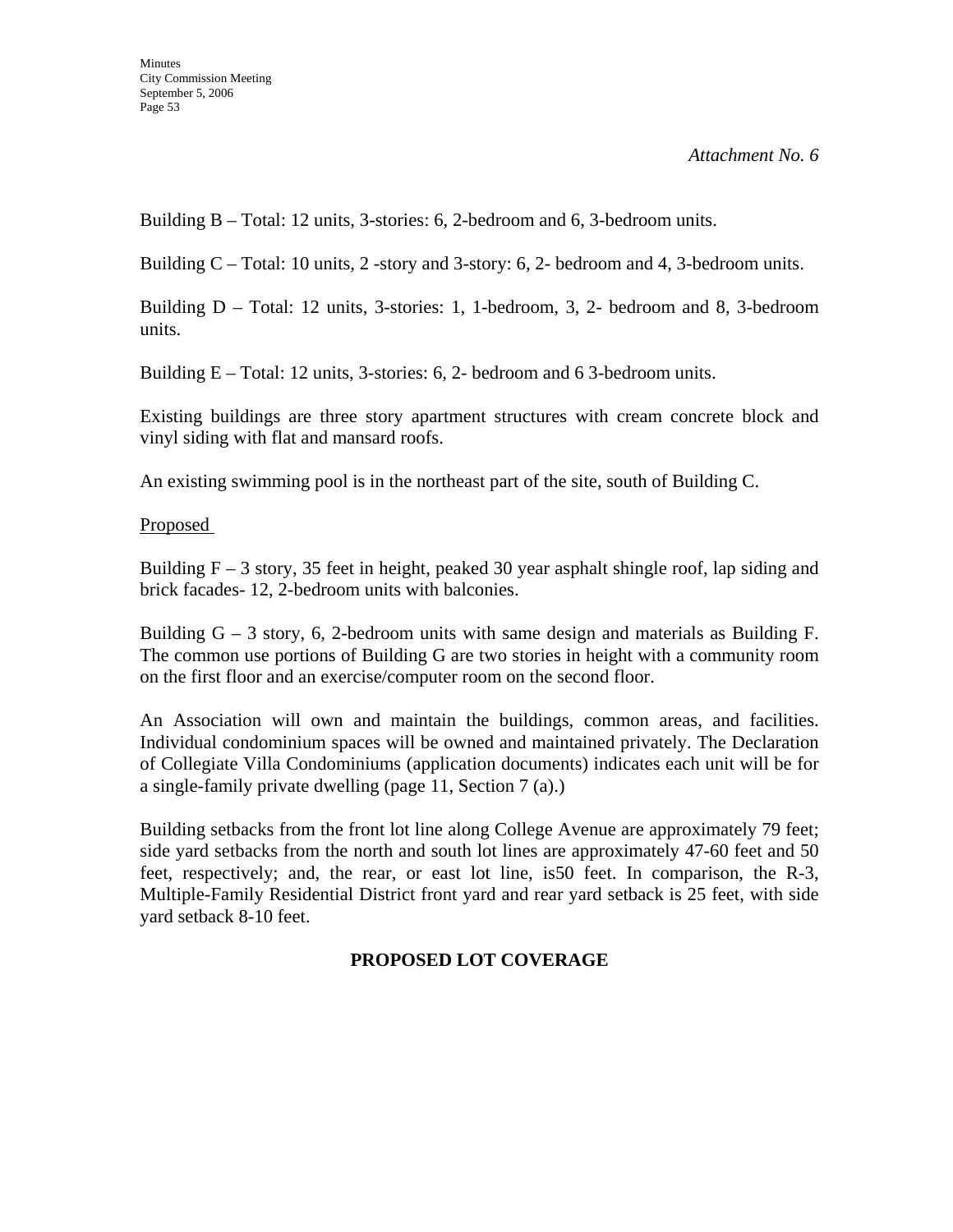#### *Attachment No. 6*

| <i>USE</i>               | <b>Square Feet</b> | <b>Percentage</b> |
|--------------------------|--------------------|-------------------|
| <b>Building</b>          | 28,847             | 16%               |
| Driveway/Parking         | 71.992             | 40%               |
| Open/Landscape Space     | 74,578             | 42%               |
| <b>Active Recreation</b> | 3510               | 2%                |

#### **PROPOSED SIGNS**

| <b>Type</b> | <b>Dimensions</b>           | Lighting   |
|-------------|-----------------------------|------------|
| Ground      | 10 feet long by 5 feet tall | Ground lit |

One ground sign is proposed to the east of the south entrance in a landscape island. Smooth faced, rough edge limestone slab with apartment name on slab. Exempt signage is noted as a condition of approval.

**PROPOSED LIGHTING:** Wall and pole lights. New lights should be full cut-off design.

# **REVIEW CRITERIA FOR PLANNED UNIT DEVELOPMENTS**

**1. LANDSCAPING:** The site is a combination of existing and proposed lawns, shrubs and ornamental, evergreen and deciduous trees. Irrigation is underground with maintenance by a home association.

**2. SCREENING:** A dumpster location is shown on the plan on the south side of the site, which will be enclosed by 6 foot tall wood and/or masonry screening. An adjoining fence on the Chase Manhattan site screens both parking areas. Parking along the north side exists and screening within 25 feet is commonly required; however, the proposed and existing conditions are generally the same. The proposed impact is consistent with the existing condition. Areas to the north are opens fields and fencing. Proposed off-street parking on the east side of the site is 24 feet from the east lot line. Screening is not proposed and generally is not necessary as the adjoining property is a wooded drainage easement with no residential dwellings.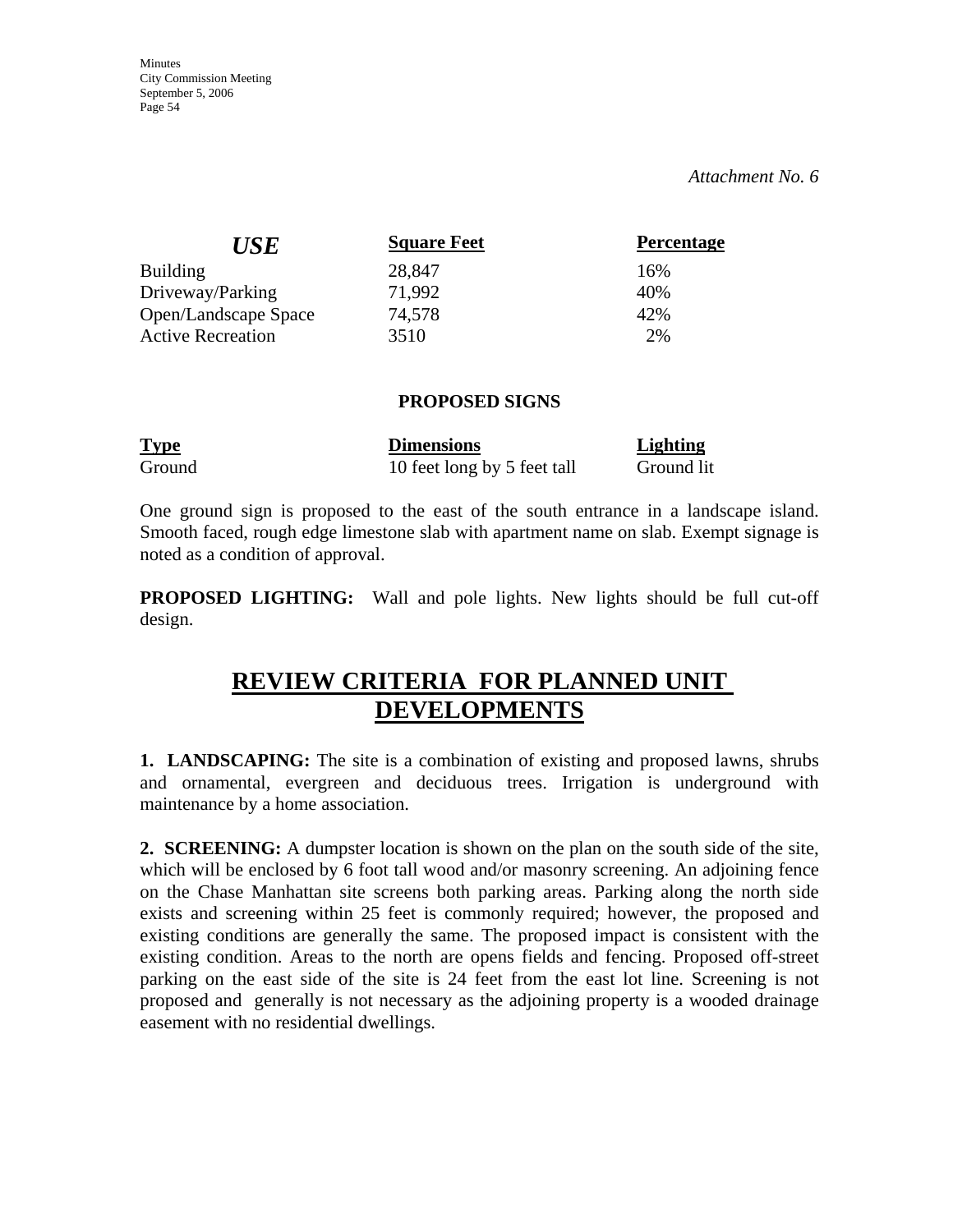**3. DRAINAGE:** The site will drain to the east through a series of storm water inlets and pipes and a proposed detention area generally south of Building C. Pipes are sized to reduce the increased peak flow equal to the current rate of run-off. A drainage analysis was submitted by the applicant's consultant and reviewed by the City Engineer (attachment), who accepted the analysis.

**4. CIRCULATION:** Access to the site is from College Avenue along the western side of the site. Three existing curb cuts at the northern, middle and southern frontage of the site will remain. Internal access will be through existing parking lot driving aisles. The driving aisle along the western frontage is one way south to north. Parking areas on the south, east and north sides will be accessed by a one-way drive around the building. A fire lane is provided at the rear of the site to allow for adequate emergency access to the rear of the site. Ingress and egress, as well as, internal access are safe and convenient.

Sidewalk exists along the east side of College Avenue and provides pedestrian access to the surrounding neighborhood. A sidewalk along the northern boundary, but outside the PUD, provides access to the east and towards KSU and nearby neighborhoods. A proposed internal sidewalk system is shown throughout the site.

Off-street parking will consist of both existing and proposed. Currently, there are 115 offstreet parking spaces on site, with 26 additional parking spaces partially in the College Avenue right-of-way. The analysis of off-street required for the PUD does not include the 26 parking spaces, which could at some future date be removed if street improvements to College Avenue are needed. However, the 26 spaces will remain subject to an Agreement, which would allow the 26 parking spaces in the College Avenue right-of-way until such time as the City requires their removal.

Based on current Manhattan Zoning Regulations, off-street parking standards for multiple family dwelling units are based on the following ratios: one bedroom dwelling units: 2 parking spaces per unit; two bedroom dwelling units: 3 parking spaces per unit; three bedroom dwelling units: 3.5 parking spaces per unit; and, four bedroom dwelling units: 4 parking spaces per unit. The existing apartment complex consists of 1, 1-bedroom unit; 24, 2-bedroom units; and, 33, 3 bedroom units, which means that a minimum of 190 parking spaces would be required, assuming the project was new construction. The addition of the proposed 18, 2-bedroom units would require an additional 54 parking spaces, or a total of 244 off-street parking spaces for the proposed PUD.

The application proposes off-street parking be based on the total number of bedrooms. The site plan indicates 192 off-street parking spaces will be provided, based on one parking space per bedroom, 184, plus 8 guest spaces. Off-street parking, based on one parking space per bedroom, was approved, in general, for the adjoining Chase Manhattan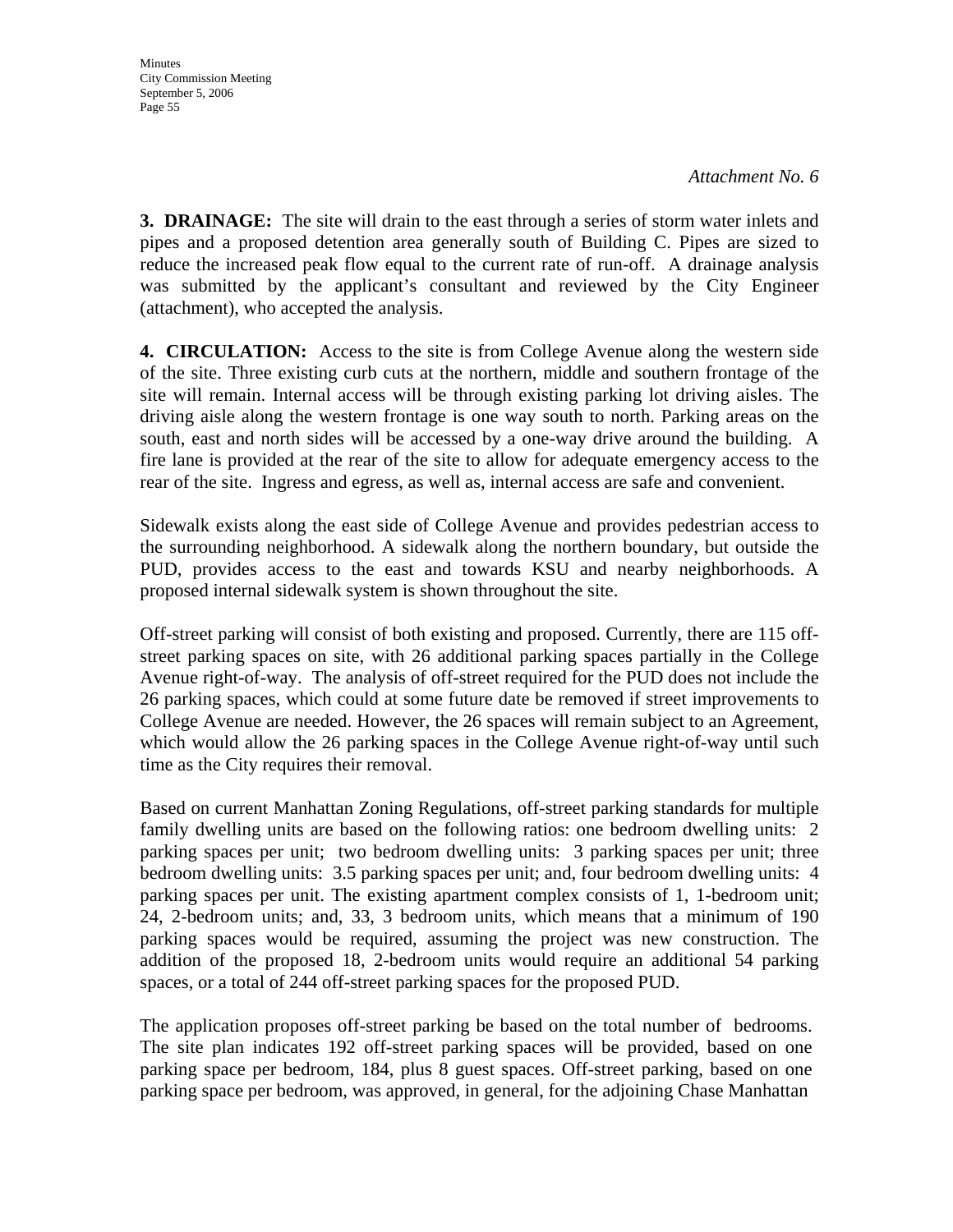and Founders Hill apartment complexes, as well as other PUDs. One parking space per bedroom is also used in the M-FRO District east of KSU. As proposed, off-street parking should be adequate and is consistent with similar parking ratios in the neighborhood and recent trends for multiple-family dwellings in the City.

A traffic report was submitted by the applicant and reviewed and accepted by the City Engineer (attachment). Minimal impacts on the street network are expected.

**5. OPEN SPACE AND COMMON AREA:** Approximately 42 % of the site is open space with an additional 2% active recreational (swimming pool), all of which will be owned and maintained by a home owner's association.

**6. CHARACTER OF THE NEIGHBORHOOD:** A mixed use neighborhood, which consists primarily of existing apartment complexes, a large government office building, and KSU athletic facilities.

# **MATTERS TO BE CONSIDERED WHEN CHANGING ZONING DISTRICTS**

**1. EXISTING USE:** University Terrace Apartments.

**2. PHYSICAL AND ENVIRONMENTAL CHARACTERISTICS:** an existing apartment complex consisting of 5 apartment buildings, driving aisles, off-street parking, and landscape areas. The site slopes to the east. No part of the site is in a Flood Plain.

## **3. SURROUNDING LAND USE AND ZONING:**

**(a.) NORTH: KSU** athletic fields: R District and U, University District.

**(b.) SOUTH:** multiple-family residential apartments (Chase Manhattan and Founders Hill); PUD.

**(c.) EAST:** detention and open space, single family residential; PUD and R-1 Single-Family Residential District.

**(d.) WEST:** College Avenue, government office/research: R District.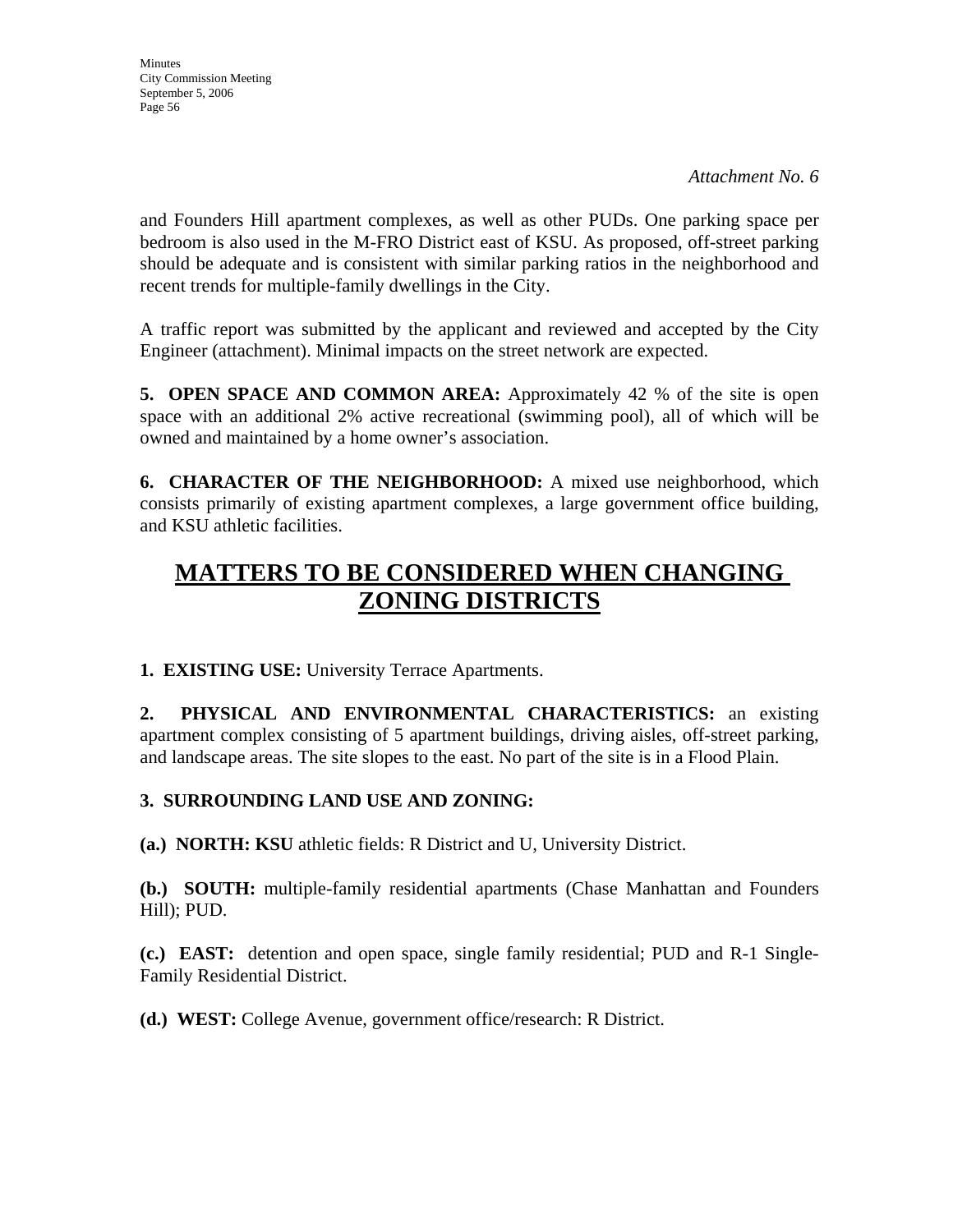## **4. CHARACTER OF THE NEIGHBORHOOD:** See above.

**5. SUITABILITY OF SITE FOR USES UNDER CURRENT ZONING:** The existing 5 apartment buildings are nonconforming to the R District. The R District would not allow the existing 5 apartment buildings. Some of the buildings were constructed at a time when multiple-family was permitted and some building expansions appear to have occurred during the time the property was zoned R District. Based on the available information, it is inconclusive whether the multiple-family use of the property is legally nonconforming.

## **6. COMPATIBILITY OF PROPOSED DISTRICT WITH NEARBY PROPERTIES AND**

 **EXTENT TO WHICH IT MAY HAVE DETRIMENTAL AFFECTS:** The existing apartment complex has been a part of the neighborhood since at least the 1960's. Minimal impacts are expected on the neighborhood. Additional traffic, light and noise can be expected, but are not inconsistent with the current conditions of the area. Access to the PUD is from existing curb cuts onto College Avenue and does not change as a result of the rezoning. Storm drainage is detained underground before being released downstream.

**7. CONFORMANCE WITH COMPREHENSIVE PLAN:** The PUD is shown on the Future Land Use Map, designated a Residential Medium/High (RMH), as being within the Northwest Planning Area of the Comprehensive Plan. Applicable policies include:

## **RESIDENTIAL MEDIUM/HIGH DENSITY (RMH)**

## *RMH 1: Characteristics*

The Residential Medium/High Density designation shall incorporate a mix of housing types in a neighborhood setting in combination with compatible non-residential land uses, such as retail, service commercial, and office uses, developed at a neighborhood scale that is in harmony with the area's residential characteristics and in conformance with the policies for Neighborhood Commercial Centers. Appropriate housing types may include a combination of small lot single-family, duplexes, townhomes, or fourplexes on individual lots. However, under a planned unit development concept, or when subject to design and site plan standards (design review process), larger apartment or condominium buildings may be permissible as well, provided the density range is complied with.

## *RMH 2: Appropriate Density Range*

Densities within a Residential Medium/High neighborhood range from 11 to 19 dwelling units per net acre.

## *RMH 3: Location*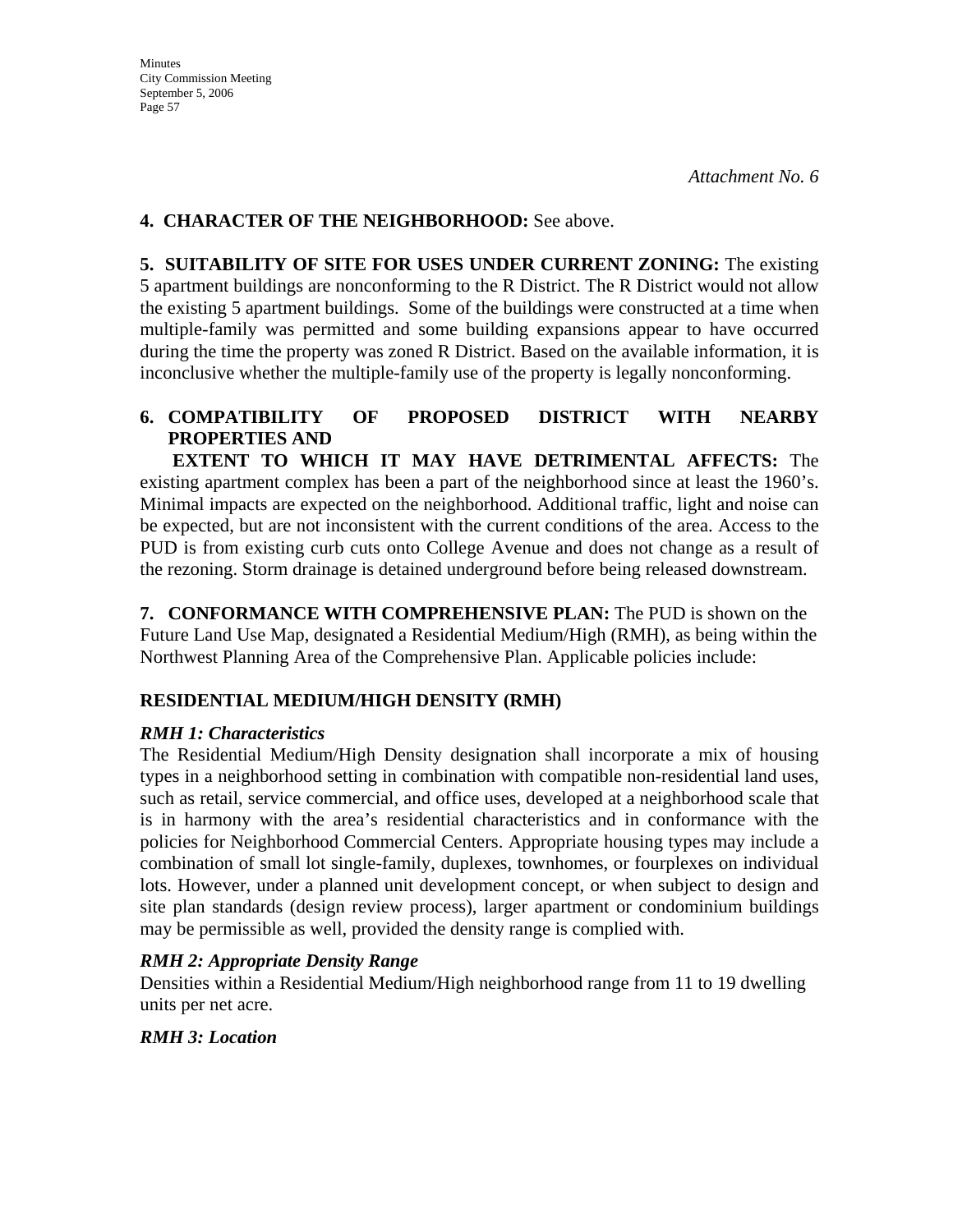*Attachment No. 6* 

Residential Medium/High Density neighborhoods should be located close to arterial streets and be bounded by collector streets where possible, with a direct connection to work, shopping, and leisure activities.

### *RMH 4: Variety of Housing Styles*

To avoid monotonous streetscapes, the incorporation of a variety of housing models and sizes is strongly encouraged.

The proposed net density is 18.5 dwelling units per acre. The PUD is in general conformance with the Comprehensive Plan.

## **8. ZONING HISTORY AND LENGTH OF TIME VACANT AS ZONED:**

| Annexation | November 9, 1956                     |
|------------|--------------------------------------|
| 1956-1964  | B, Second Dwelling House District    |
| 1964-1969  | B, multiple Family Dwelling District |
| 1969-2006  | R District                           |

Apartment building construction possibly began around the 1960's. No permits are available to confirm construction dates. At least one building, probably others, were expanded in the 1970's when the tract was R District. For a period of time, the apartments were faculty housing before becoming market housing in the late 1970's.

## **9. CONSISTENCY WITH INTENT AND PURPOSE OF THE ZONING ORDINANCE:**

The intent and purpose of the Zoning Regulations is to protect the public health, safety, and general welfare; regulate the use of land and buildings within zoning districts to assure compatibility; and to protect property values.

The PUD Regulations are intended to provide a maximum choice of living environments by allowing a variety of housing and building types; a more efficient land use than is generally achieved through conventional development; a development pattern that is in harmony with land use density, transportation facilities and community facilities; and a development plan which addresses specific needs and unique conditions of the site which may require changes in bulk regulations or layout. The proposed PUD is consistent with the intent and purposes of the Zoning Regulations, and the intent of the PUD Regulations.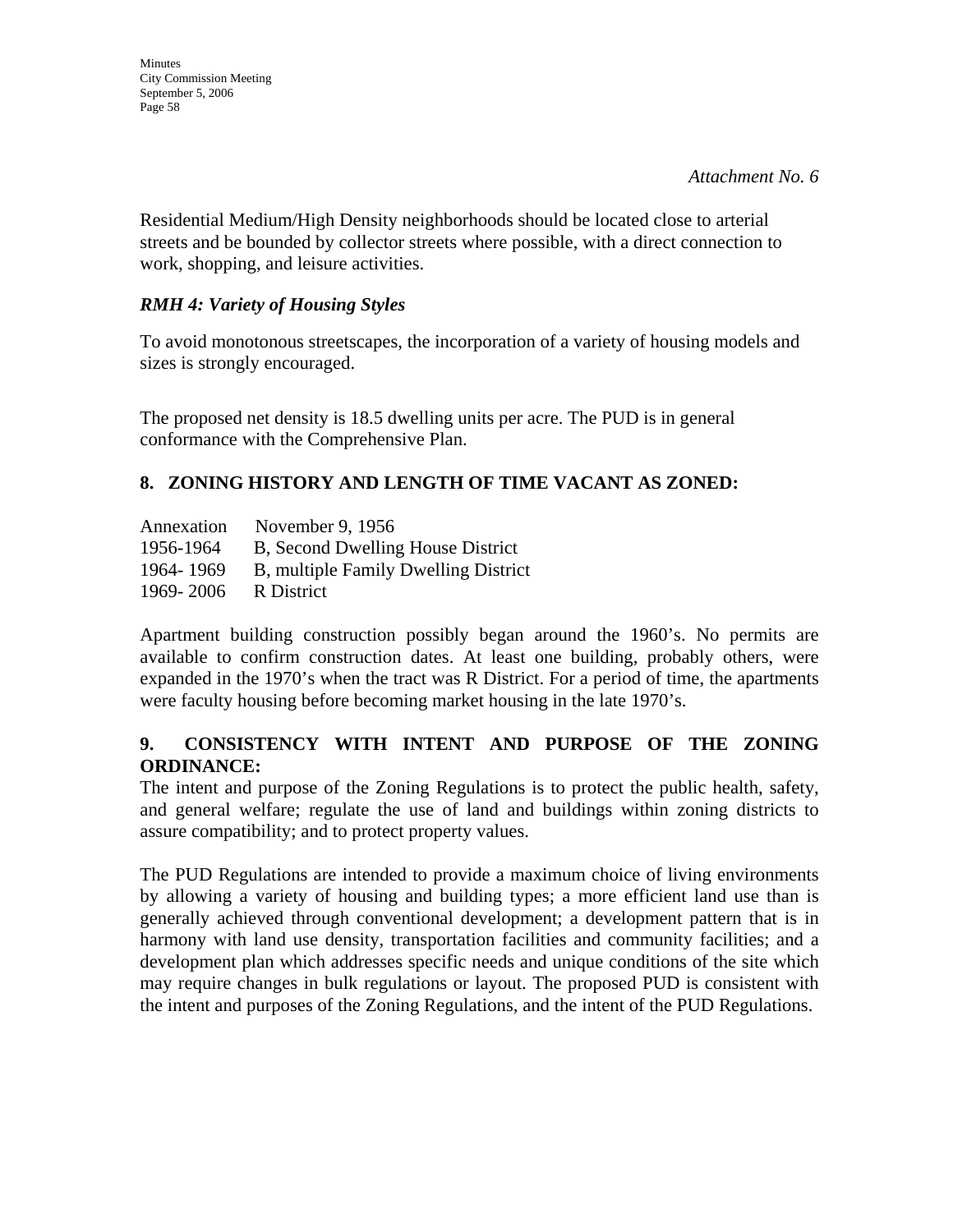*Attachment No. 6* 

**10. RELATIVE GAIN TO THE PUBLIC HEALTH, SAFETY AND WELFARE THAT DENIAL OF THE REQUEST WOULD ACCOMPLISH, COMPARED WITH THE HARDSHIP IMPOSED UPON THE INDIVIDUAL OWNER:** There appears to be no relative gain to the public that denial would accomplish in comparison to the hardship to the owner; however, the existing 26 parking spaces in the College Avenue right-of-way are inconsistent with the use of the street to meet the off-street parking requirements of the Zoning Regulations, as well as any future expansion of College Avenue. An Agreement for Use of City Right-of-Way would allow the parking spaces in the right-of-way to, in part, remain until the City directs the owner to remove the parking.

**11. ADEQUACY OF PUBLIC FACILITIES AND SERVICES:** Adequate public utilities and facilities are available to serve the PUD. Private utility companies have reviewed the PUD and utility releases have been submitted, as required.

## **12. OTHER APPLICABLE FACTORS:** None.

## **13. STAFF COMMENTS AND RECOMMENDATION:**

City Administration recommends approval of the proposed rezoning of the University Terrace Condominium PUD from R, Single-Family Residential District, to PUD, Residential Planned Unit Development District, with the following conditions:

- 1. The Permitted Use shall be multiple-family residential.
- 2. A total of seven (7) multiple-family residential apartment buildings, a maximum of 76 dwelling units, and 184 bedrooms shall be allowed in the development.
- 3. A minimum of 192 off-street parking spaces shall be provided.
- 4. Lights shall be downcast and full cut-off design.
- 5. Landscaping and irrigation shall be provided pursuant to a Landscaping Performance Agreement between the City and the owner, which shall be entered into prior to issuance of a building permit.
- 6. All landscaping and irrigation shall be maintained in good condition.
- 7. Twenty-six (26) existing parking spaces in the College Avenue right-of-way shall be subject to an Agreement for Use of City Right-of-Way.
- 8. Signs shall include one (1) ground sign, as proposed, and exempt signage described in Article VI, Section 6-104  $(A)(1),(2),(4),(5),(7)$  and  $(8)$ ; and Section 6-104 (B)(2), of the Manhattan Zoning Regulations.